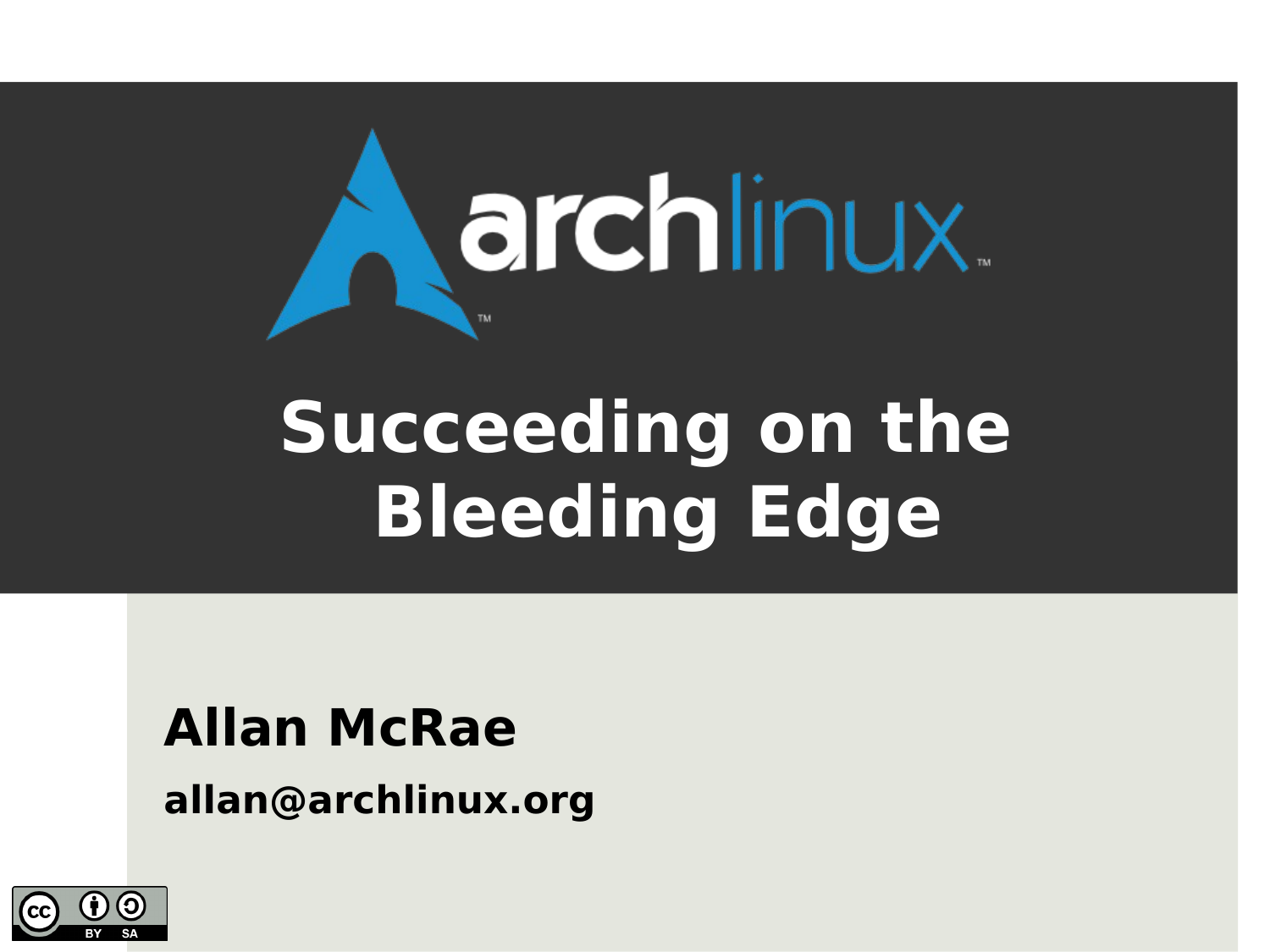

- **Arch Linux**
- **Development process**
- **. Involvement of the community**
- **Future plans**

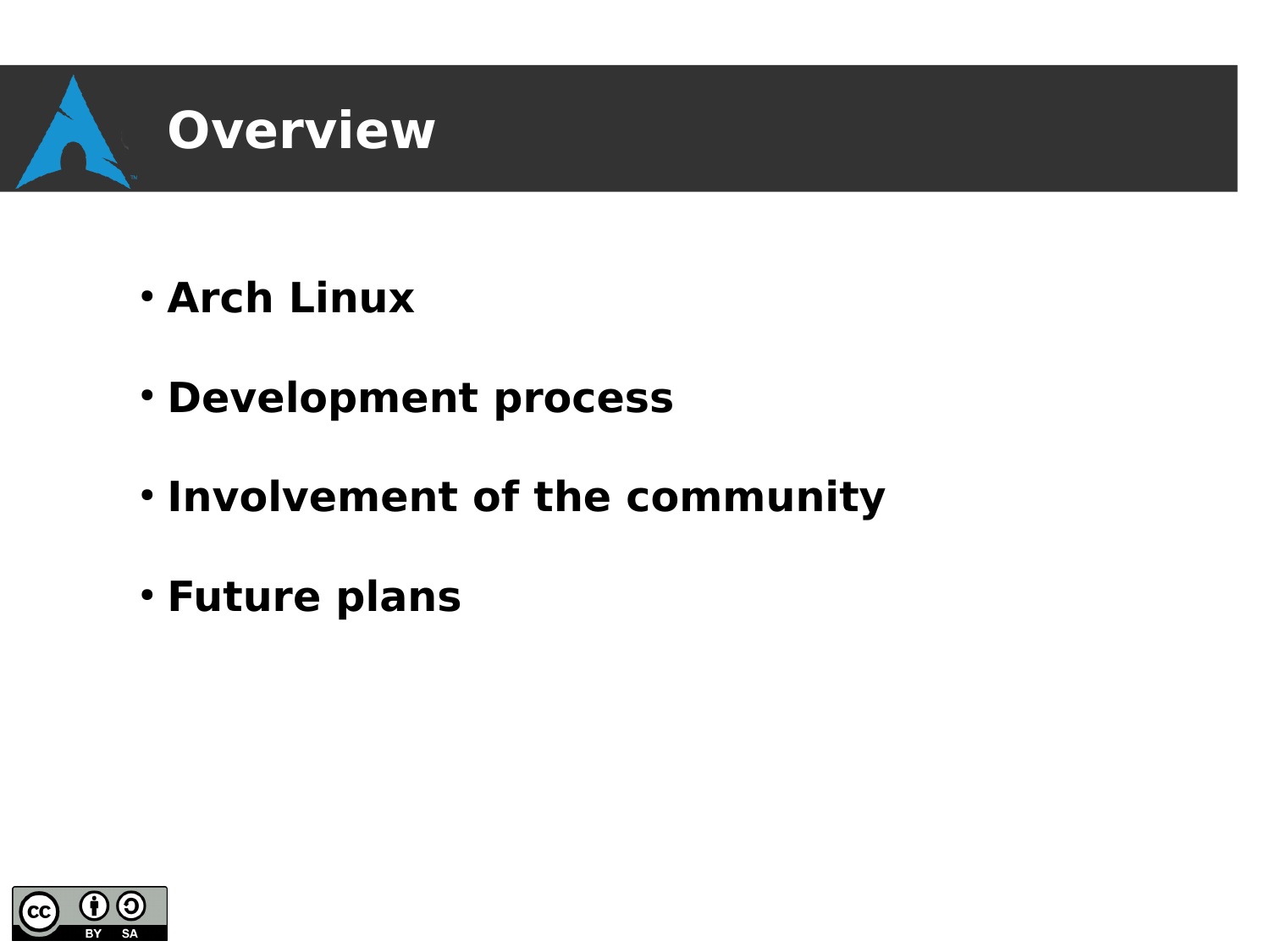

- Not a "computer person" by day...
- **Arch Linux developer for 5 years**
- **Responsible for the GNU Toolchain and related packages**
- **One of the primary Pacman package manager developers**

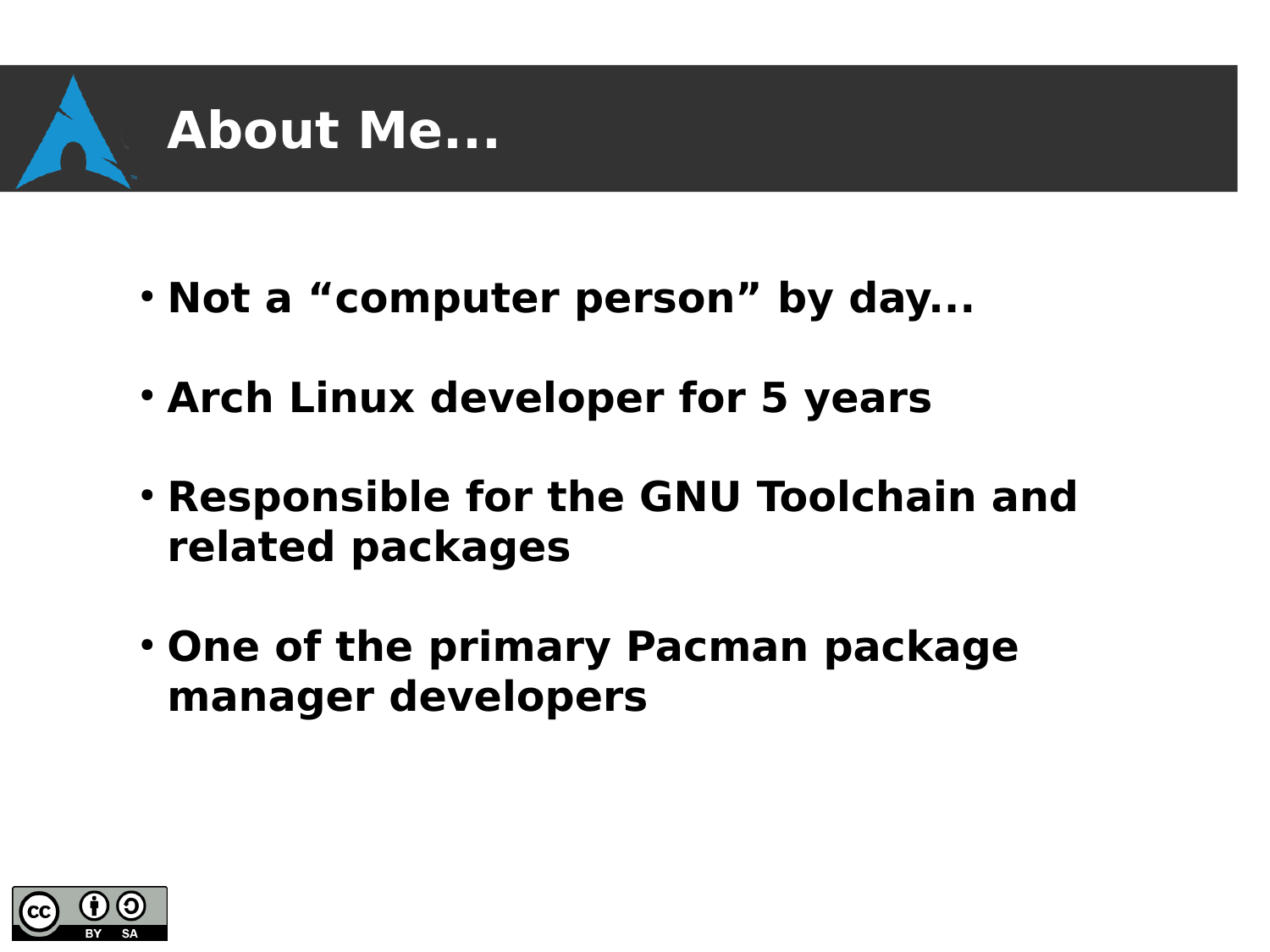

● **From the website:**

**"Arch Linux is a versatile, and simple distribution designed to fit the needs of the competent Linux user."**

**"A lightweight and flexible Linux distribution that tries to Keep It Simple."**

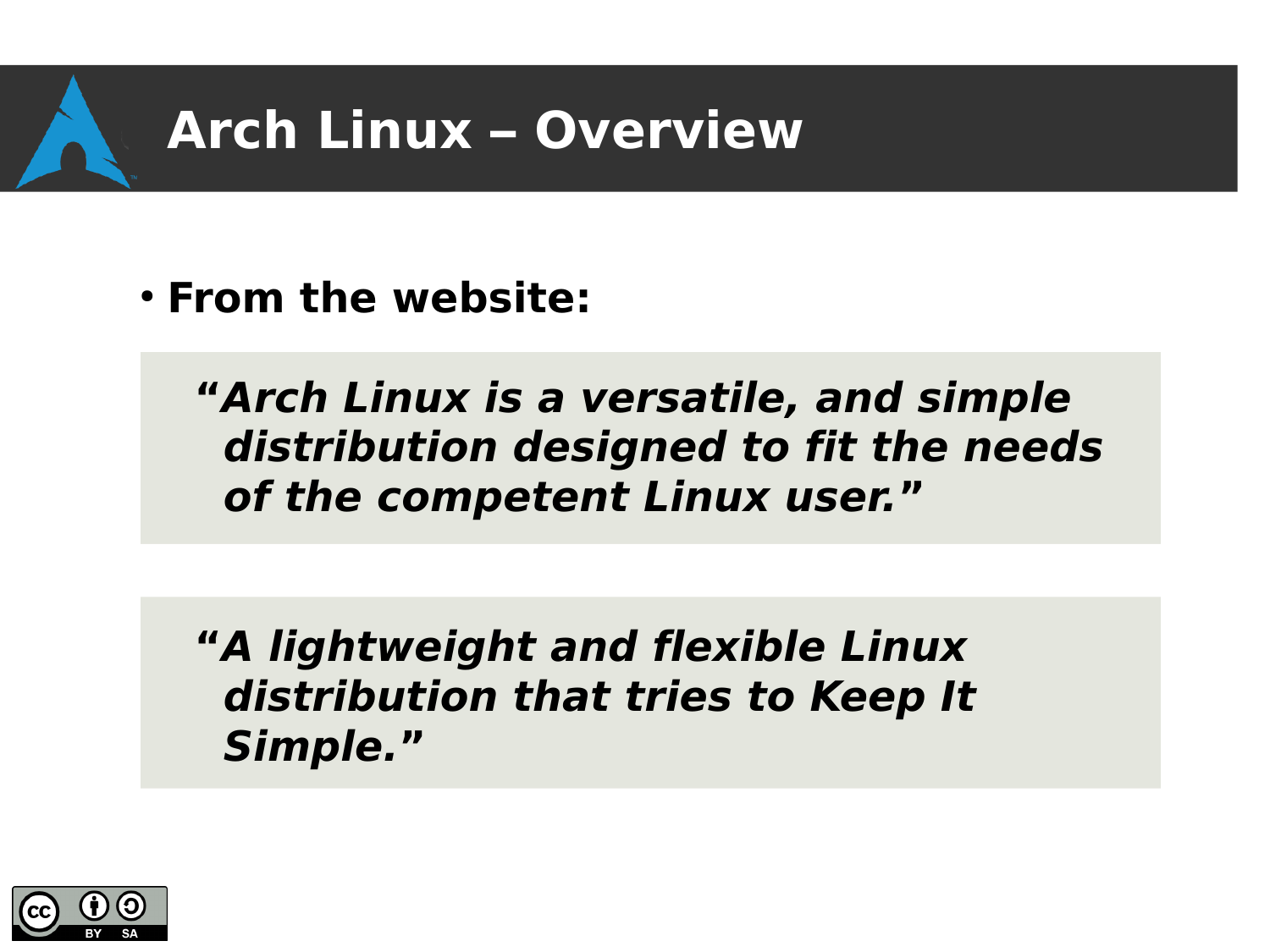

- **Distrowatch tracks 319 active Linux distributions (with 340 more on the waiting list)**
- **Many are variants of another distribution**
- **GNU/Linux Distribution Timeline ([http://futurist.se/gldt/\)](http://futurist.se/gldt/)**
	- **480 distributions**
	- **Major clusters starting at**
	- **Debian, Slackware, Red Hat**



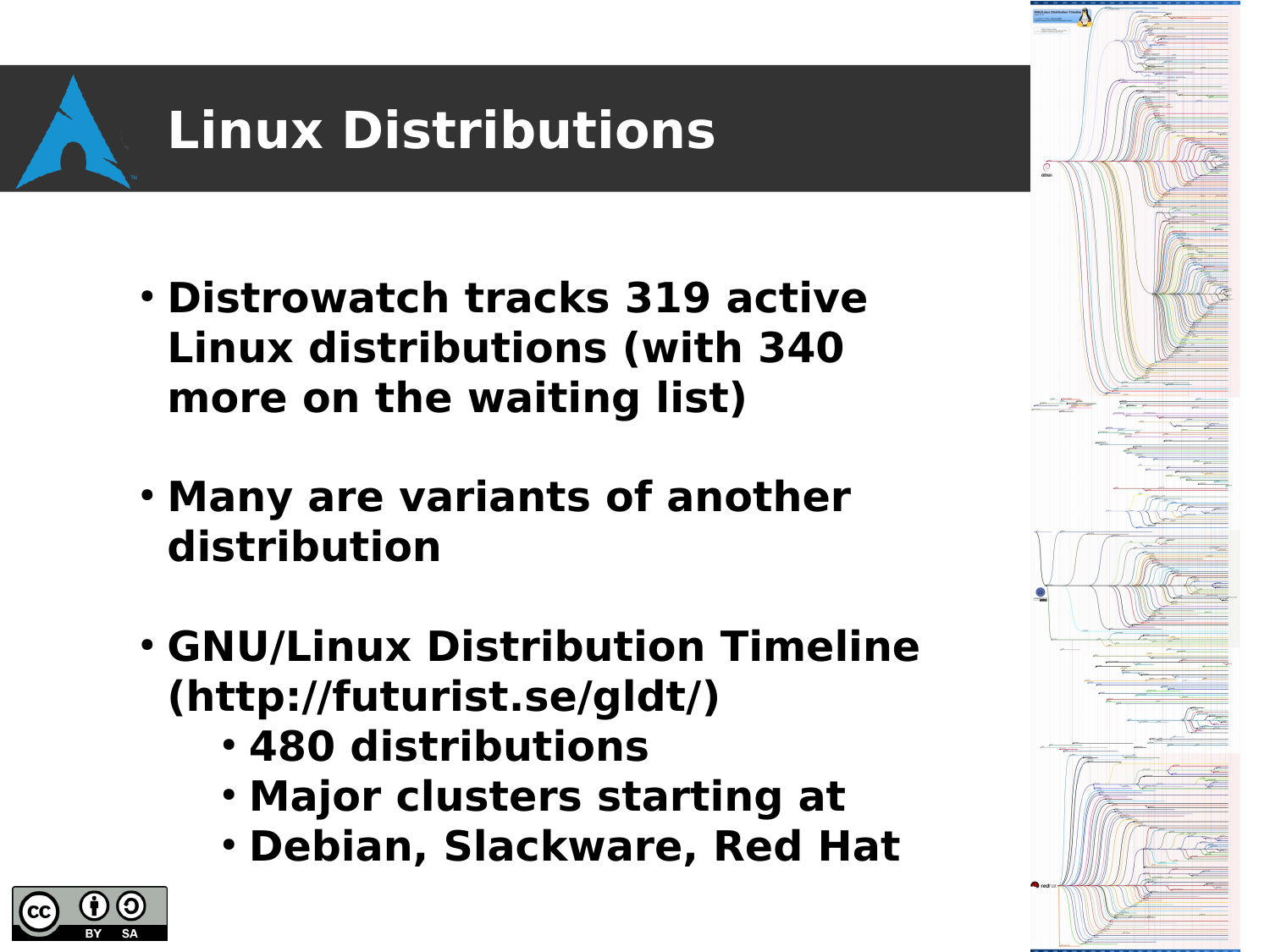



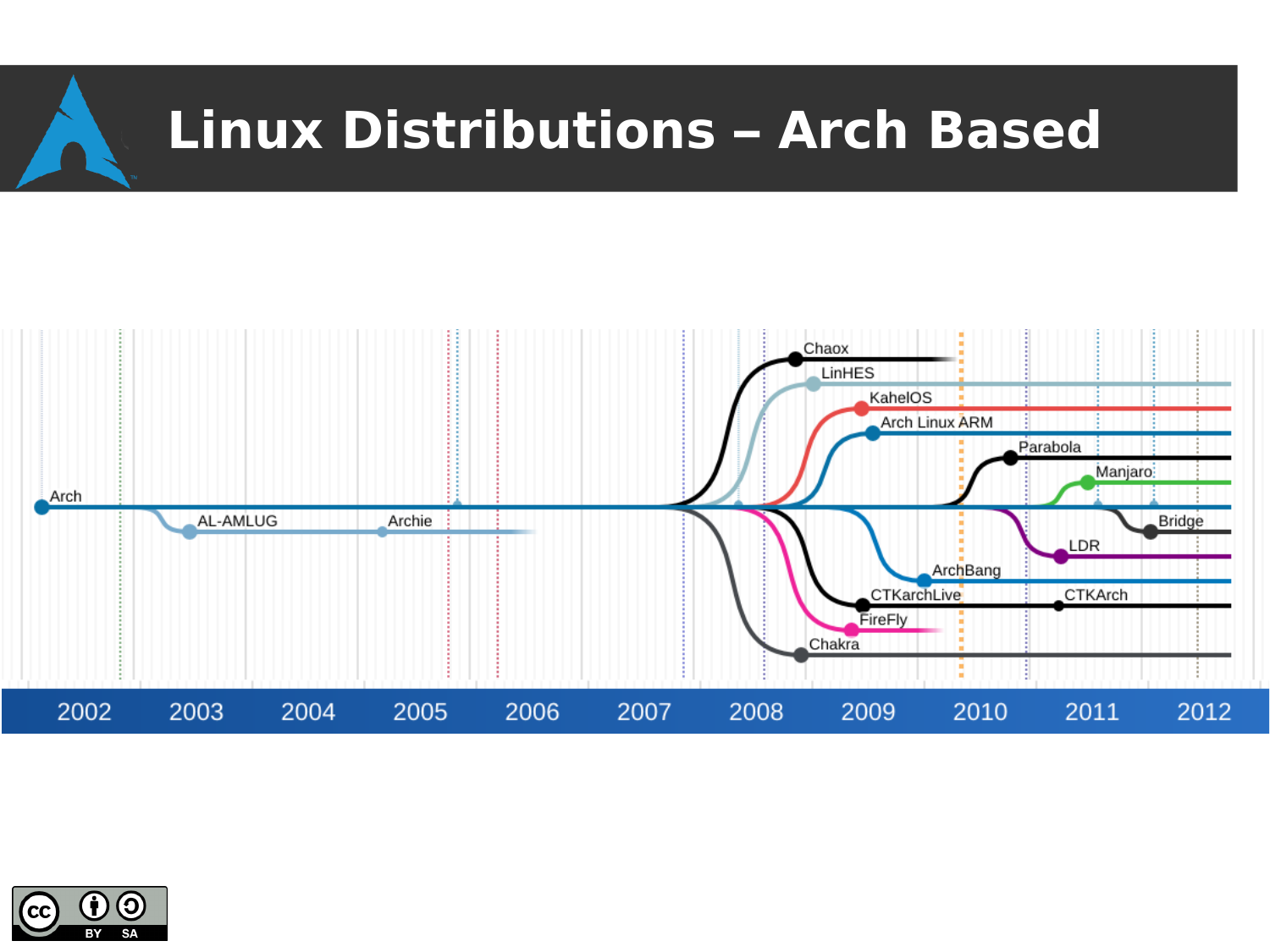- **Target audience**
- **CPU architecture**
- **Software selection**
- **Software management**

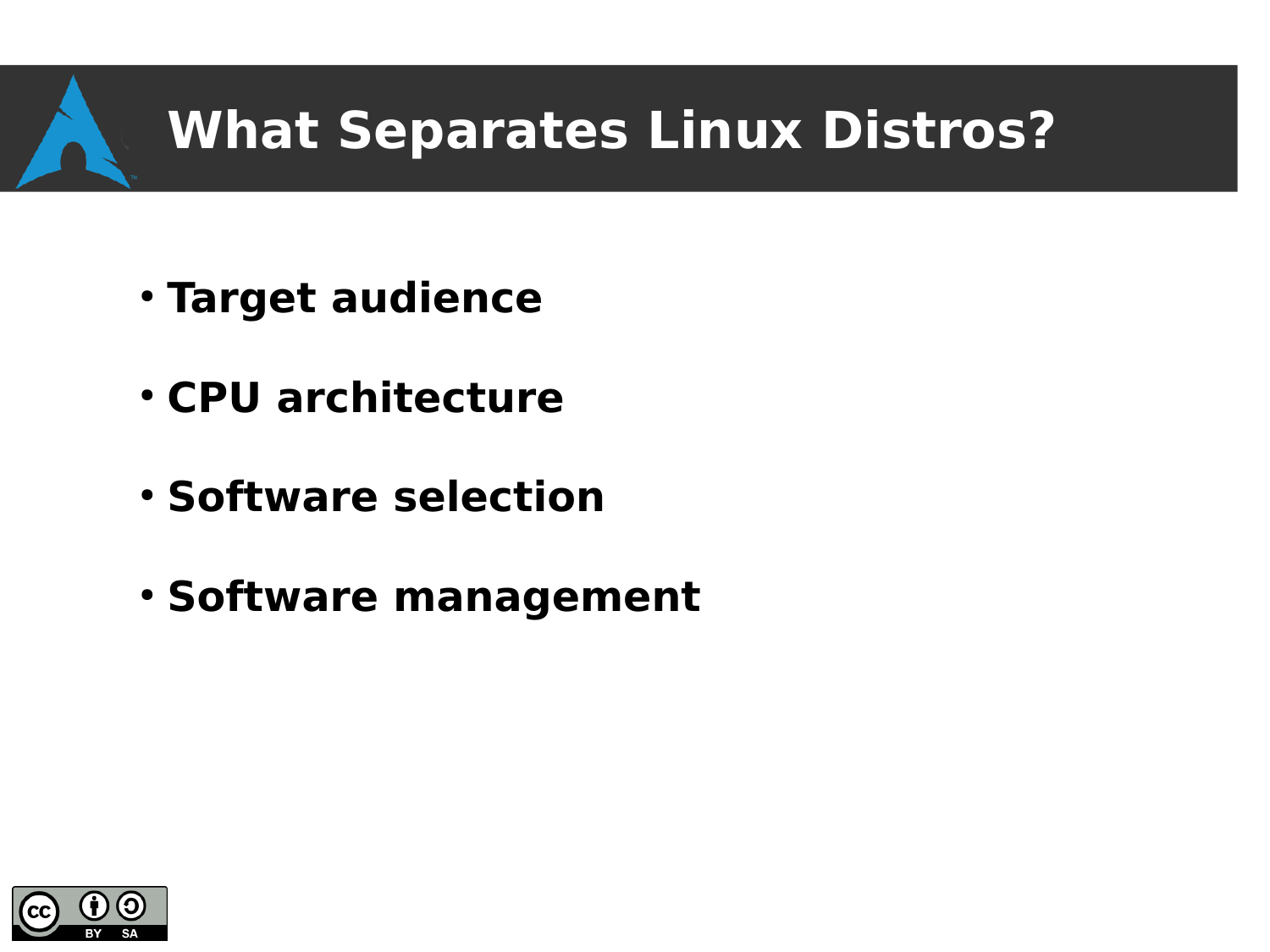- **Target audience**
	- **Beginner or experienced users?**
	- **Desktop or server usage?**
	- **Live distro?**
	- **Specialist purpose (rescue, audio, ...)**
- **CPU architecture**
	- **1686, x86-64, ARM, PPC, SPARC, ...**

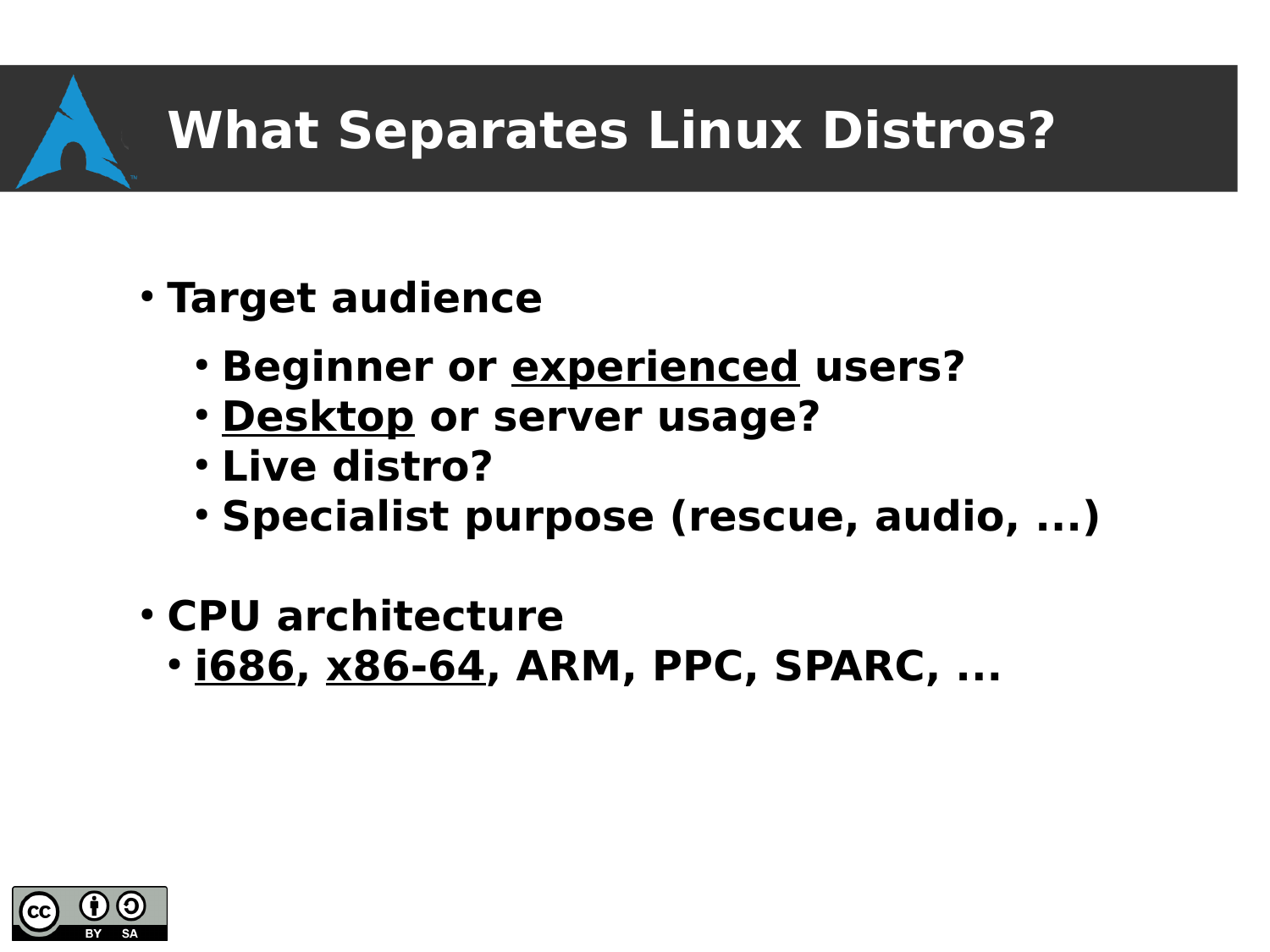- **Software selection**
	- **Desktop environment (GNOME, KDE, XFCE, LXDM, …)**
	- **Specialist software (audio, scientific, gaming, …)**
	- **Proprietary software availability**
	- **Default filesystem**



 $\bullet$ 

**...**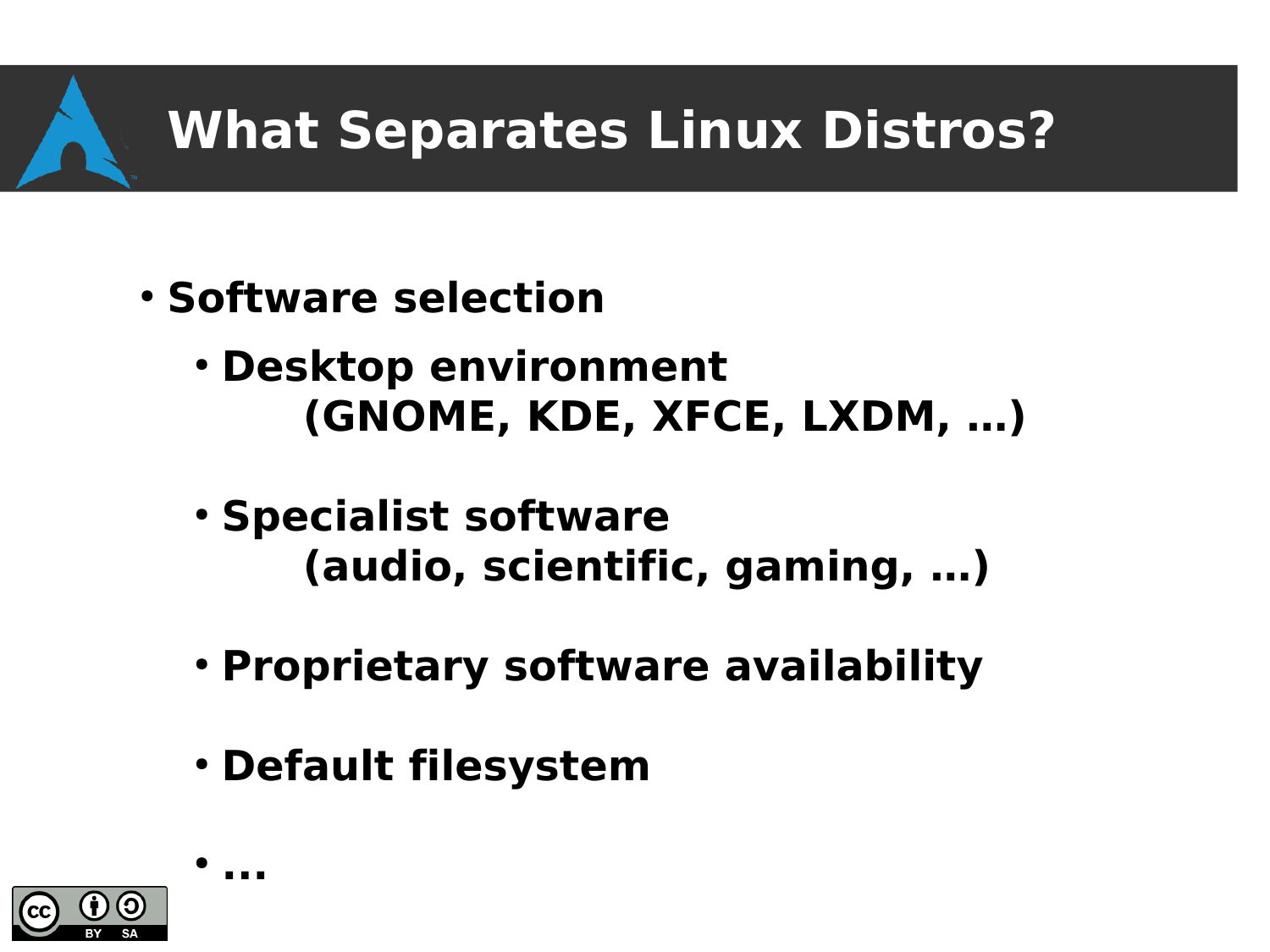- **Software management**
- **From a distributions point of view:**
	- **How often are packages updated?**
	- **When are new releases made?**
	- **How long are releases supported for?**
- **From a users point of view:** 
	- **How do I find and install software?**
	- **How do I keep my system up-to-date?**

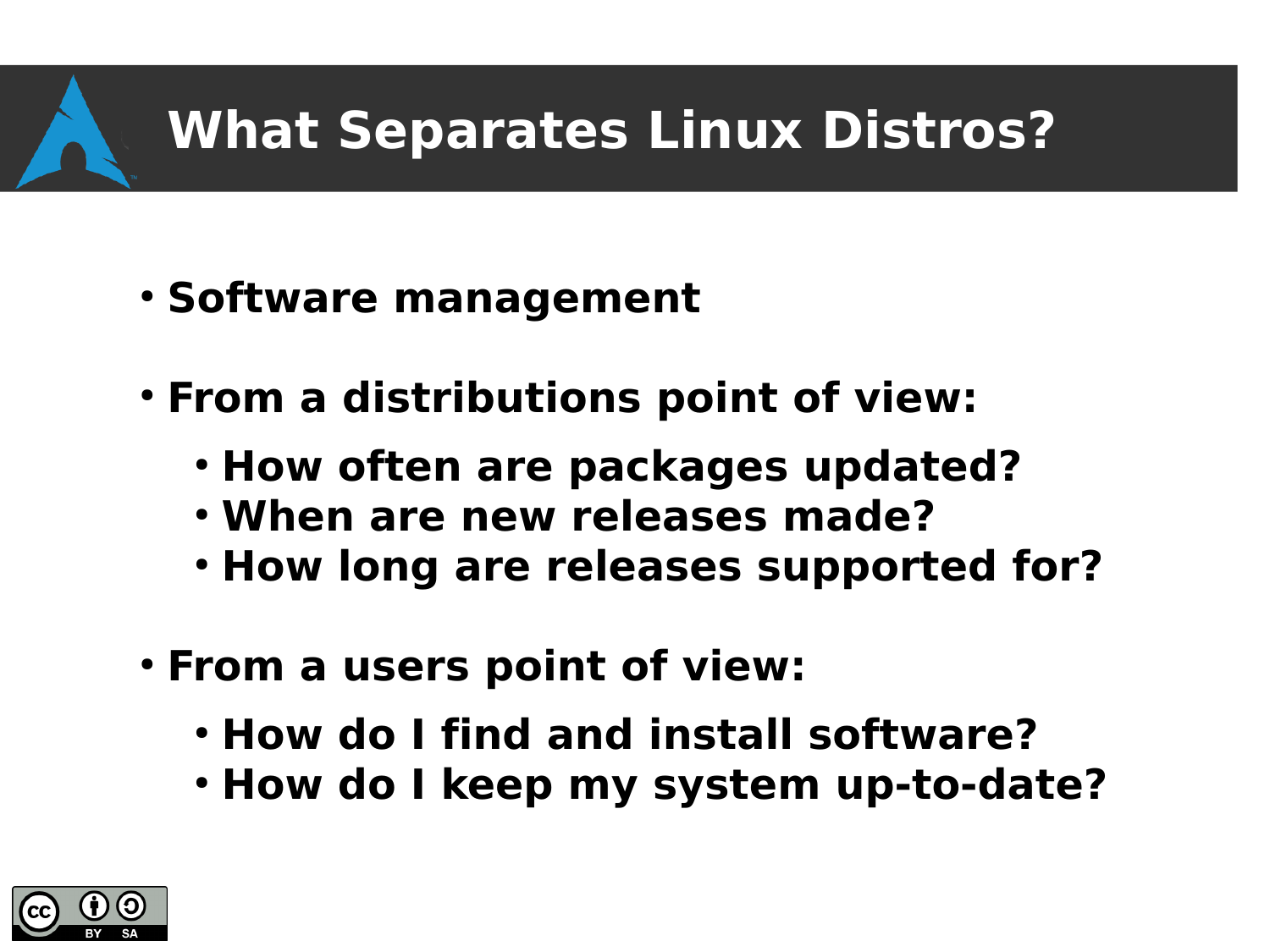#### **The Standard Release Model**

- **Most Linux distributions make a release then only provide security updates for software until their next major release**
- **Requires a major update, typically every six months**
- **Can be easier to re-install...**
- **Requires waiting for the latest software (or installing from unsupported sources)**

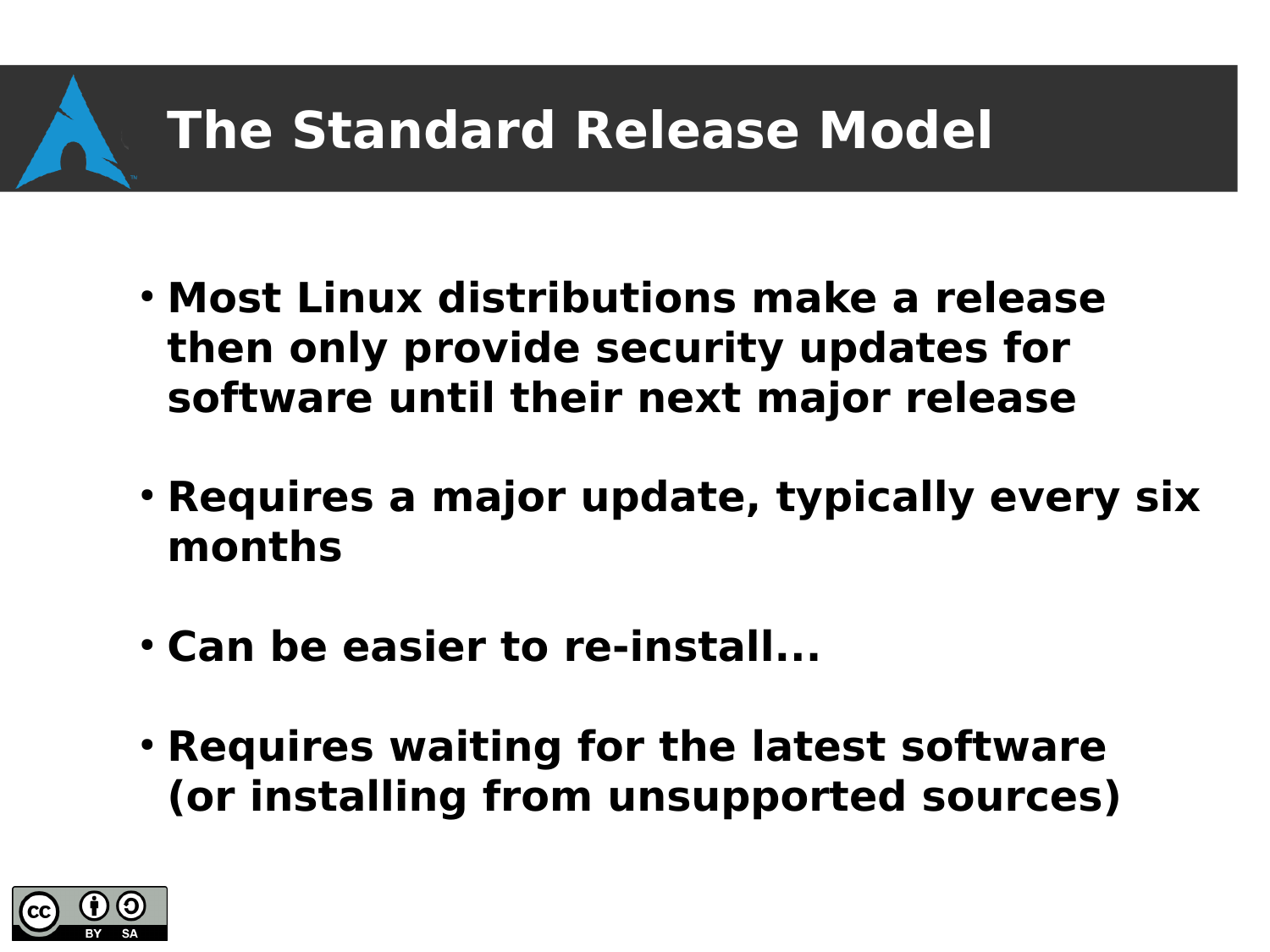#### **The Rolling Release Model**

**(There are six kinds of rolling release according to Wikipedia...)**

- **Software is continuously updated as newer versions are released**
- **No major distribution releases are made, as users continuously are upgrading to the "new version"**
- **Can be less stable...**

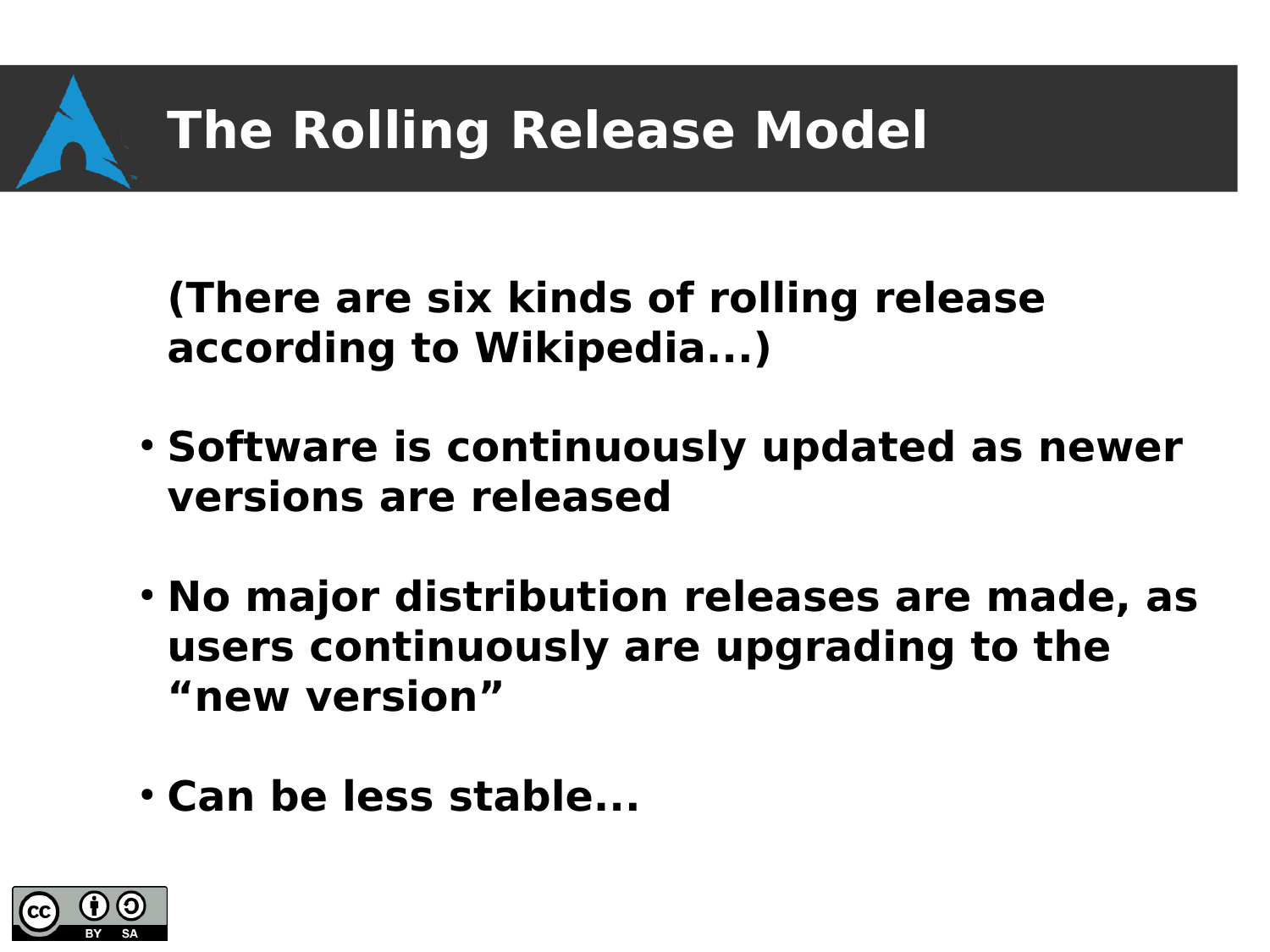#### **Rolling Release and Arch Linux**

- **Arch Linux is on the extreme of rolling release systems**
- **Packages are typically updated within a few days of release (sometimes within minutes!)**
- **Only keep latest version of software in our repositories**

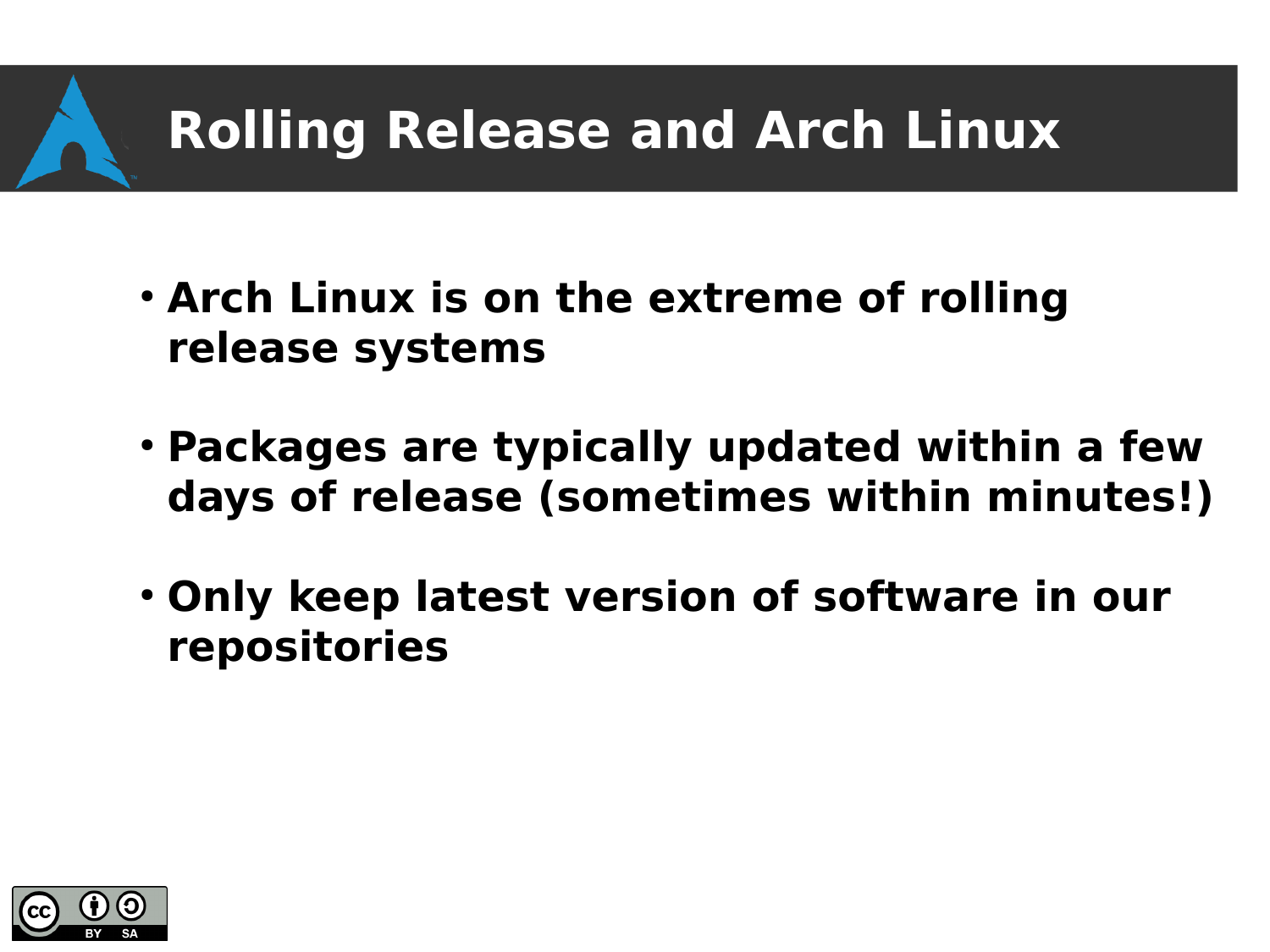#### **Software Management**

- **How a user deals with software installation and updates is one of the most important aspects of a Linux distribution**
- **There are two main package management systems in Linux:**
	- **RPM use by Red Hat, openSUSE, …**

 $\cdot$  (rpm  $\rightarrow$  yum  $\rightarrow$  ...)

- **deb used by Debian and its derivatives (dpkg → apt → synaptics)**
- many others...

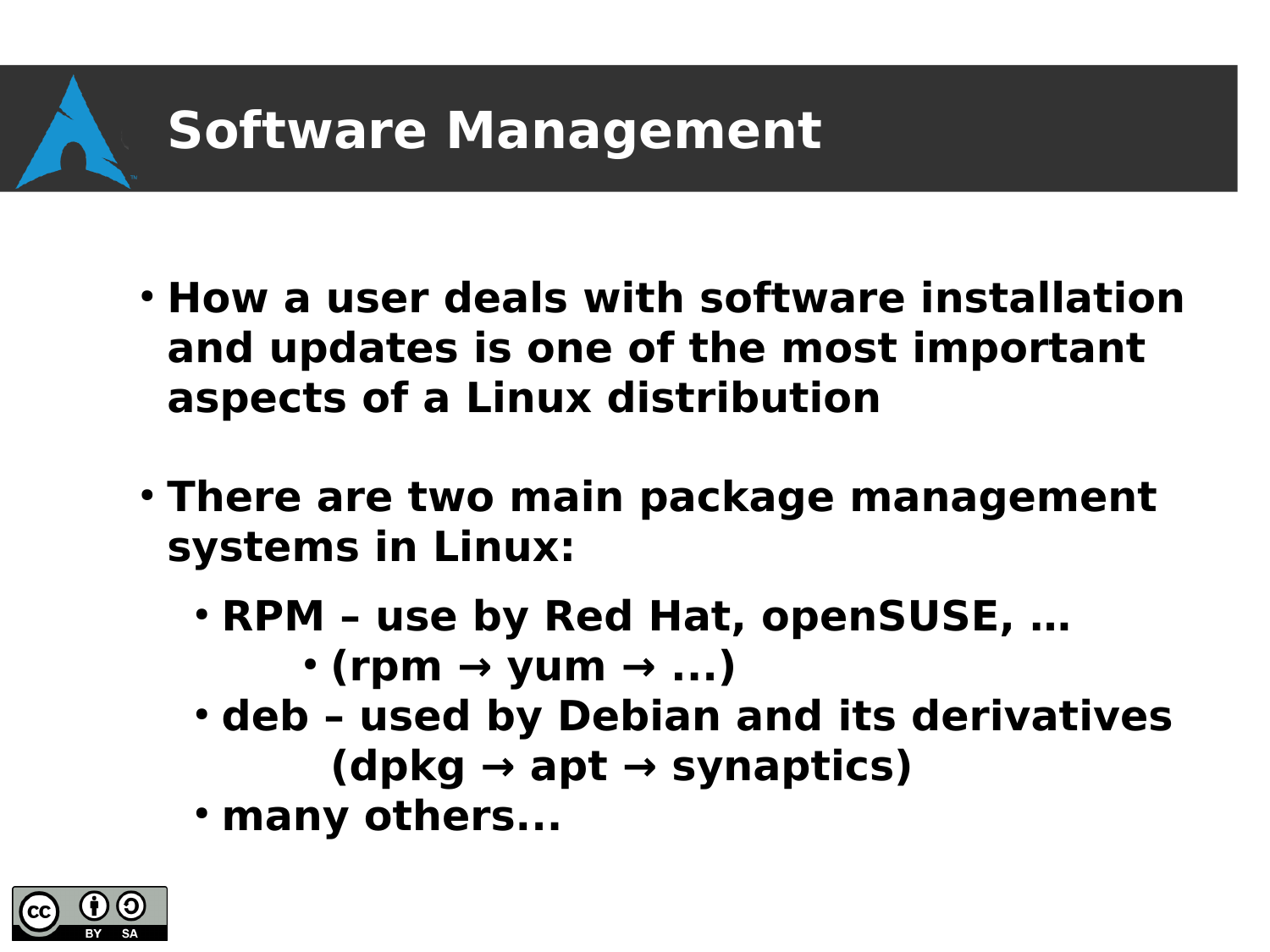#### **Arch Linux Package Manager**

- **Uses the "pacman" package manager**
- **Combines a simple binary package format with easy to use build system**
- **Fast! according to Linux Format it beats the competition by a wide margin**
- **Does everything you expect from a package manager (update system, resolve dependencies, ...)**

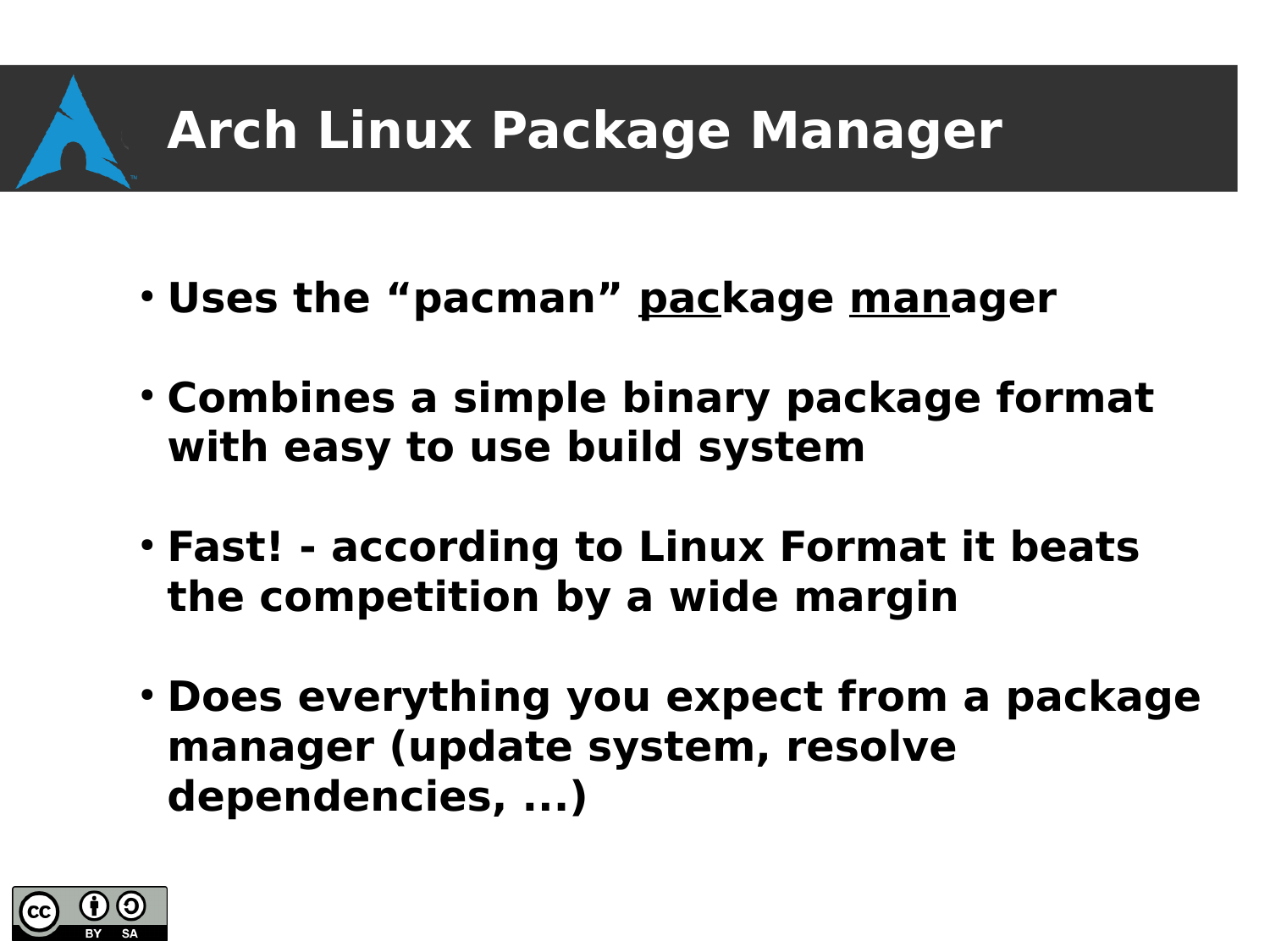

- **Very simple scripts required to create a package**
- **If you can build the software manually, then you can create a package for it**
- **Tool provided to build packages called "makepkg"**
- **Build script is placed in a file called a PKGBUILD**

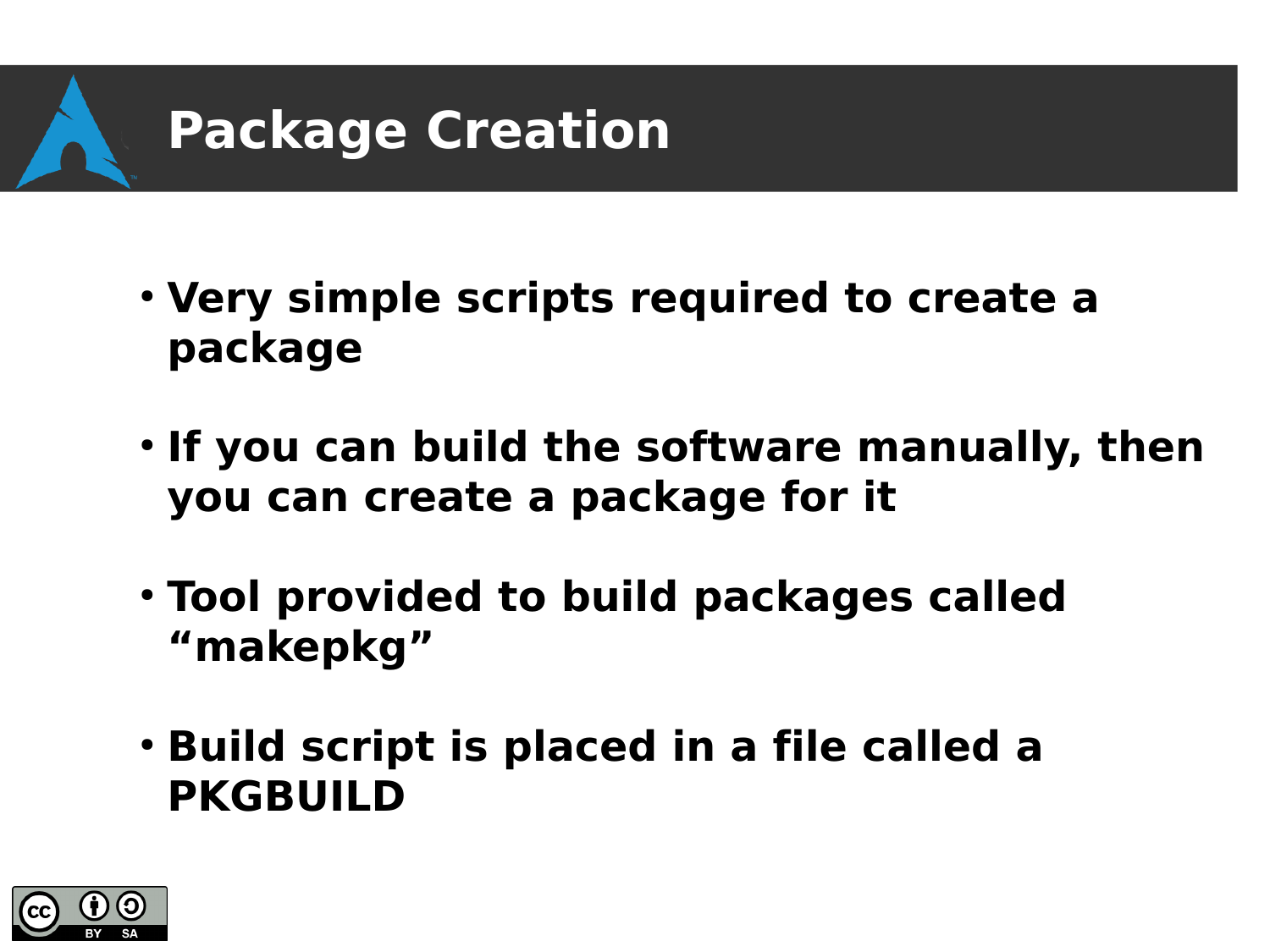

● **Start with how you would normally install a program:**

```
$ tar -xf <pkgname>-<pkgver>
```

```
$ cd <pkgname>-<pkgver>
```

```
$ ./configure
```
- **\$ make**
- **\$ sudo make install**

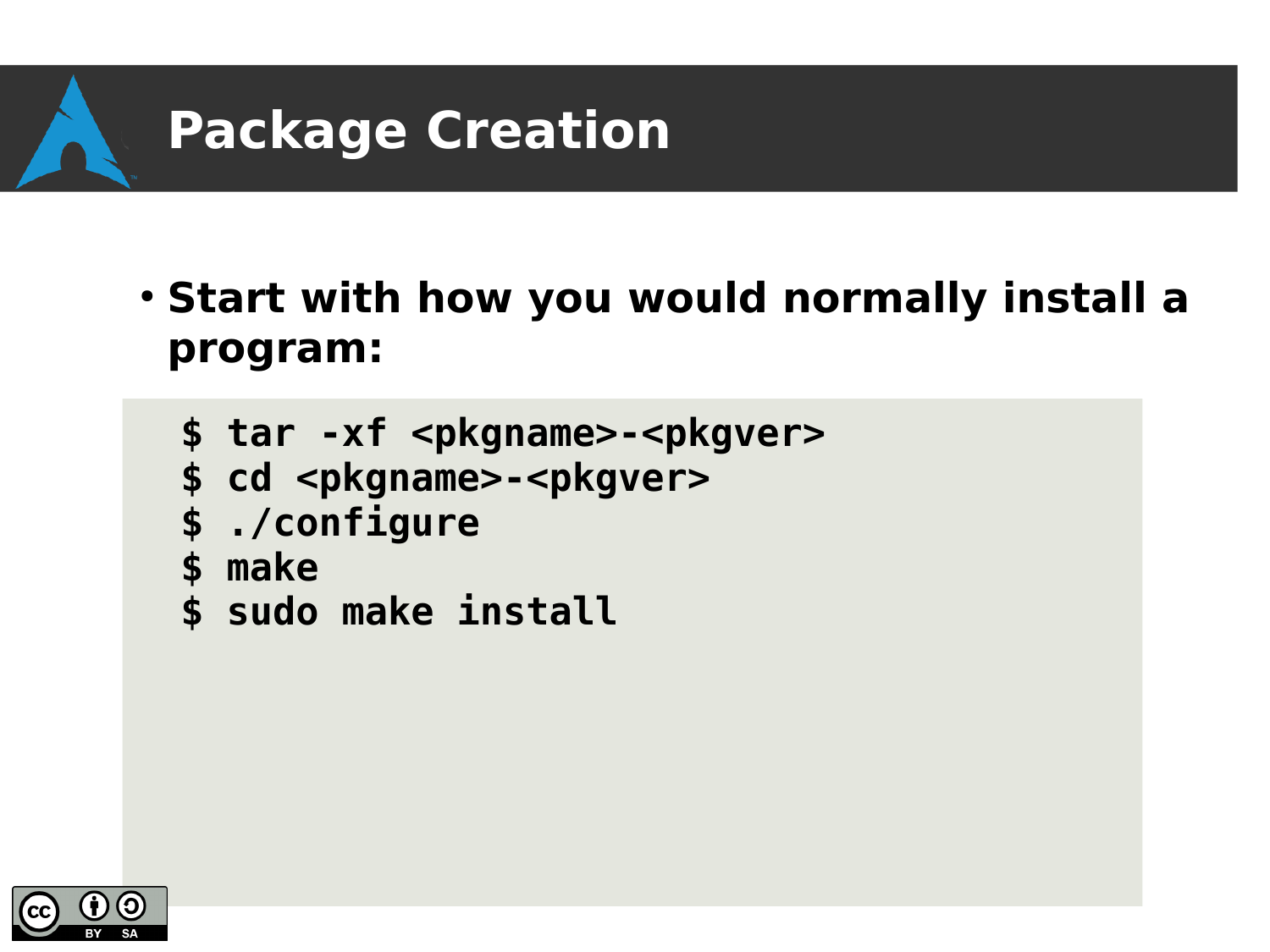

● **Separate out the parts run as a user and root into separate functions:**

```
$ tar -xf <pkgname>-<pkgver>
$ cd <pkgname>-<pkgver>
build() {
   ./configure
   make
}
package() {
   make install
```
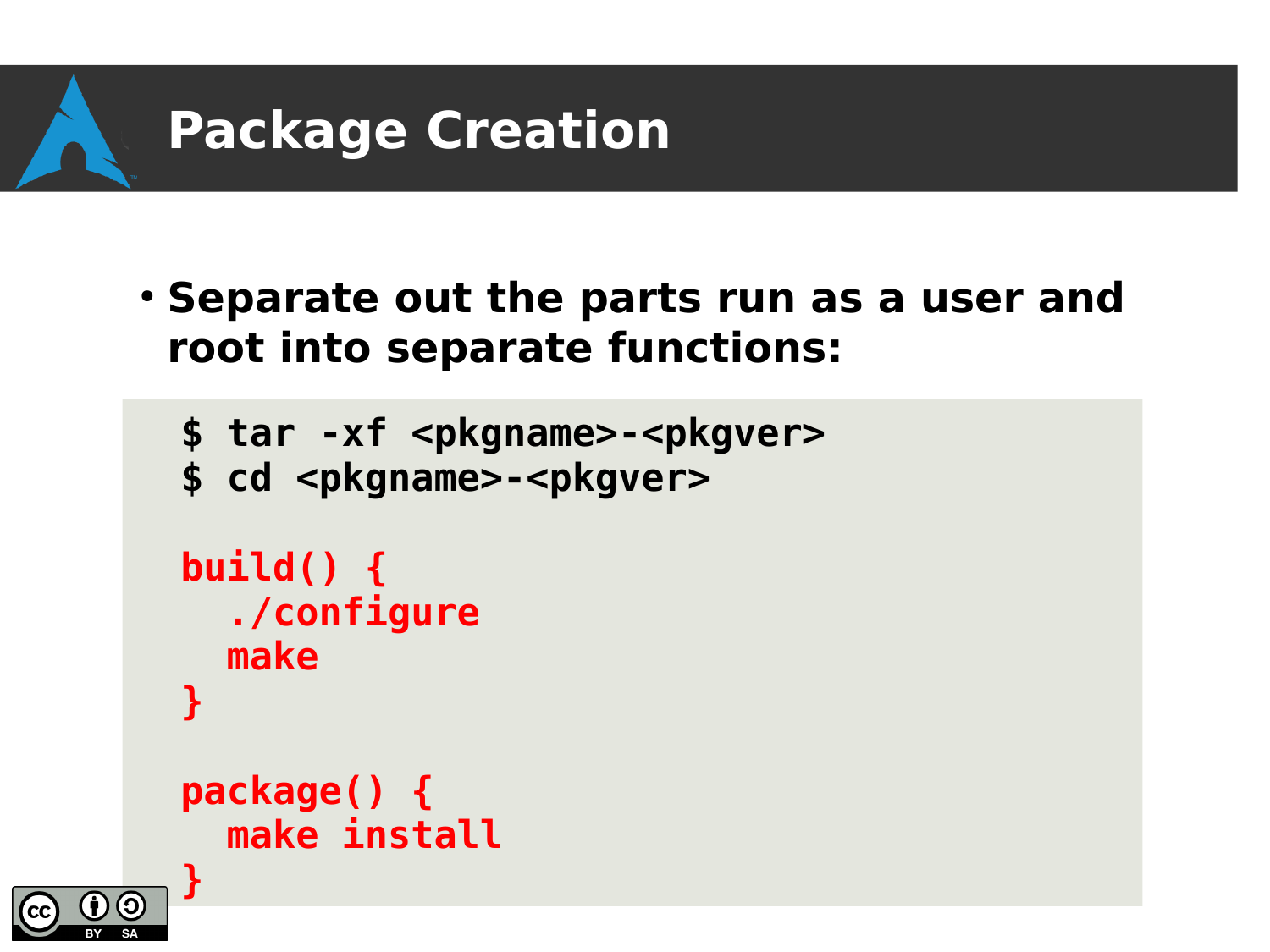

● **makepkg will automatically handle source extraction into "\$srcdir"**

```
build() {
   cd $srcdir/<pkgname>-<pkgver>
   ./configure
   make
}
package() {
   cd $srcdir/<pkgname>-<pkgver>
   make install
}
```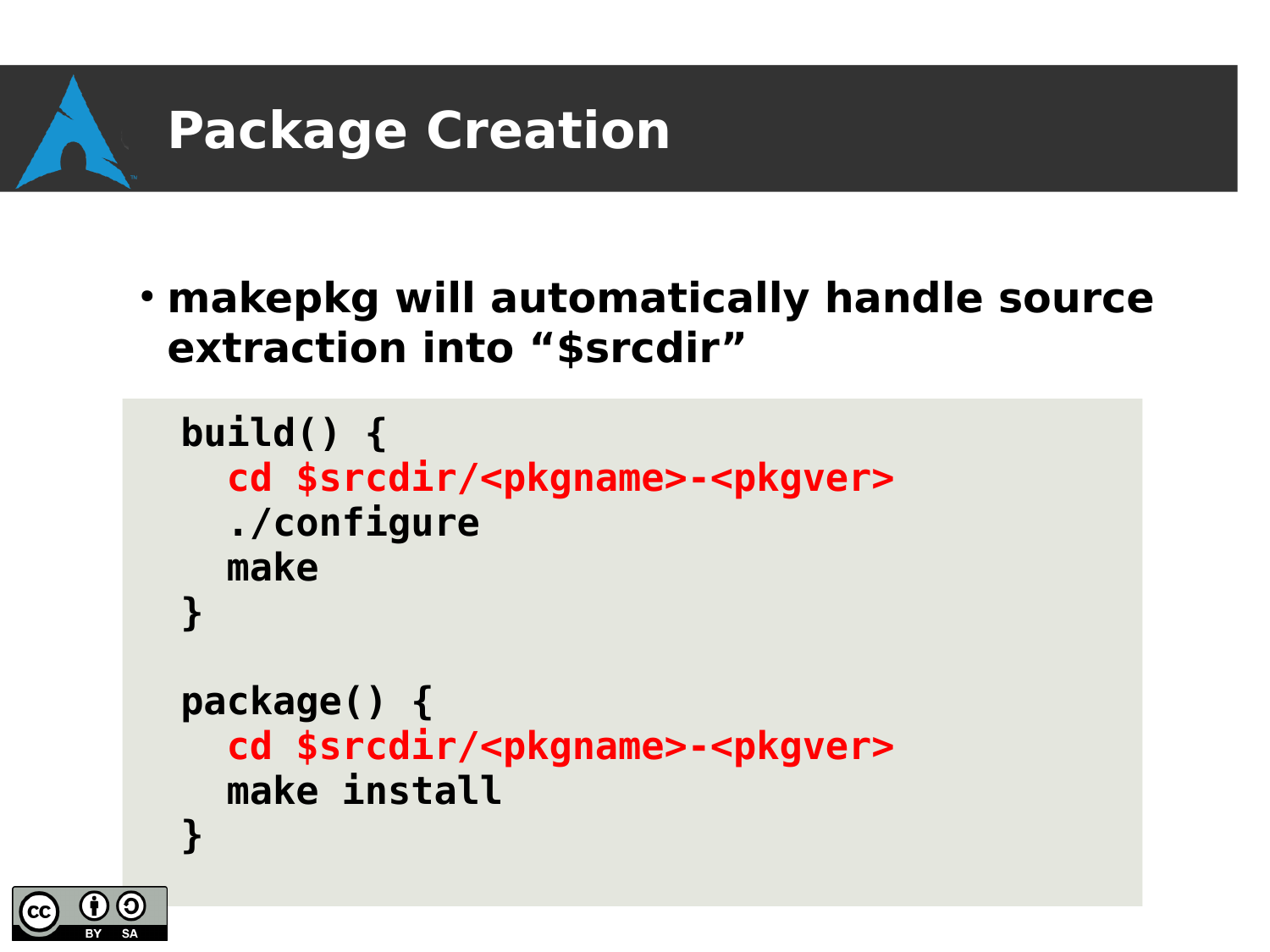

● **Files need to be installed in "\$pkgdir", which is compressed to make the package:**

```
build() {
   cd $srcdir-<pkgname>-<pkgver>
   ./configure –prefix=/usr
   make
}
package() {
   cd $srcdir-<pkgname>-<pkgver>
   make DESTDIR=$pkgdir install
}
```
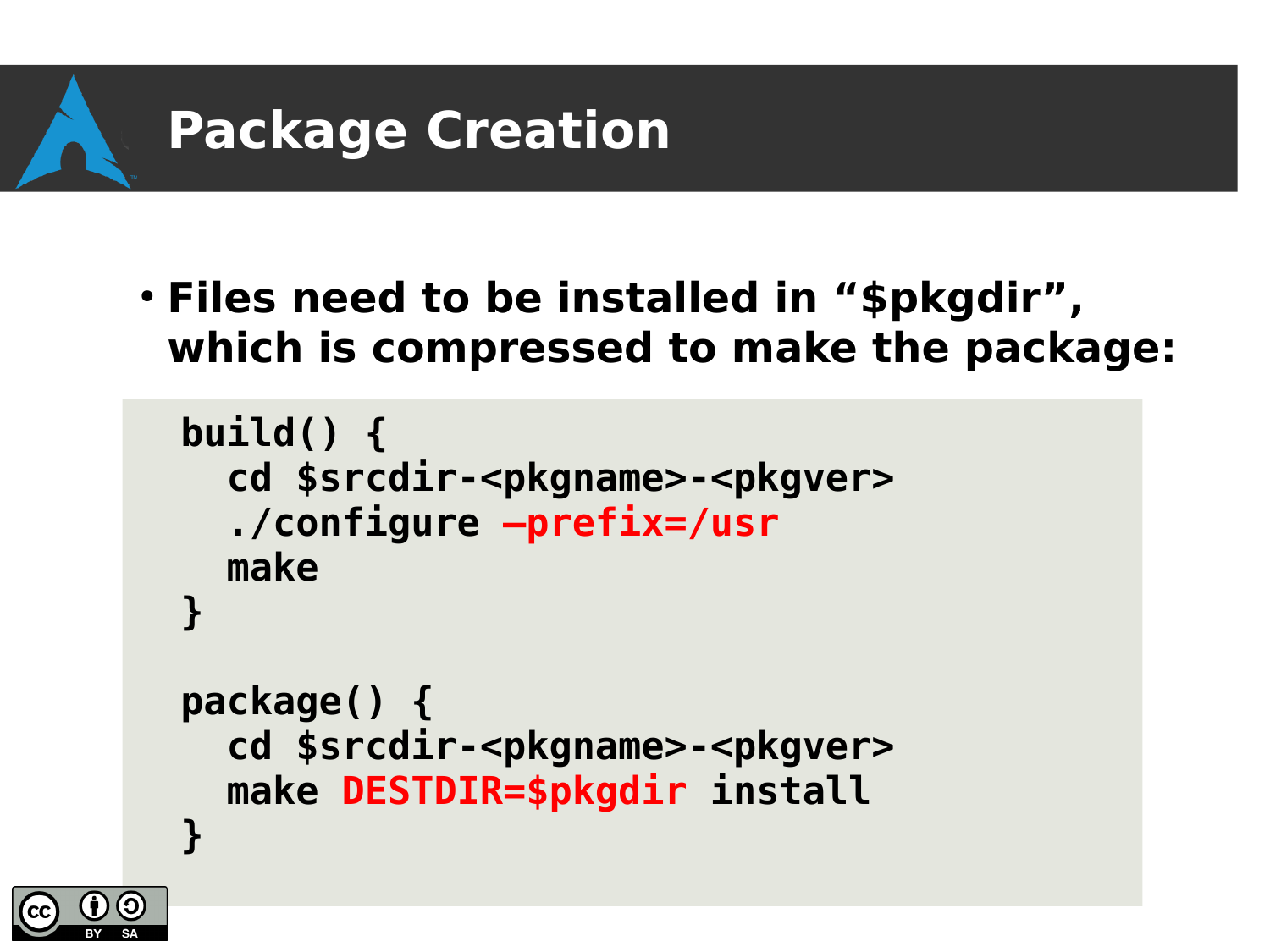

**• Add some information about the package at the top of the file:**

```
pkgname=foo
pkgver=3.0
pkgrel=1
pkgdesc="Example software"
arch=('i686' 'x86_64')
url="http://foo.example.com"
license=('GPL')
depends=('glibc')
source=(http://$pkgname-$pkgver.tar.gz)
md5sums=('d41d8cd98f00b204e9800f8427e')
```
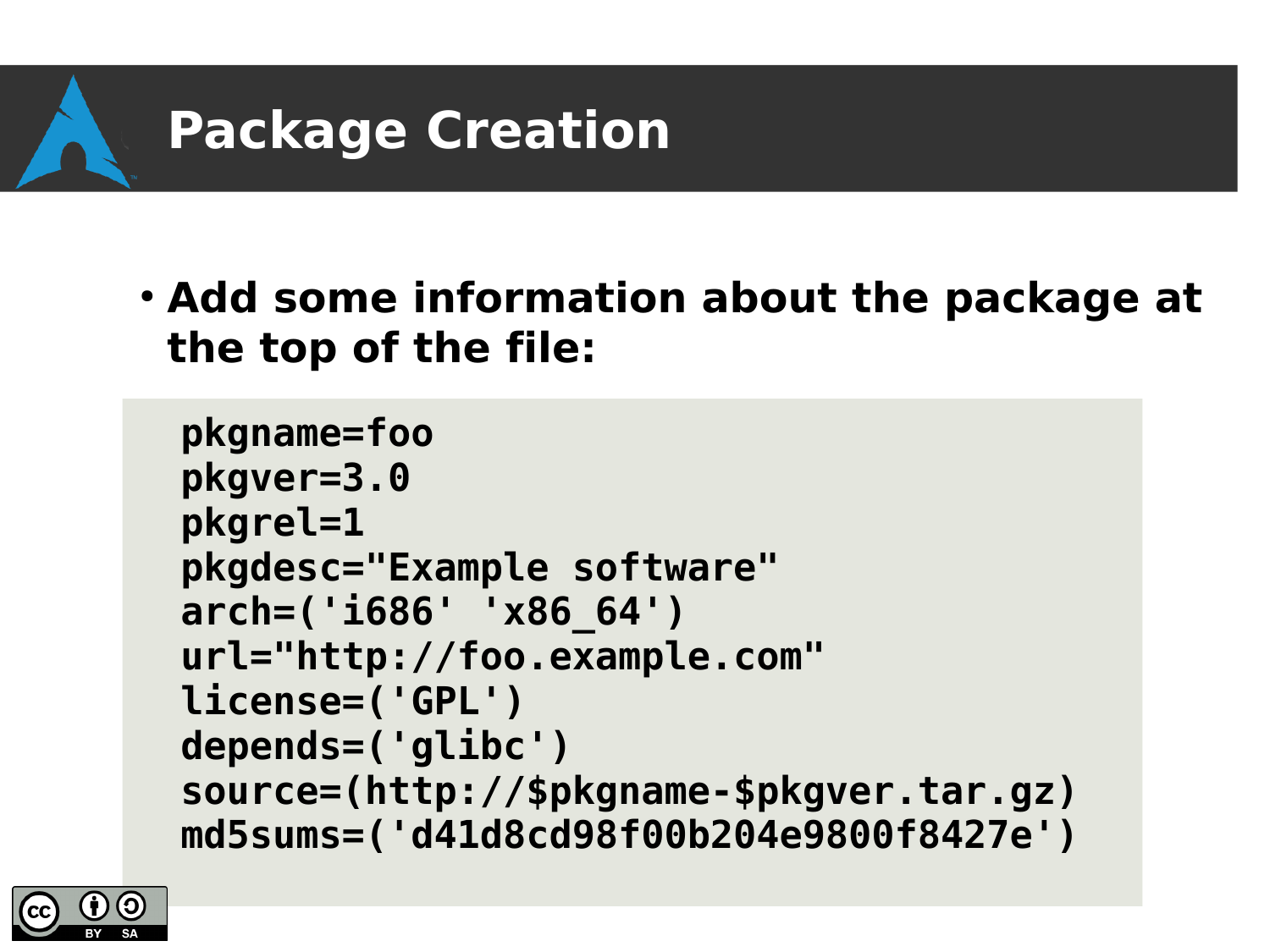

- **makepkg automates many common packaging tasks:**
	- **Stripping debugging symbols from binaries**
	- **Compressing man and info pages**
	- **Setting compiler/linker options (CFLAGS, LDFLAGS, MAKEFLAGS)**
	- **Removing common unwanted files (libtool, infodir, …)**

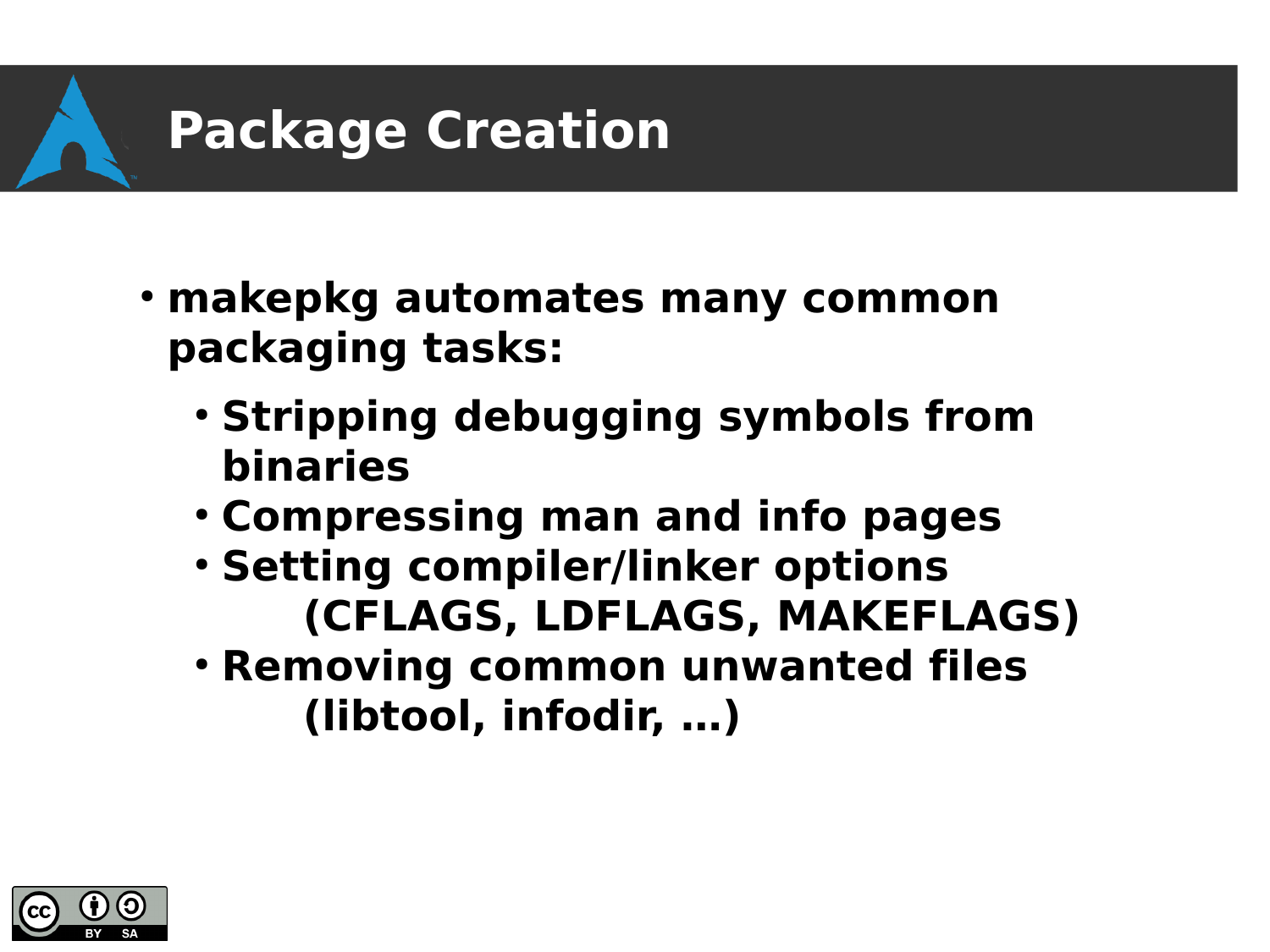

- **A single file is placed in the \$pkgdir directory with all the needed package annotation**
- **Then a (compressed) tar archive of the \$pkgdir directory is created**
- **DONE!**

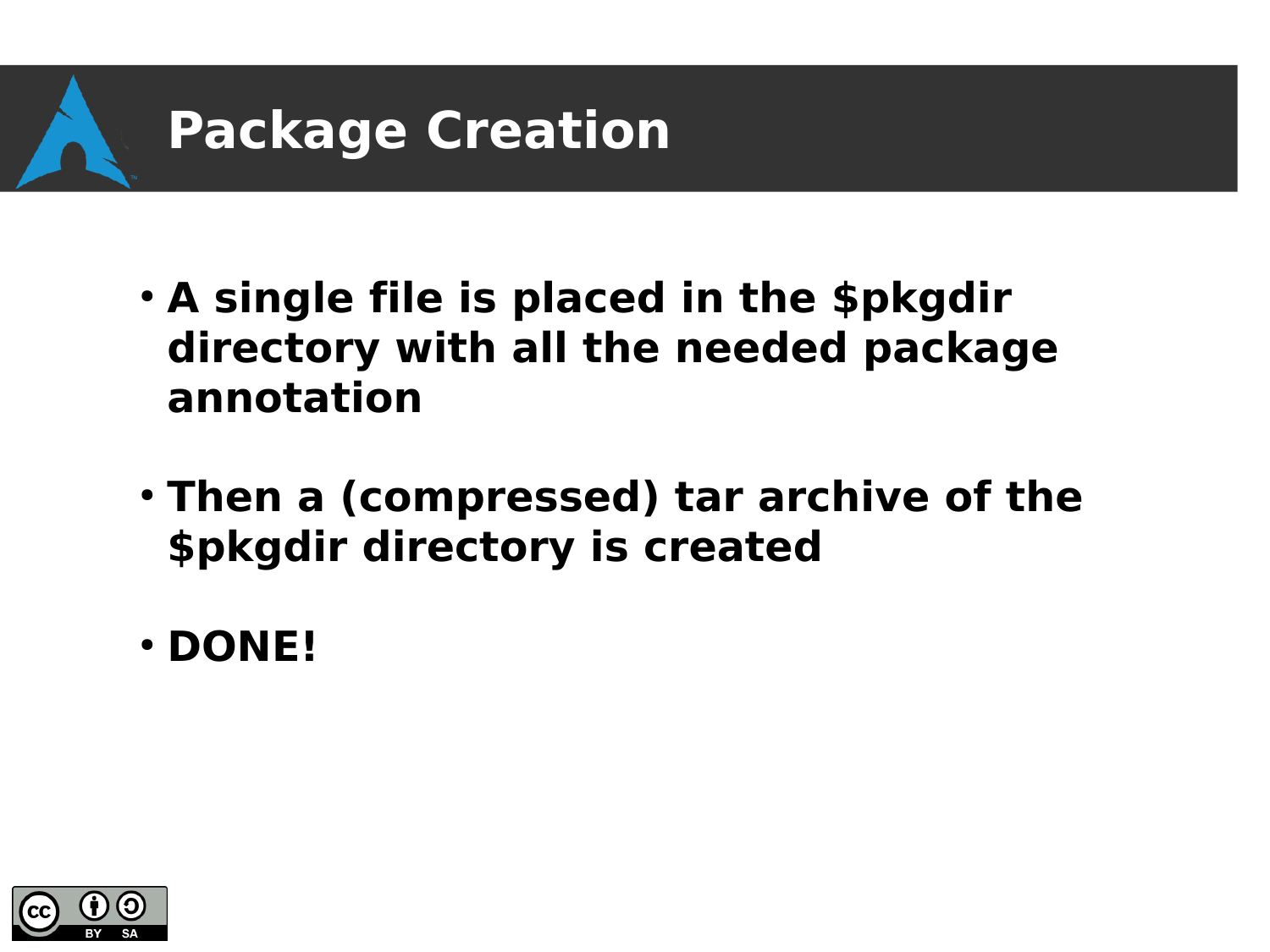

- **PKGBUILDs are written in Bash**
	- **Easy to create**
	- **Easy to interpret**
- **Makes contributing PKGBUILDs for your favourite software simple!**
- **Working on simplifying PKGBUILDs further without losing simplicity**
	- **VCS source URLs**
	- **Common packaging functions?**

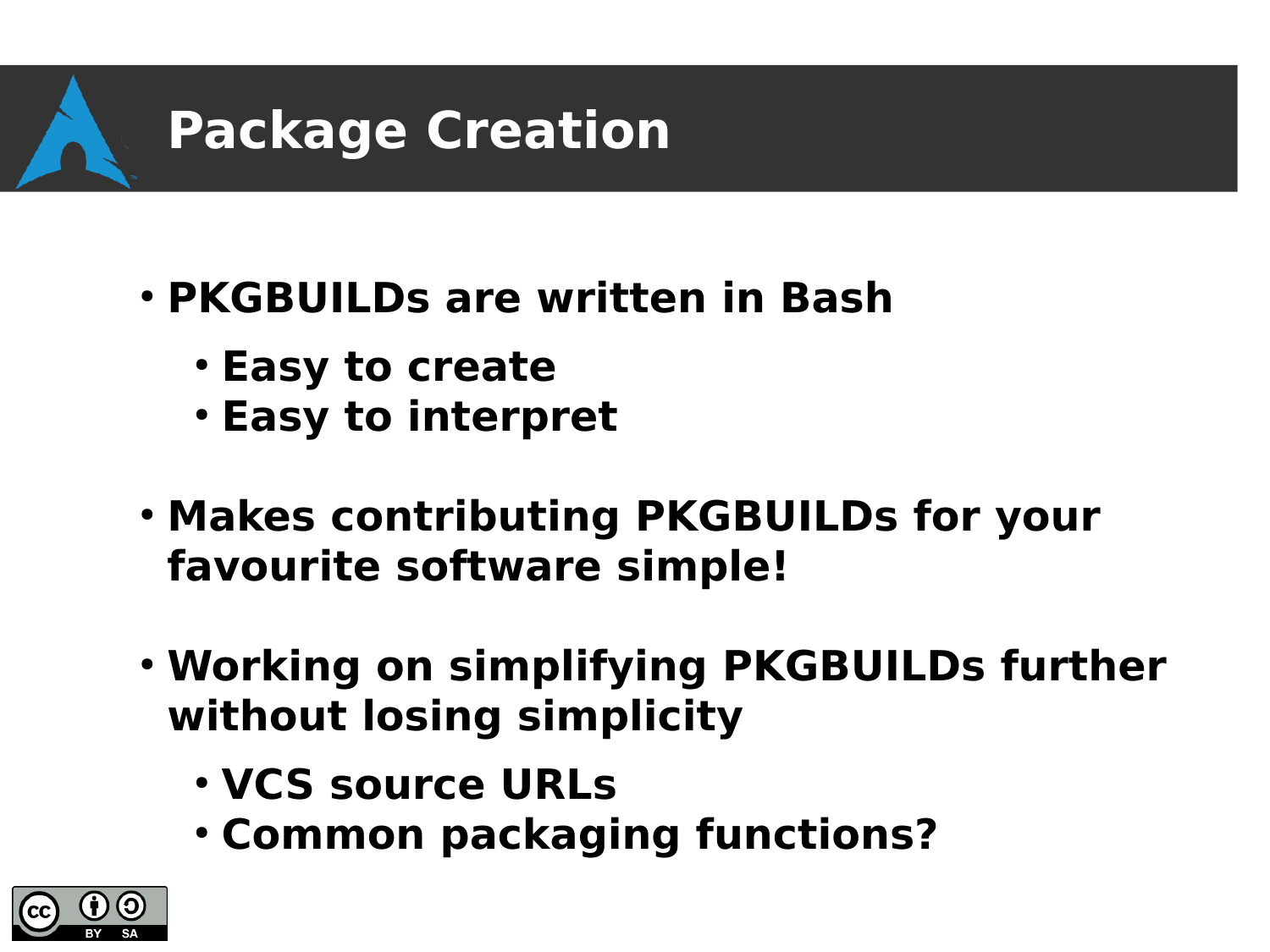#### **Arch Linux Development**

- **"Community based" distribution (No-one gets paid)**
- **Relatively small team**
	- 33 Developers (many inactive...)
	- **37 Trusted Users**
	- **+ Forum Moderators, IRC Ops, Wiki Maintainers, Bug Wranglers, …**
- **Lots of involvement from users**

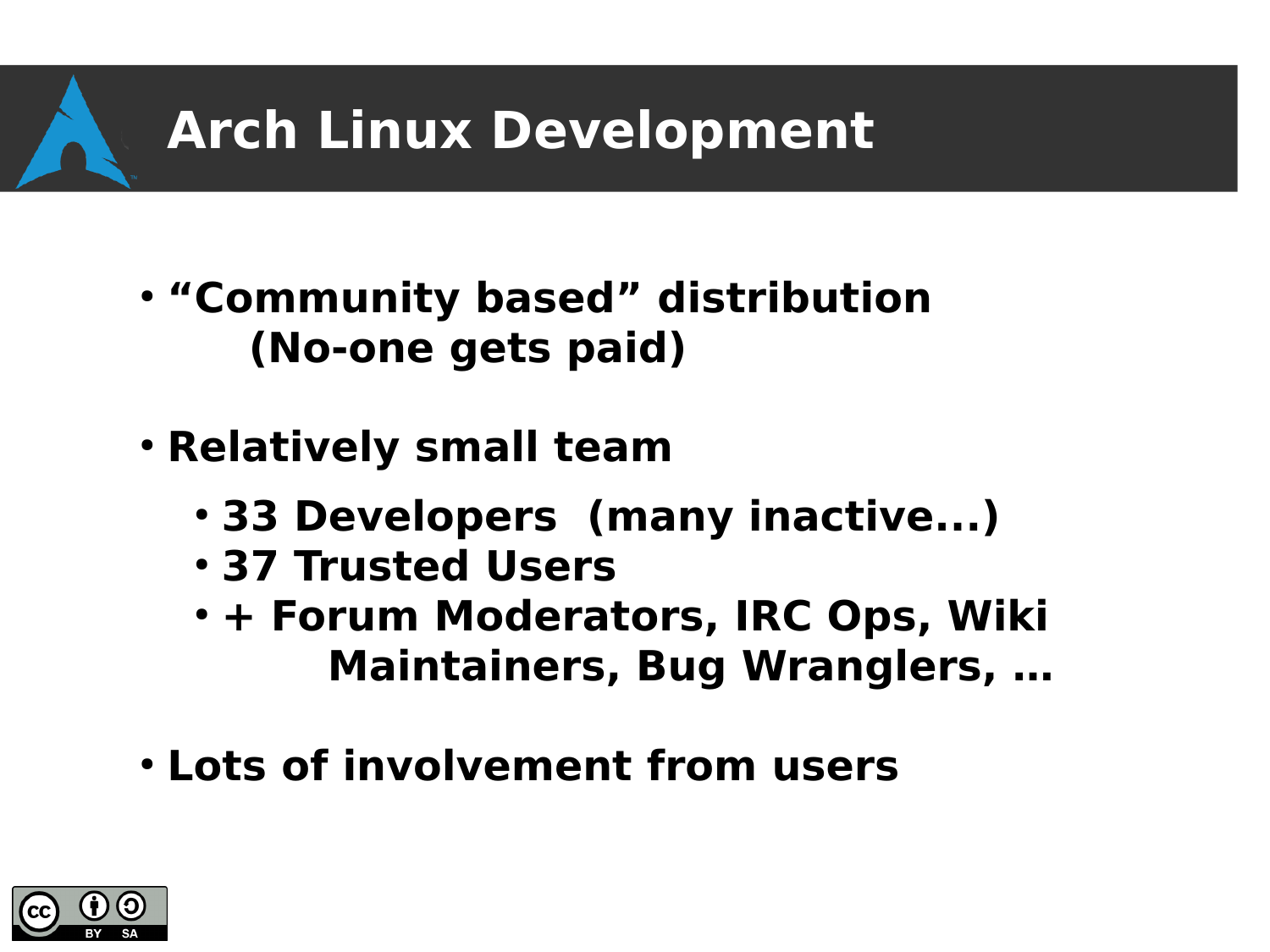

- **Maintain the core of the distribution**
- **Make global decisions on that effect the entire distribution**
- **Maintain packages in the two primary repositories – [core] and [extra]**

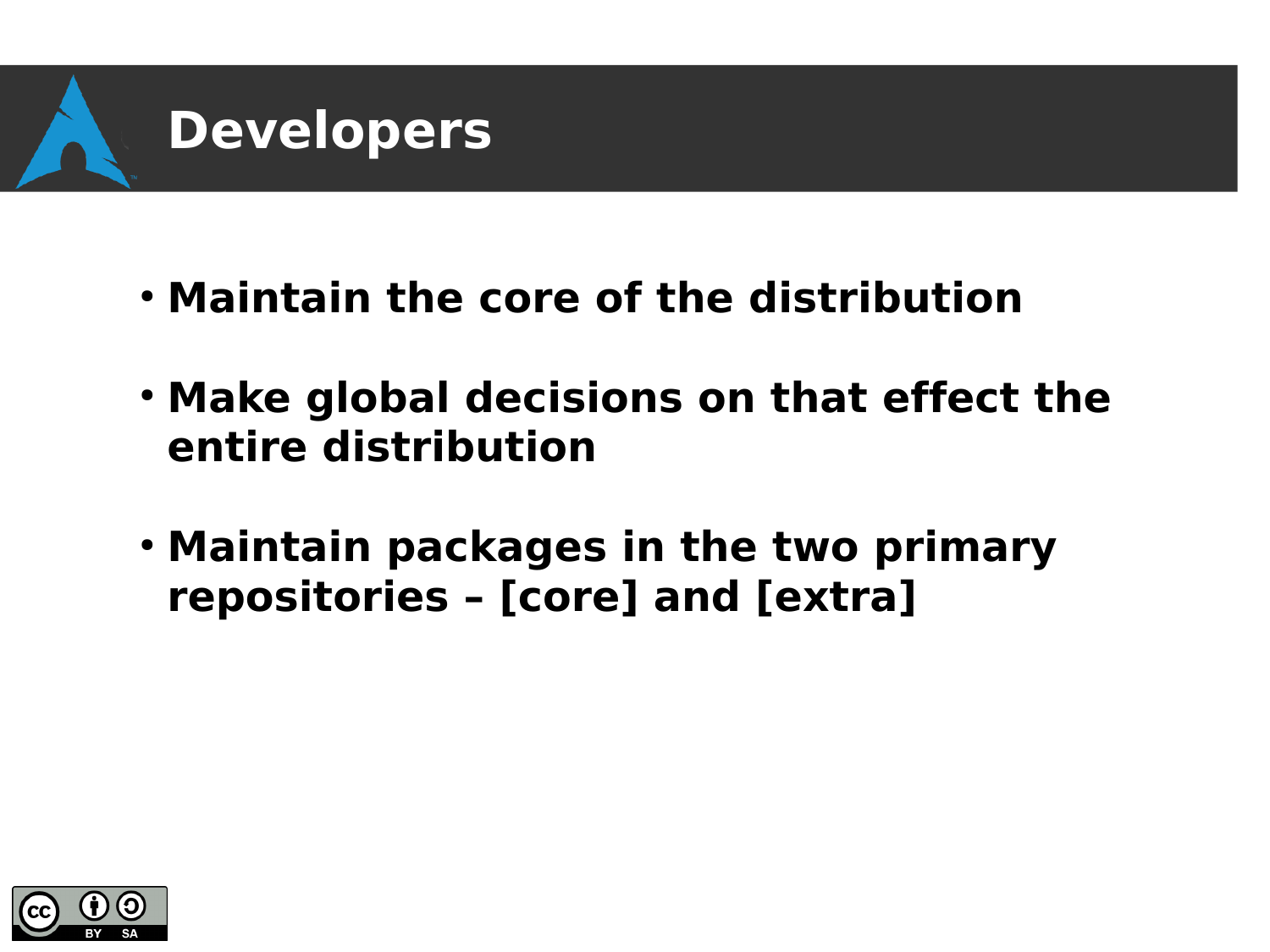

- **[core] ~200 packages**
	- **Everything critical to boot-up and software packaging**
	- **. All packages go through a testing and sign-off procedure**
- **[extra] ~2,800 packages**
	- Widely used (>5%) software
	- **Desktop environments, multimedia, programming language interpreters, office, ...**

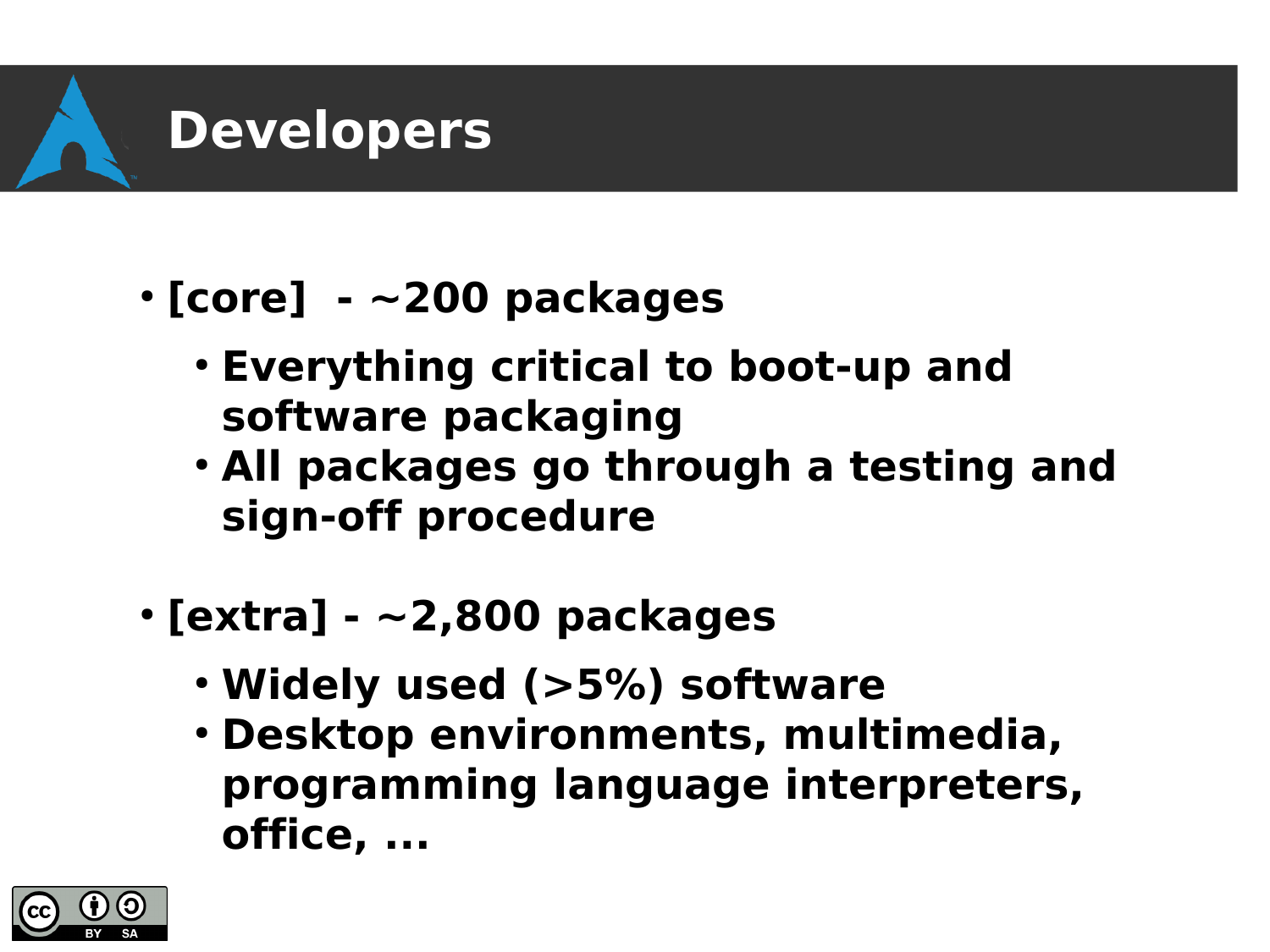

- **"Independently" governed group**
- **Provide popular software(>1% usage) in the [community] repository to supplement the [extra] repository**
- **~2,900 packages**

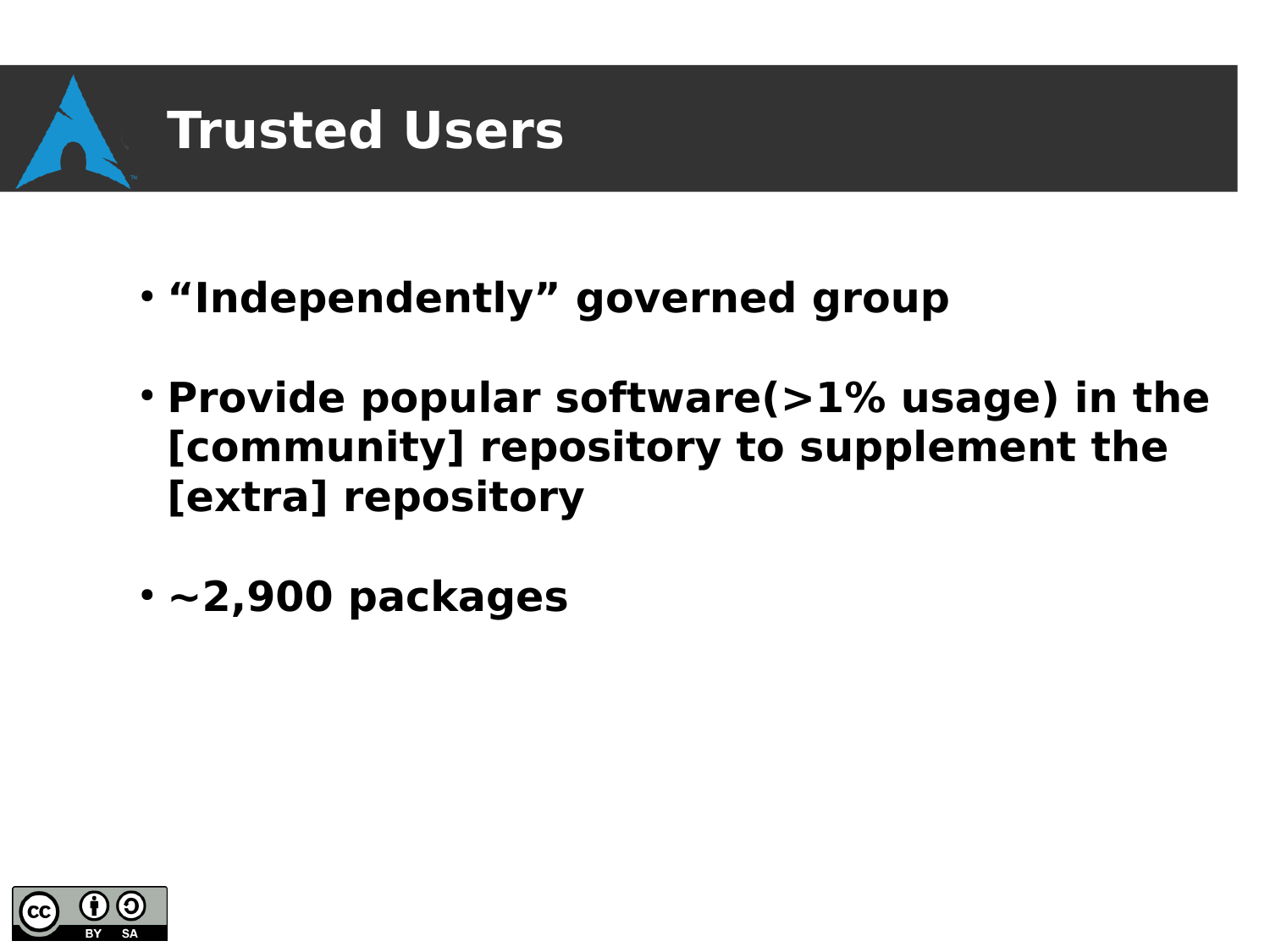#### **Becoming a Developer**

- **Actively contribute to the community** 
	- **Provide PKGBUILDs for unpackaged sofware**
	- **Fixing bugs**
	- **Contributing code to our projects**
	- $\bullet$ **...**
- **Apply to become a Trusted User** 
	- **Sponsoring and voting process...**
- **Be invited onto the Developer team**

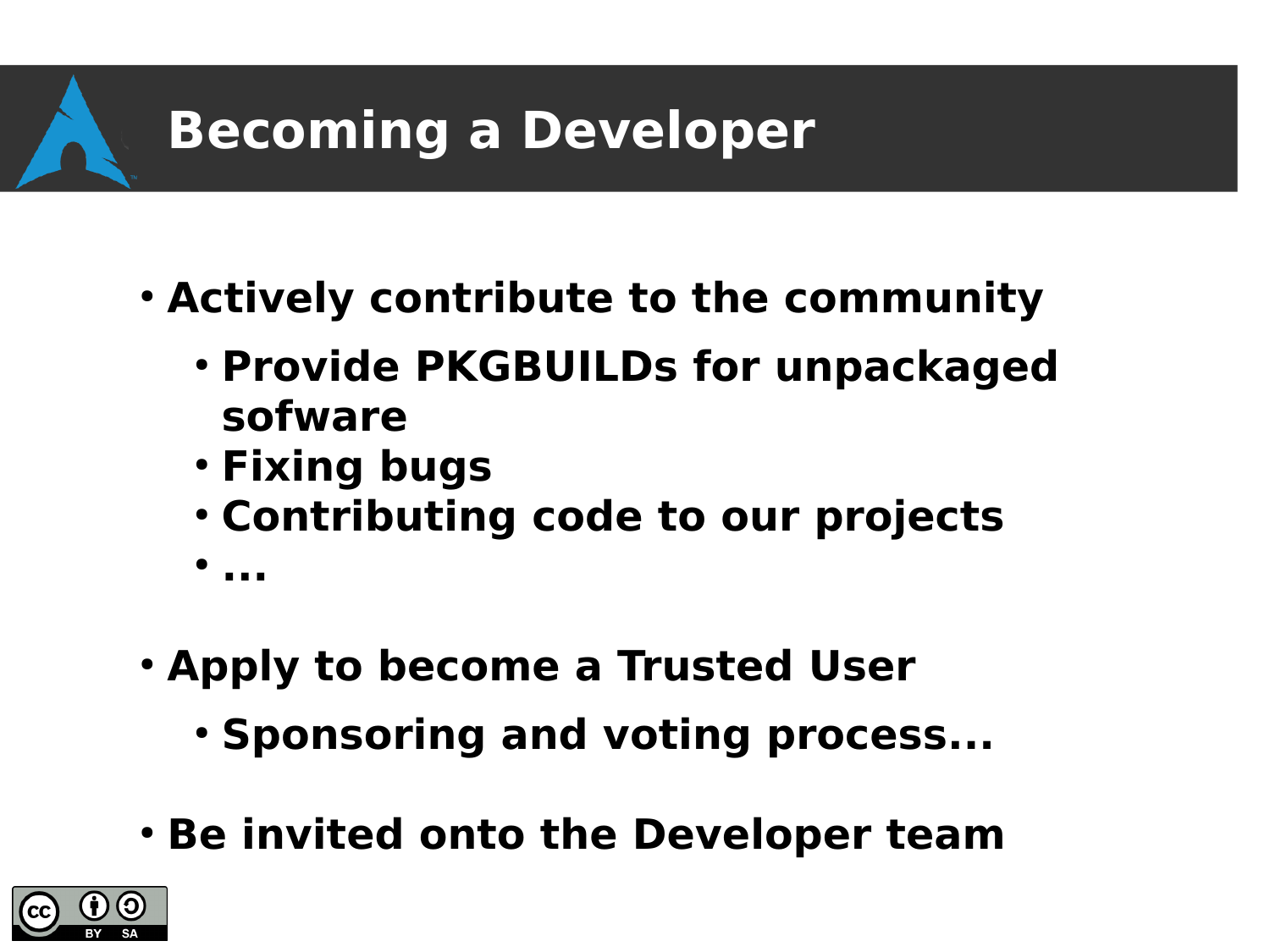#### **How Is Development Co-ordinated?**

- Mostly... it is not...
- **Developers typically maintain a set of packages**
- **Within that set of packages they have complete control**
- **Give other developers a "heads-up" if changes are going to have wider consequences to the distribution**

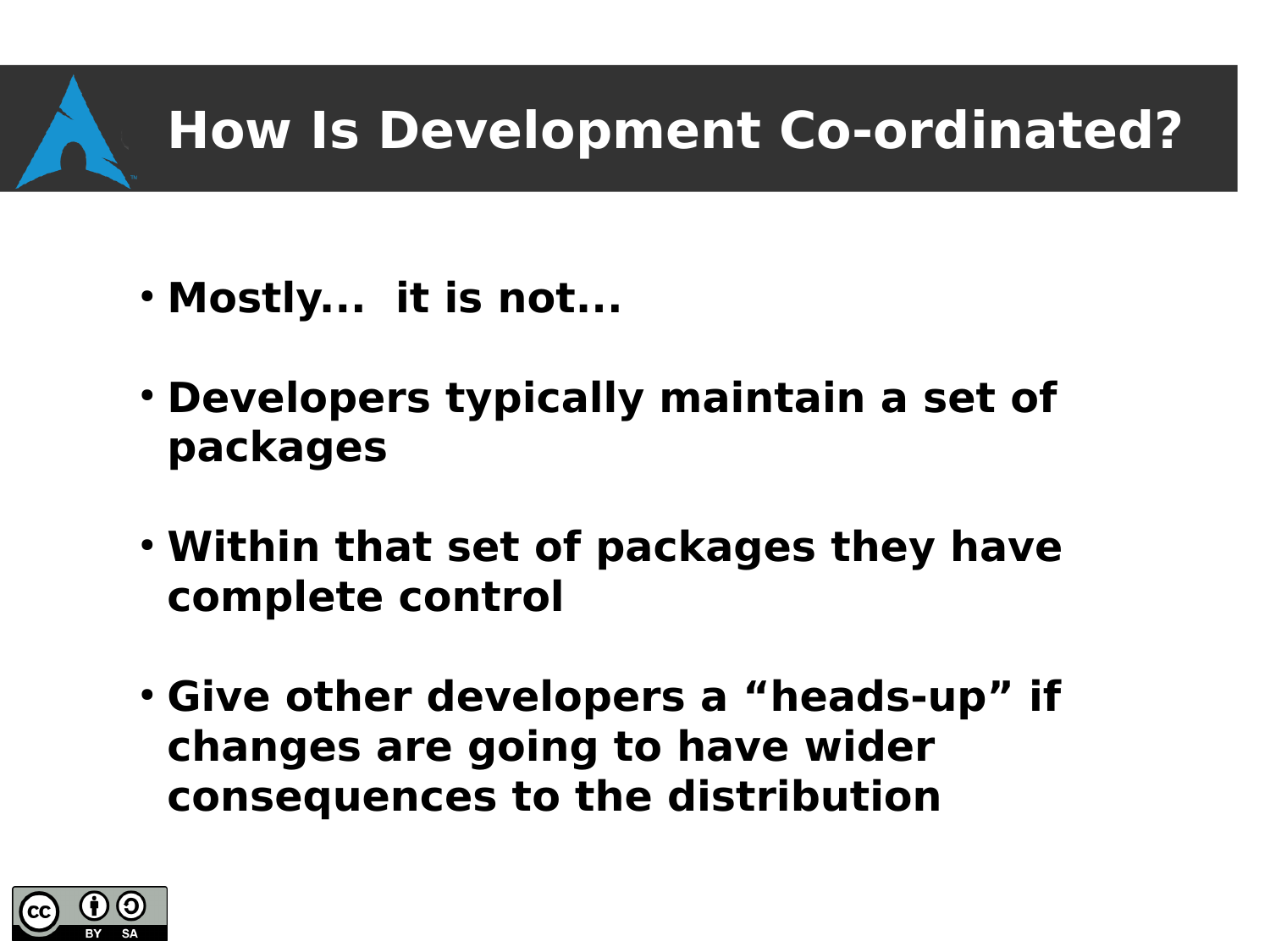

#### **Toolchain**

**gcc glibc binutils**

#### **Autotools**

**autoconf automake m4 libtool pkg-config**

#### **Core Utilities**

**bash coreutils grep make sed patch gawk tar texinfo ...**

(၁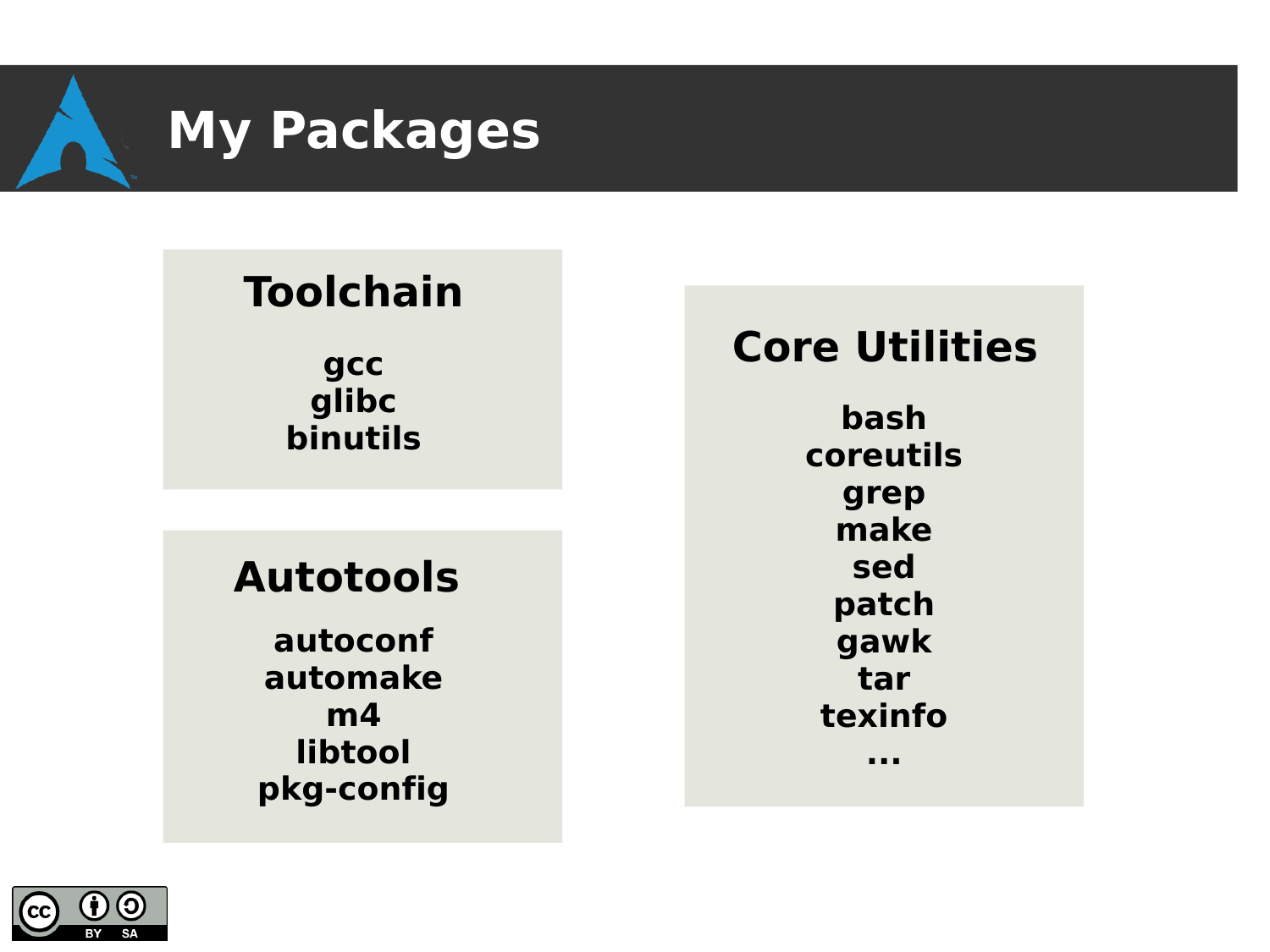#### **Co-ordination Between Developers**

#### ● **We have a TODO list system for when a package update is going to require other developers adjusting their package(s)**

#### **Package Todo Lists**

| Name                     | <b>≑</b> Creation Date ▼ Creator |               | $\div$ Description                                                                                                                                                                                                                                                                                                                                                                                                                                                                                                                                                                                                                                                                                                                                                                                                  |      | ≑ Package Count ≑ Incomplete Count ≑ |
|--------------------------|----------------------------------|---------------|---------------------------------------------------------------------------------------------------------------------------------------------------------------------------------------------------------------------------------------------------------------------------------------------------------------------------------------------------------------------------------------------------------------------------------------------------------------------------------------------------------------------------------------------------------------------------------------------------------------------------------------------------------------------------------------------------------------------------------------------------------------------------------------------------------------------|------|--------------------------------------|
| Mesa 9.1 unification     | 2013-02-23                       | Andreas Radke | New mesa pkg provides: 'libglapi' 'osmesa' 'libgbm' 'libgles'<br>'libegl' 'khrplatform-devel'. Configure checks may fail over<br>gl.pc (part of mesa) when checking for libGL.so(.1) and no<br>'libgl' can be found. Add mesa-libgl to makedepends then. New<br>'mesa-libgl' should not be used in the dependency array and<br>always only as a makedependency. Then your package links to<br>libGL.so.1 and needs generic 'libgl' runtime dependency to<br>allow users to choose mesa-libgl   nvidia-utils   catalyst-utils<br>that all provide 'libgl'. Namcap won't detect the dependency on<br>'libg!' !!! Fix your PKGBUILDs where needed when you will do<br>usual updates or users claim about broken abs rebuilds. There<br>should be no need to do rebuilds. The following packages link<br>to libGL.so.1: | 372  | 156                                  |
| libarchive 3.1.x rebuild | 2013-02-09                       | Dan McGee     | Don't start building for this yet, please, until we get a few of<br>the current rebuilds moved along. Will update this description<br>when we should start. libarchive.so.12 => libarchive.so.13                                                                                                                                                                                                                                                                                                                                                                                                                                                                                                                                                                                                                    | 32   | 8                                    |
| Clean-up \$pkgdir usage  | 2013-02-02                       | Allan McRae   | This is a list of all packages that use \$pkgdir in their build()<br>function. This can occur for several reasons: 1) The package<br>only has a build() function. This is deprecated in pacman-4.1<br>and will produce a warning. These should be changed to<br>package(). 2) Things are being written to \$pkgdir in build() that<br>should be done in package(). This is wrong as those files can<br>end up with the wrong permissions and will break completely<br>with pacman-4.1. 3) The build system is somewhat weird and<br>requires you to specify the install location in build(), but<br>nothing is written during this stage. For split packages, this is<br>not good as \$pkdir is not well defined during build()                                                                                     | 1094 | 68                                   |
| Add more to base-devel   | 2012-11-30                       | Allan McRae   | It would be good for base-devel to install everything needed<br>for a build chroot as base contains lots of unneeded packages.                                                                                                                                                                                                                                                                                                                                                                                                                                                                                                                                                                                                                                                                                      | 24   | 2                                    |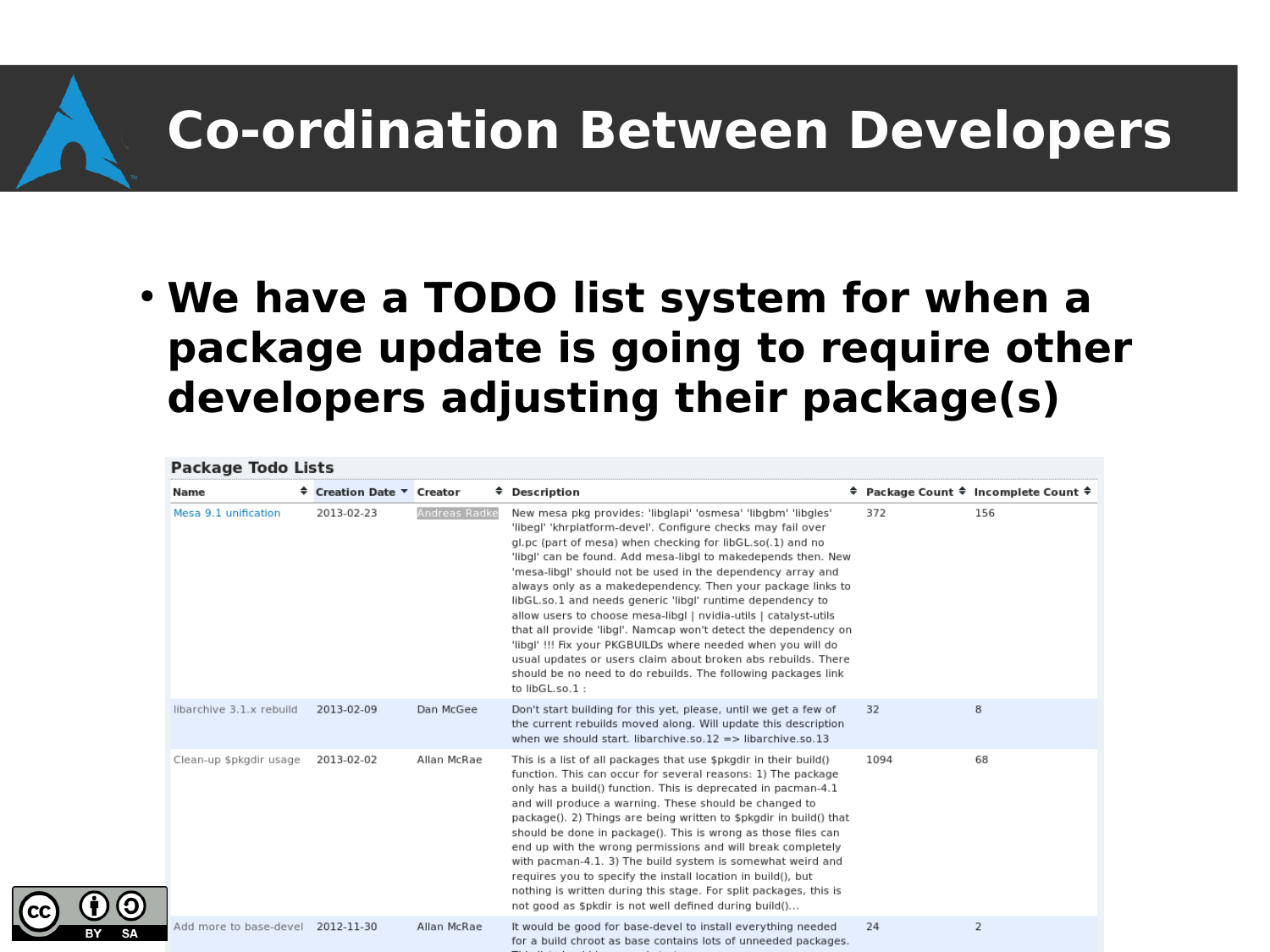#### **Decision Making Process**

- **A discussion is started on the mailing lists for major changes that have effects beyond the developers set of packages**
- **Focus on technical reasons of why the proposed change is better**
- **No formal voting decisions are made by lack of objection to a proposal**

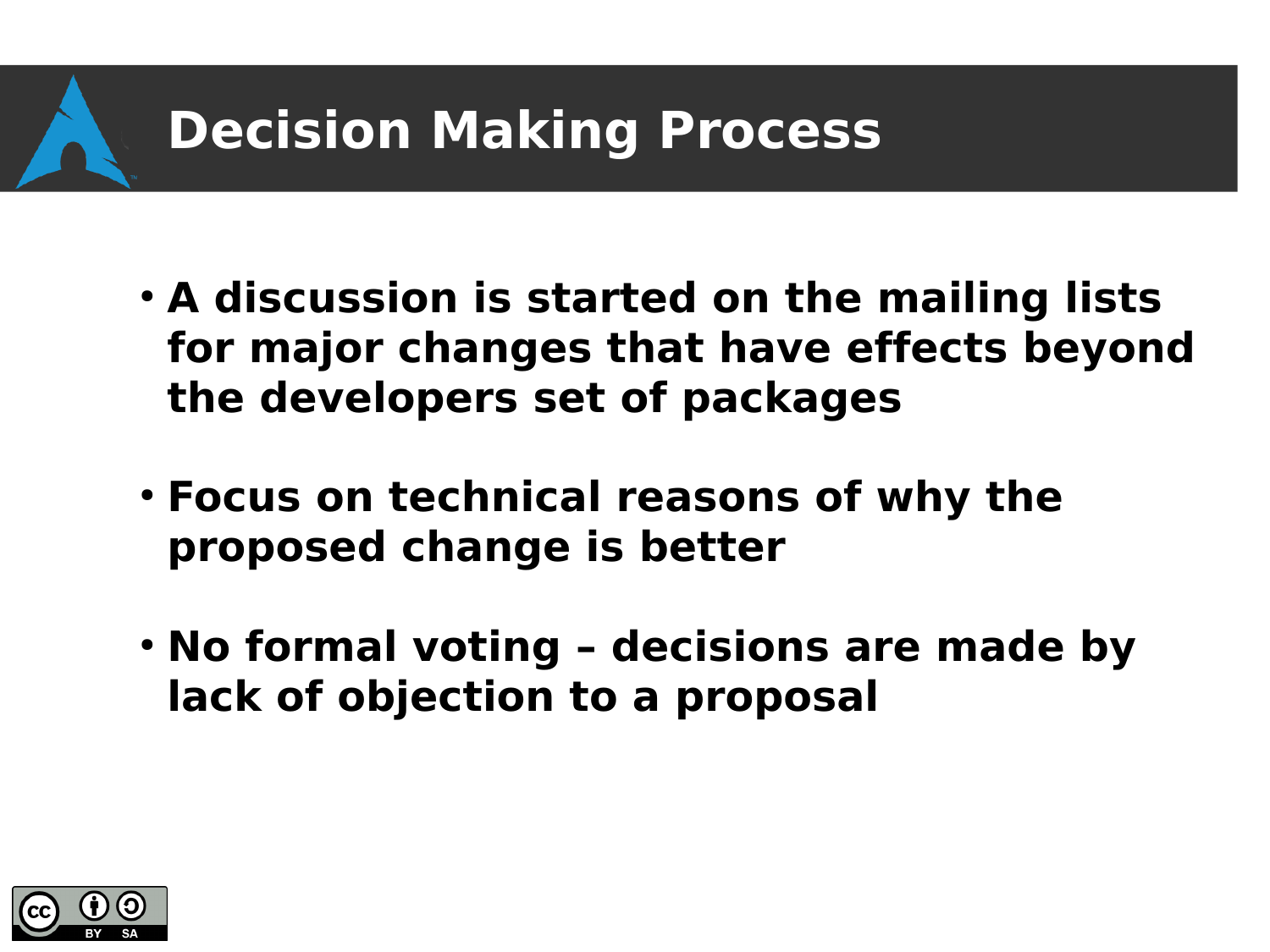

- **systemd is a Linux init system**
- **First process to get started during boot-up**
- **Starts all other processes**
- **Benefits:**
	- **Parallel start-up**
	- **Service start-up determined by simple configuration file**
	- **Service dependency management**
	- **Common configuration mechanism**

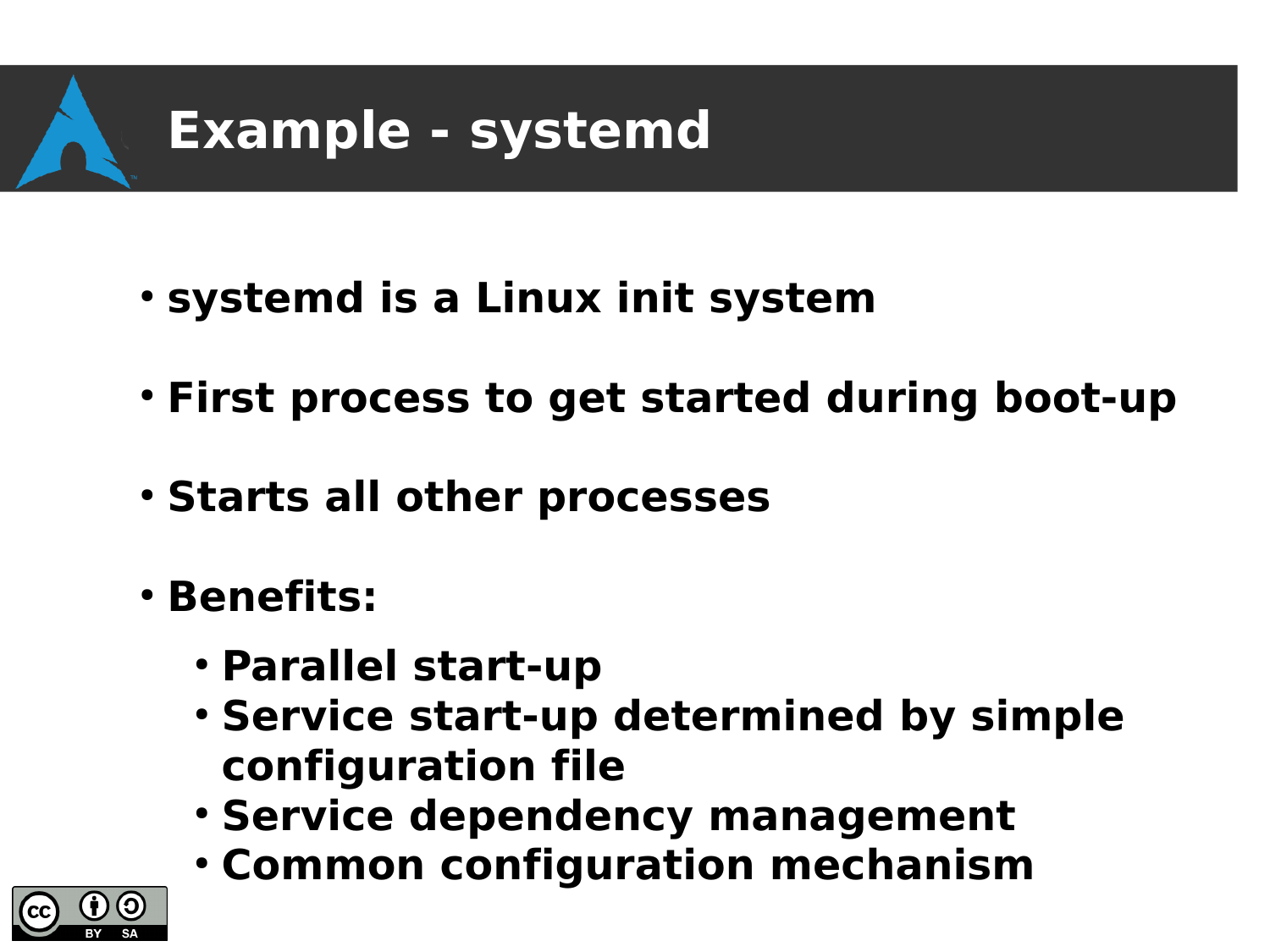

- **First packages for system were placed in AUR in 2010**
- **Lots of work was required to make it work with Arch**

**"I'm highly dubious that Arch's kernel will ever natively support systemd, but I'm willing to give that a try as well once 2.6.36 hits."**

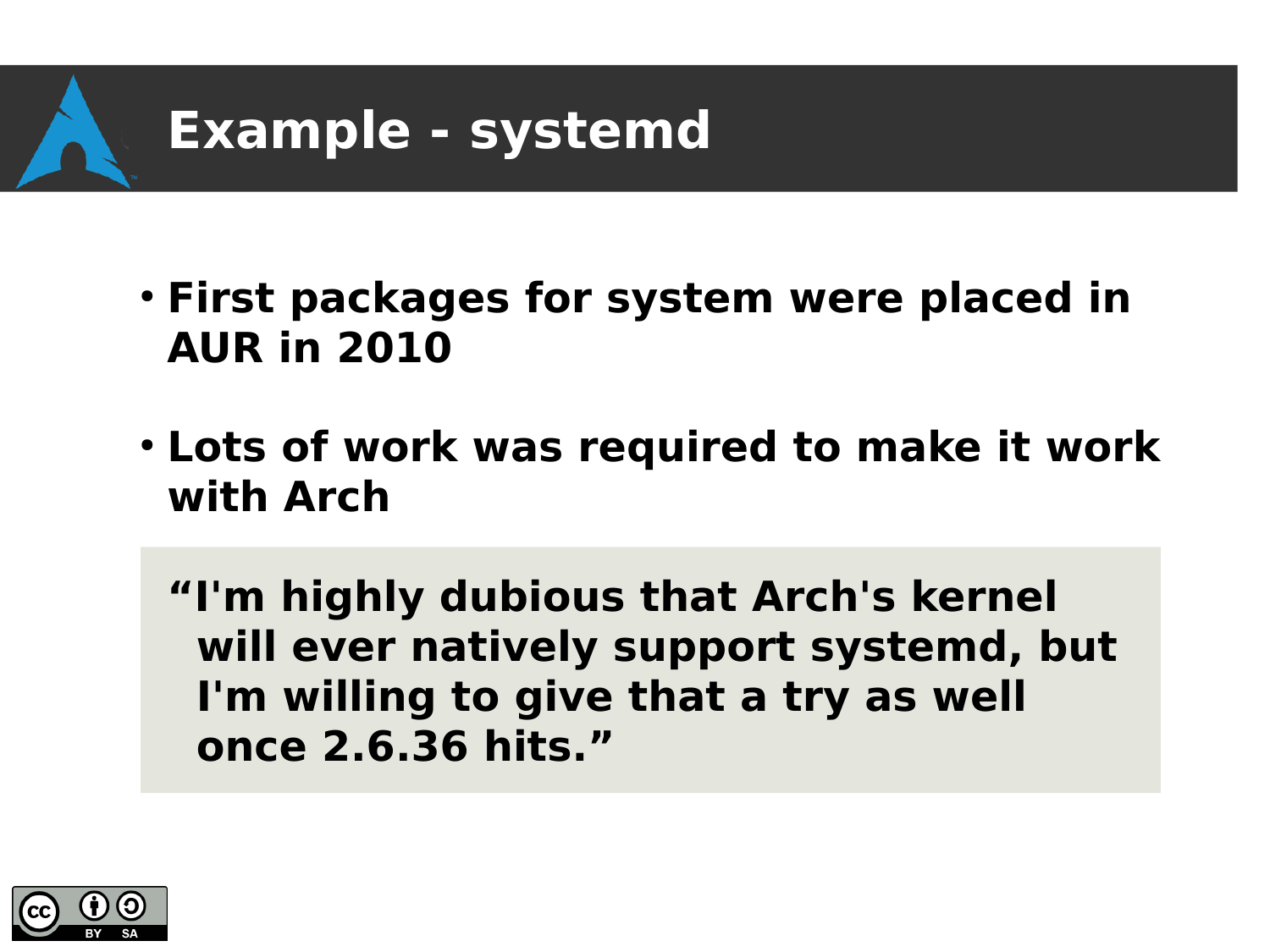

- Over the next two years...
- **Moving to a standardised way of configuring aspects a system was seen as an advantage**
- **Changes were made to the Arch Linux init system to use these configuration files**
- **Started using systemd tools to do the configuration**

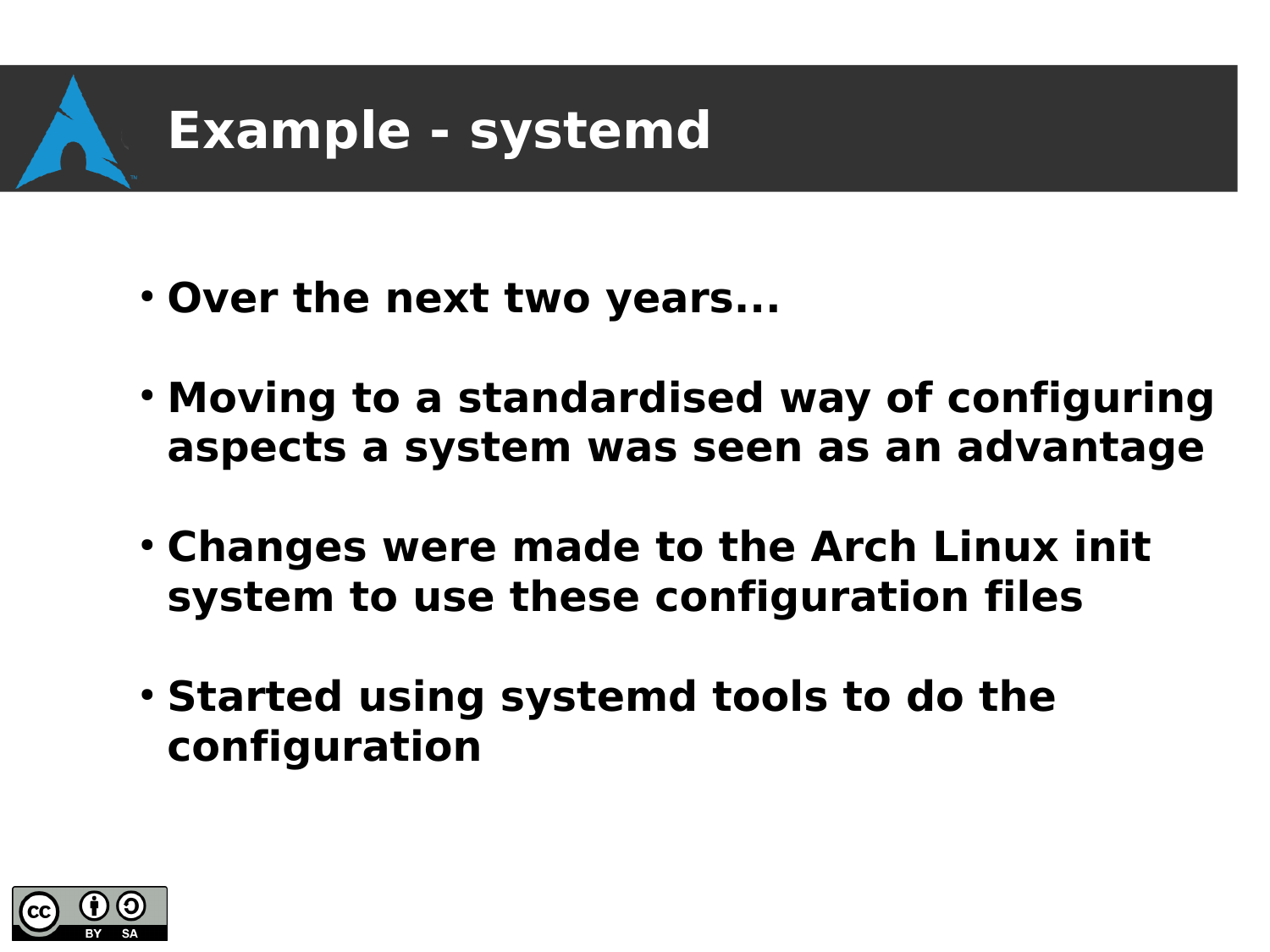

- **Eventually...**
	- **systemd was considered stable**
	- **Bugs in the old Arch init system were being fixed using more and more systemd tools**
	- **systemd service files began to be supplied by upstream projects**
	- **Decision was made to switch init systems**

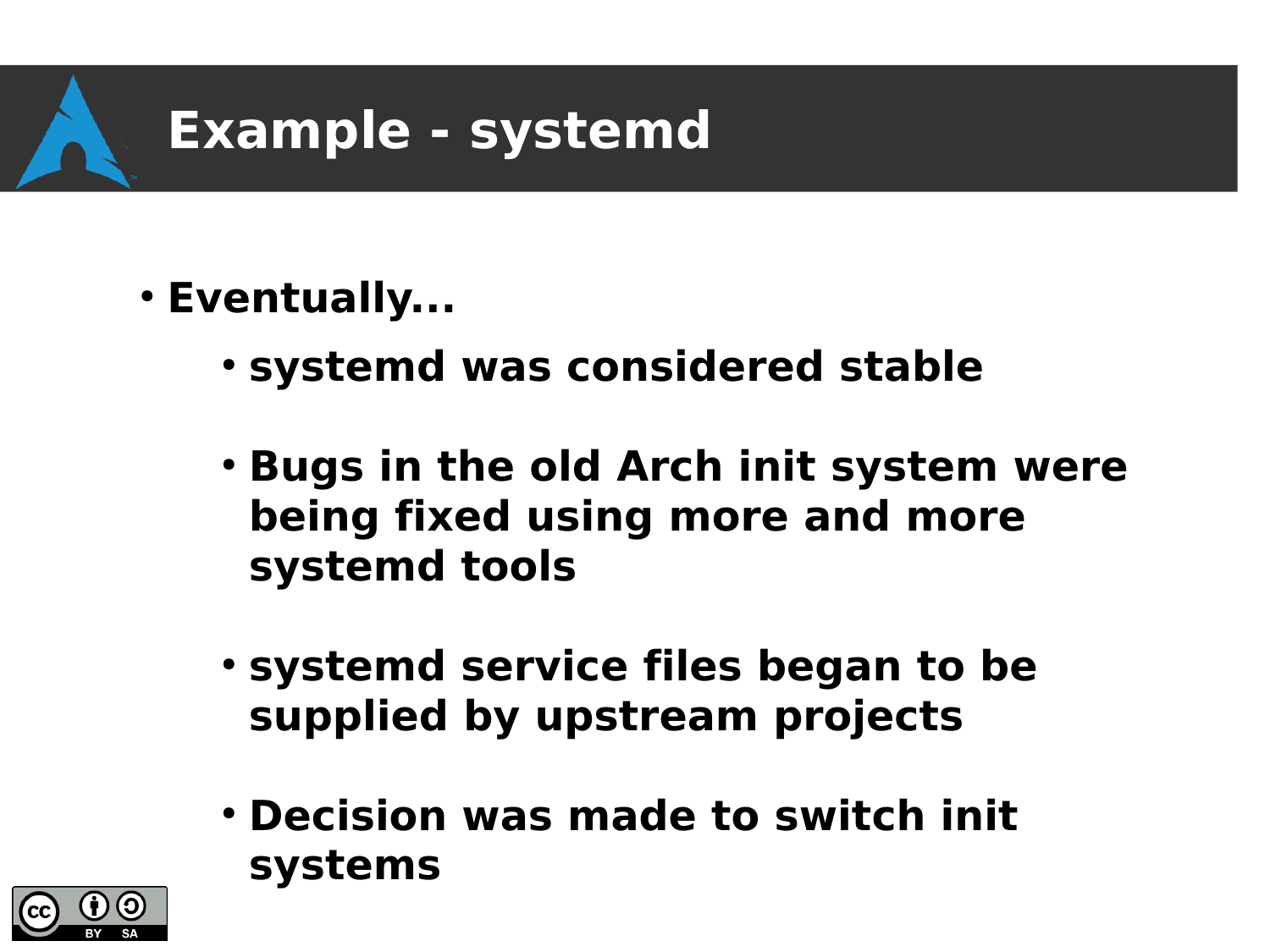

- **This decision caused A LOT of controversy...**
- **The old system was seen as more simple:** 
	- **Shell script easier to debug?**
	- **Single configuration file**
- **However, "keeping it simple" as used by Arch has a different meaning:**
	- **Minimise Arch specific changes to packages**

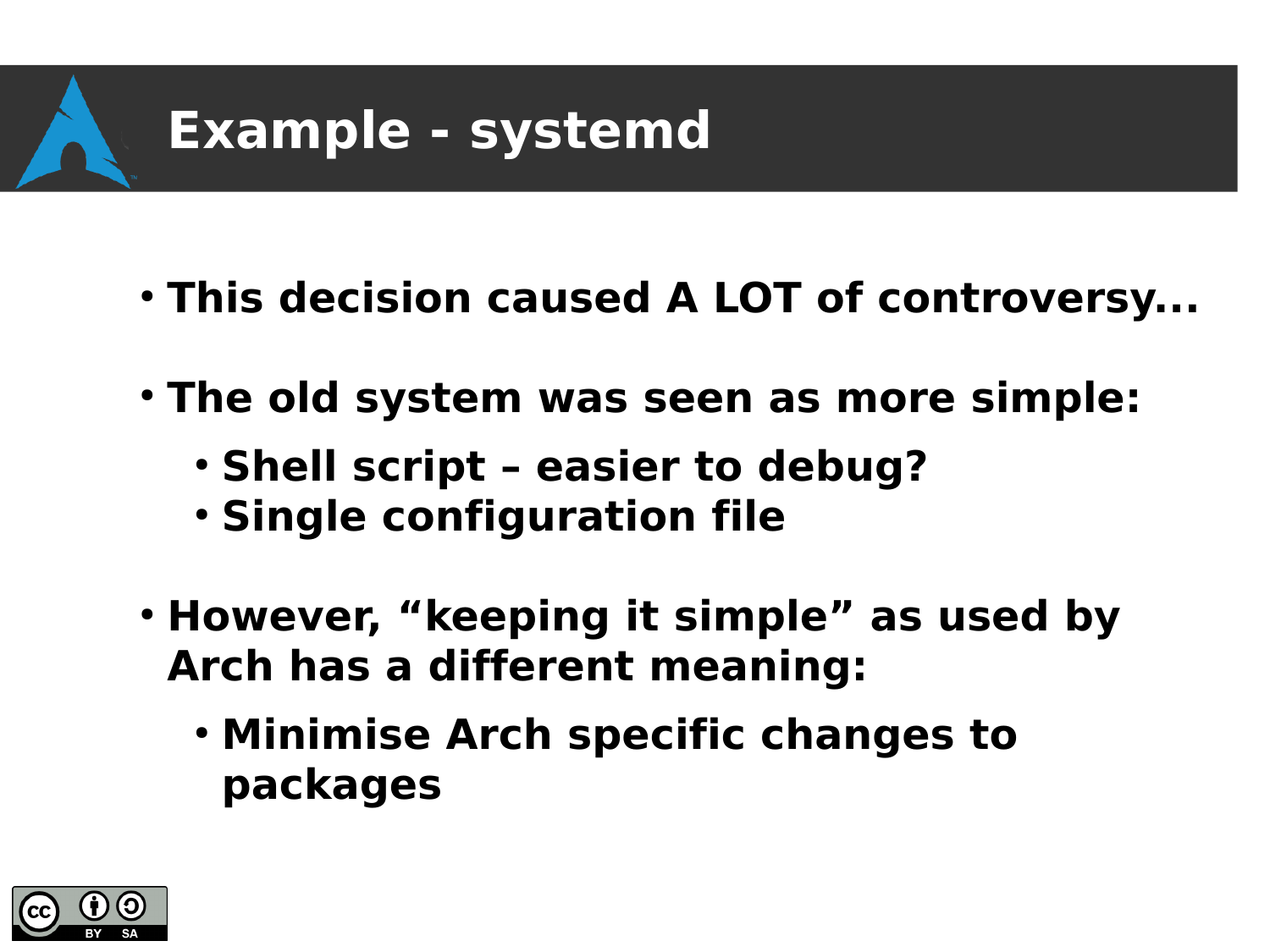#### **How Does It All Fit Together?**

- **Software developers write code that is supposed to work...**
- **By minimising Arch Linux specific changes to software, we ensure software fits together as its developer intended**

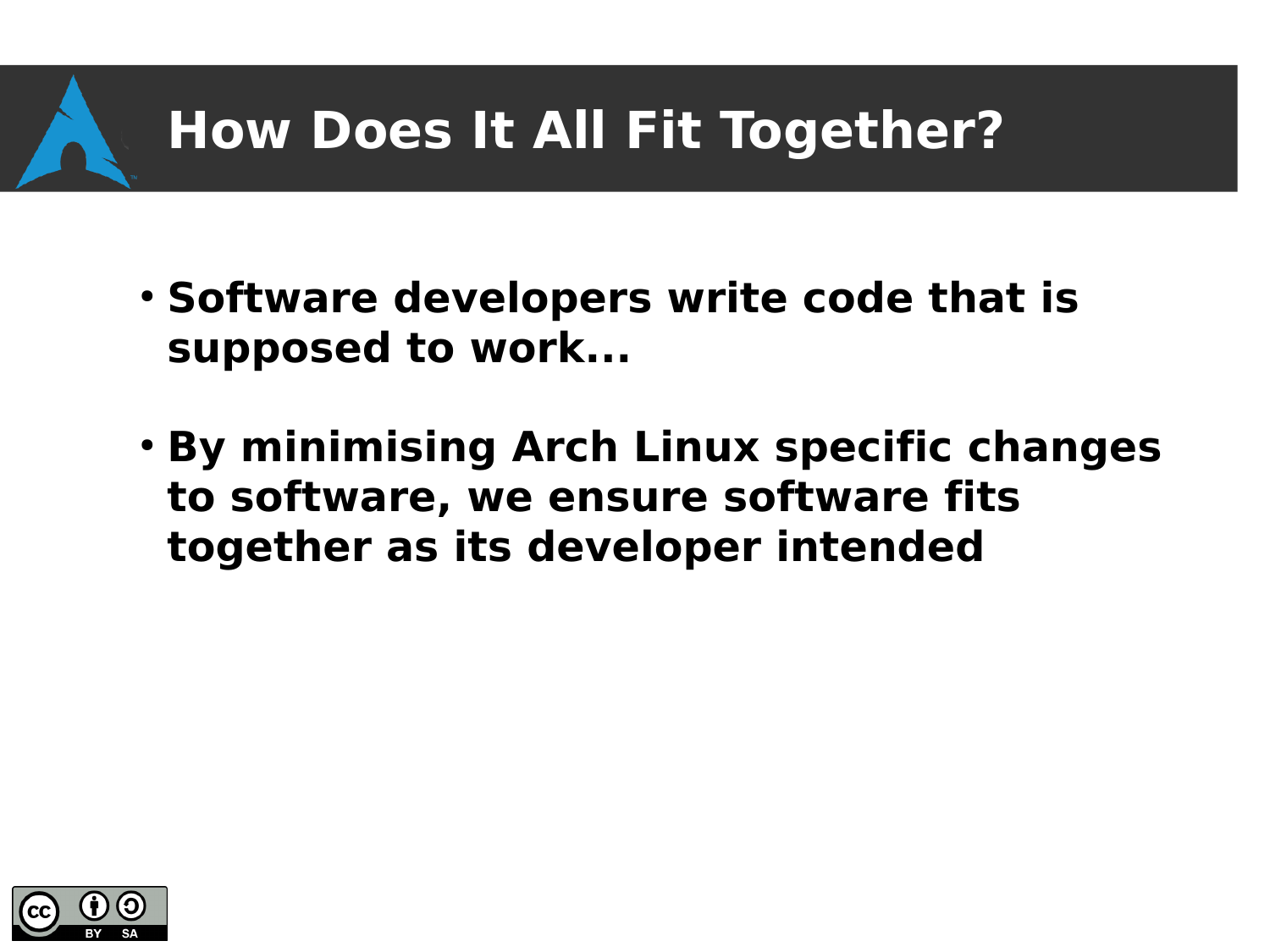

- **Means packaging the software as the upstream developer intended**
- Minimise patching preferably only to fix **build issues**
- **Result in any bug we find is (probably) not distribution specific**
- **Allows us to work more closely with software developers to fix bugs**

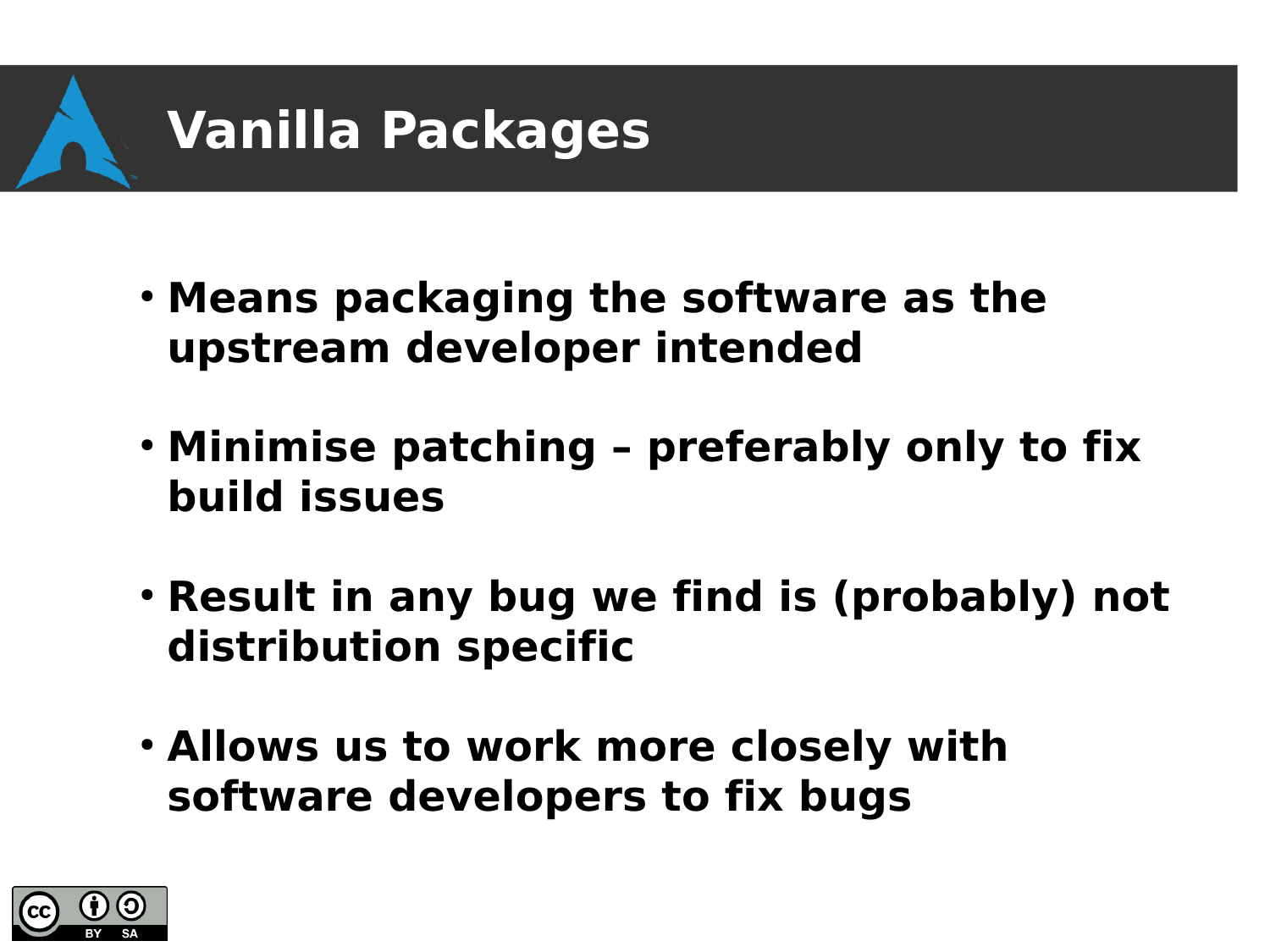## **Working With Software Developers**

- **All bug fix patches in Arch must be approved by the software developer**
- **That means that the Arch developers and community have become regular code contributors**
- **Many Arch developers also have commit access to upstream projects**

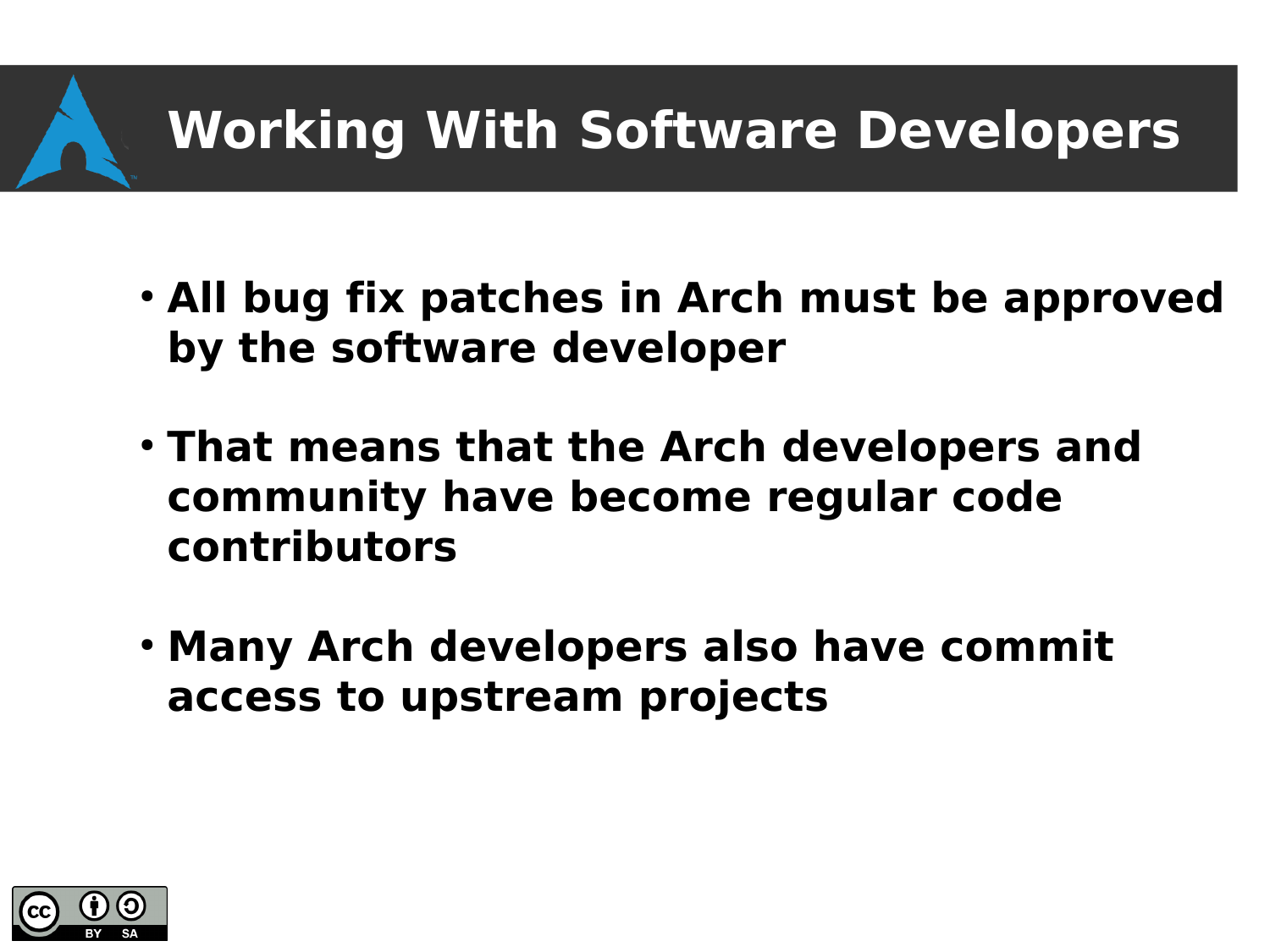## **Working With Software Developers**

**• Increasingly common choice for software developers...**



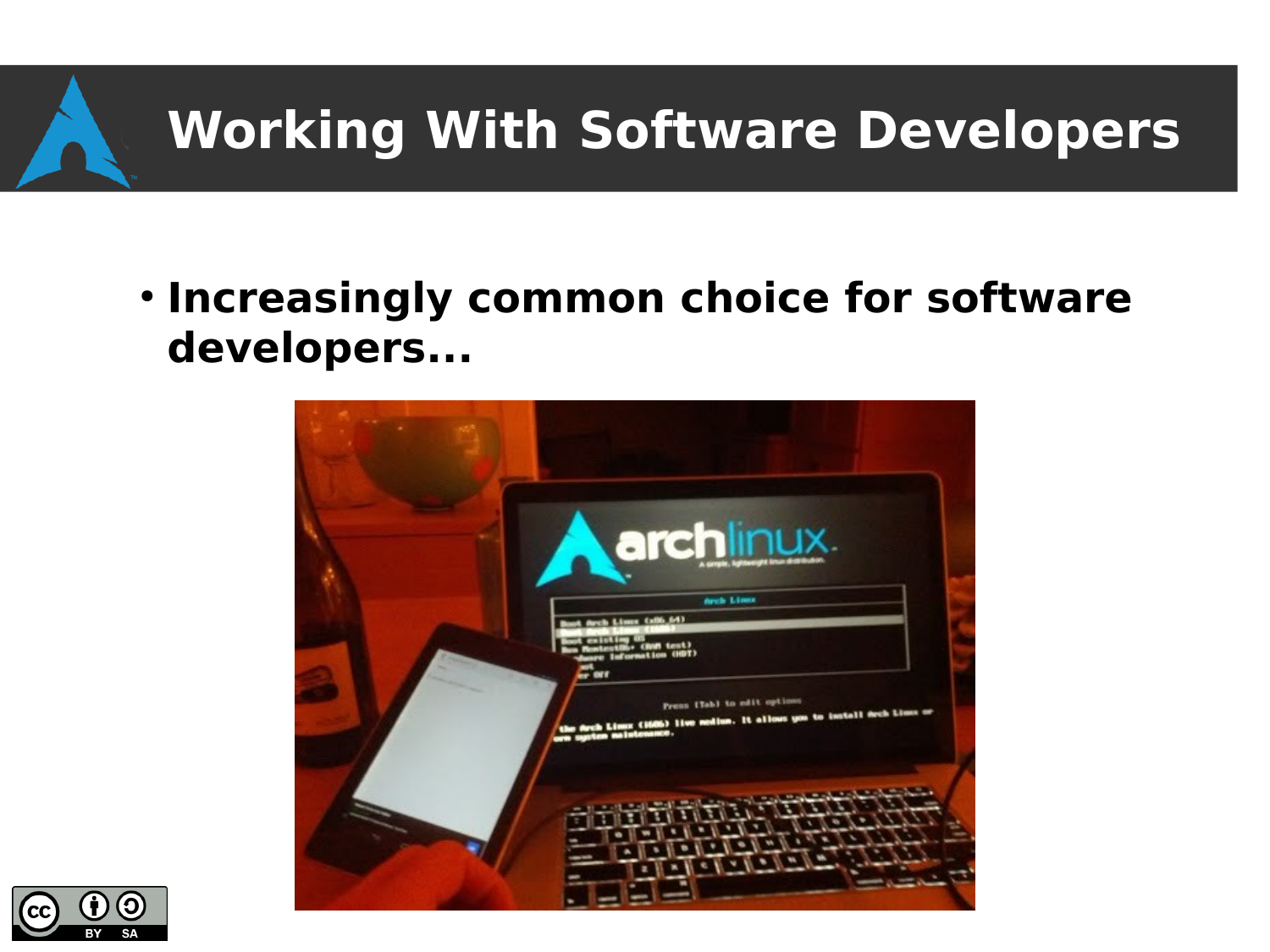#### **Community Involvement**

- **Users are strongly encouraged to contribute toward Arch Linux in may ways:**
	- **Help on the forums / IRC / mailing lists**
	- **Contribute PKGBUILDs**
	- **Documentation on the wiki**
	- **Provide specialist package repositories**



 $\bullet$ 

**...**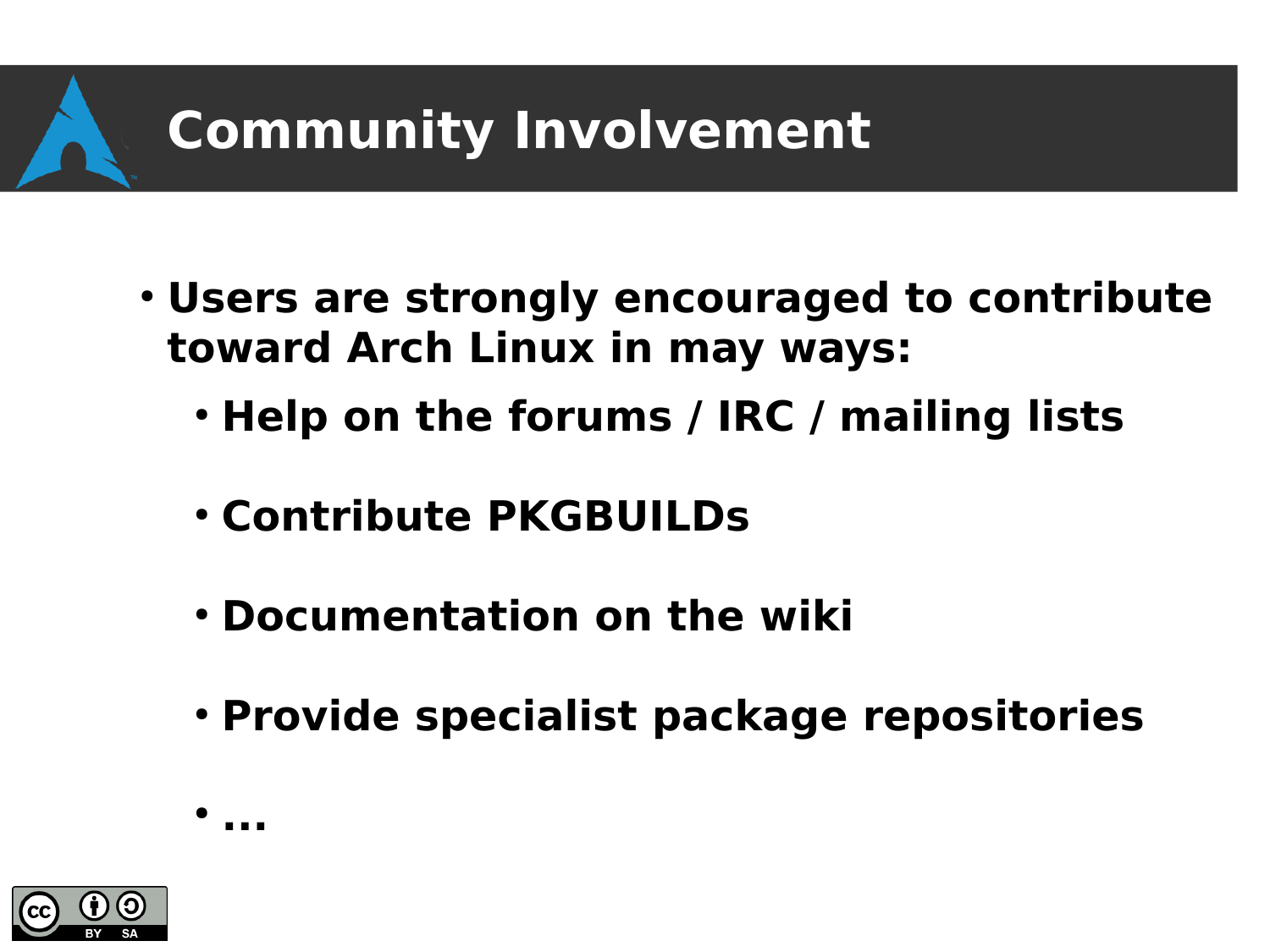## **AUR – Arch User Repository**

- **Collection of user submitted PKGBUILDs that supplement software available from the official repositories**
	- **>40,000 packages**
	- **170 new packages in last 7 days**
	- **820 updated in last 7 days**
	- $\cdot$   $\sim$ 16,000 updated in the last year...
- **Some software represented multiple times** 
	- **Developmental versions**
	- **Specific configure options**

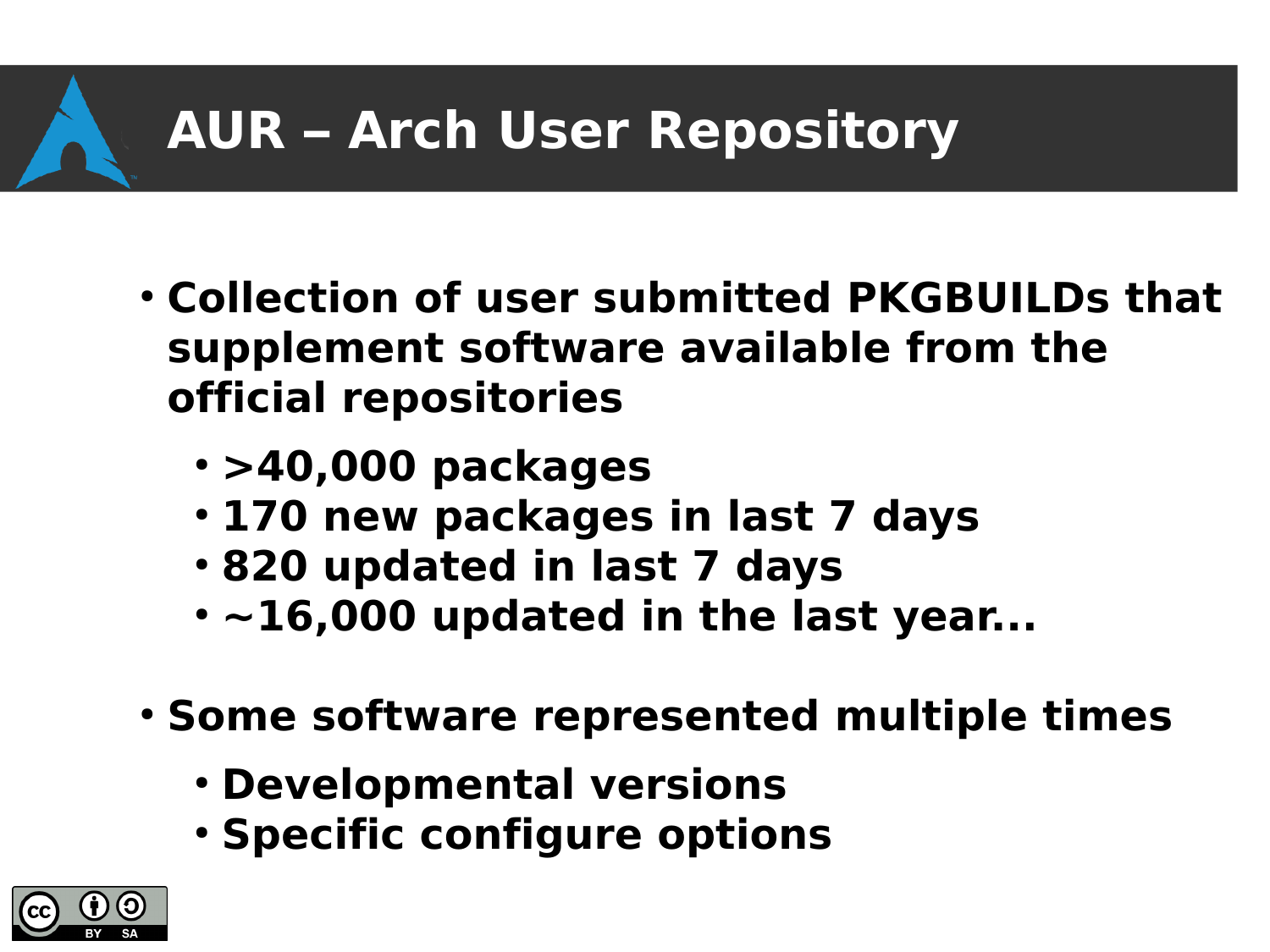## **AUR – Arch User Repository**

- **Anyone can submit packages**
- **Entirely community supported and reviewed**
- **Completely unsupported officially (use at your own risk...)**
- **Surprisingly high quality**
- **Many tools that allow installing from the AUR as simply as installing from official repositories**

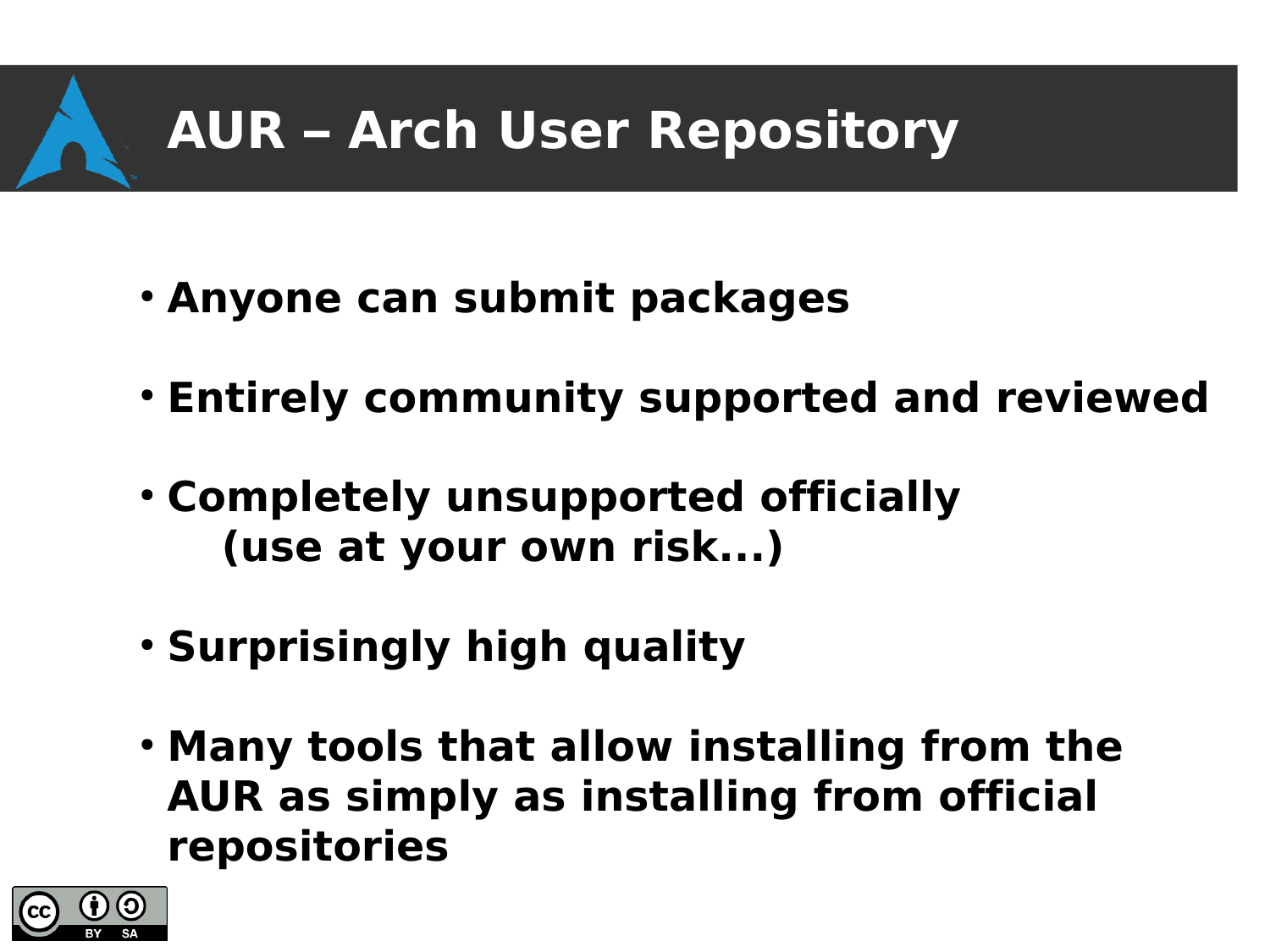

- **Rapidly becoming one of the premier sources of Linux information**
- **Vanilla packages mean the information provided probably works on other distributions**

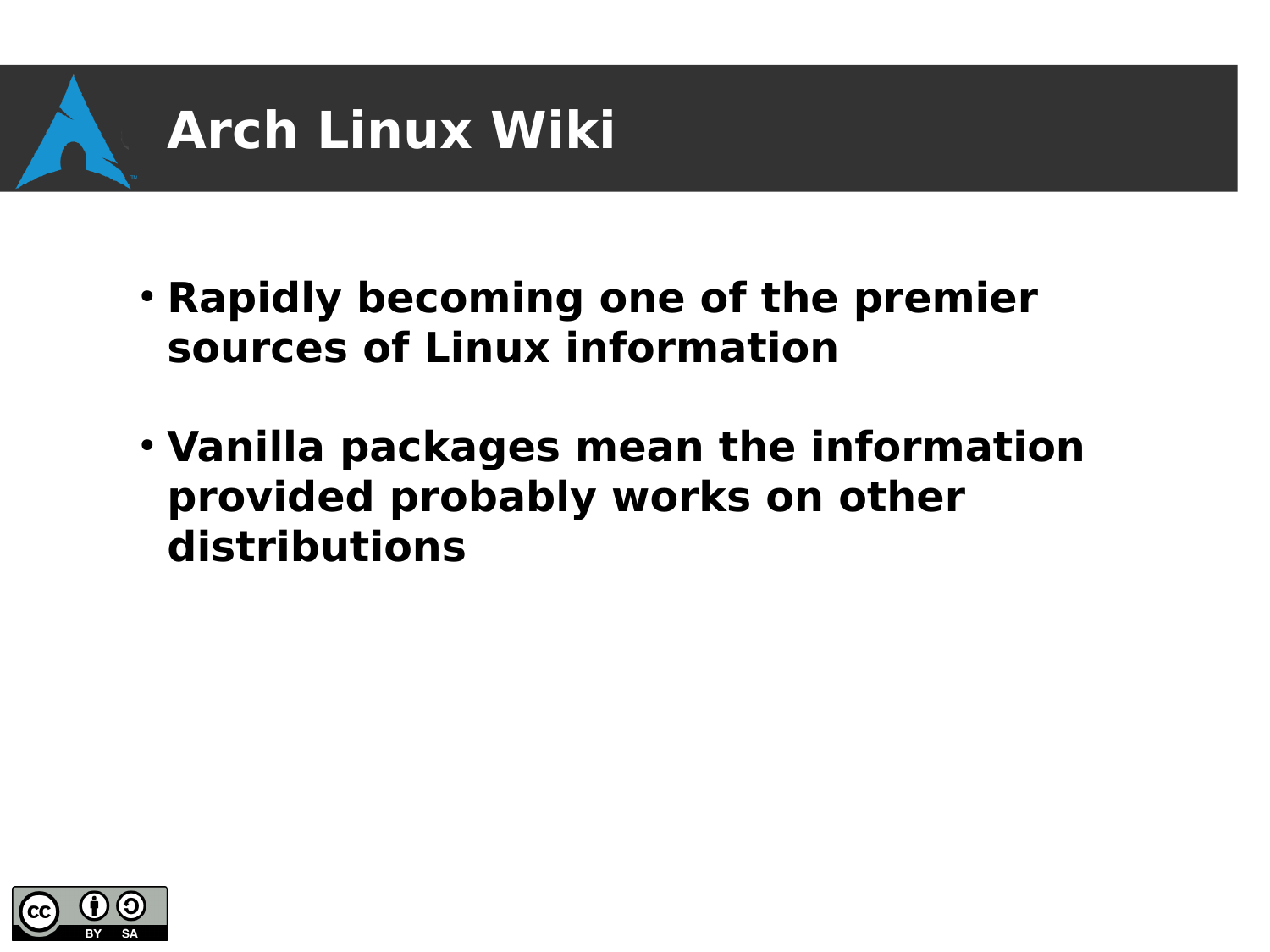

#### ● **Non-official spin-off for the ARM architecture**

**• One of the distros recommended for the Raspberry Pi**



Arch Linux ARM is based on Arch Linux, which aims for simplicity and full control to the end user. Note that this distribution may not be suitable for beginners. The latest version of this image uses the hard-float ABI, and boots to a command prompt in around ten seconds

| Torrent         | archlinux-hf-2013-02-11.zip.torrent      |
|-----------------|------------------------------------------|
| Direct download | archlinux-hf-2013-02-11.zip              |
| SHA-1           | 1d2508908e7d8c899f4a5284e855cb27c17645dc |
| Default login   | Username: root Password: root            |

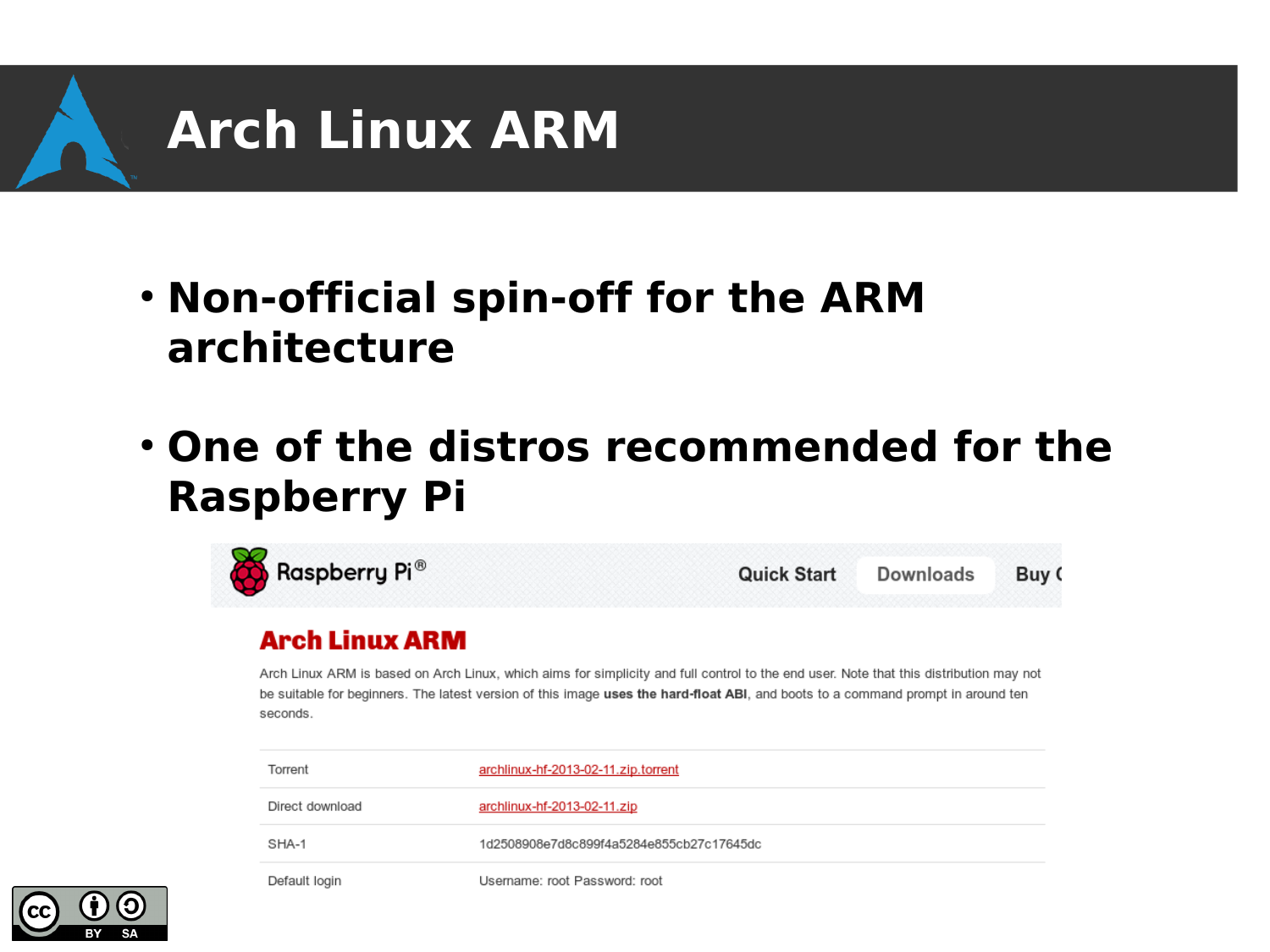#### **Future Directions for Arch Linux**

• Majority response...

**"Keep updating packages"**

- **Add more focus on a particular areas**
- **Add more architectures**
- **Simplify the system further**

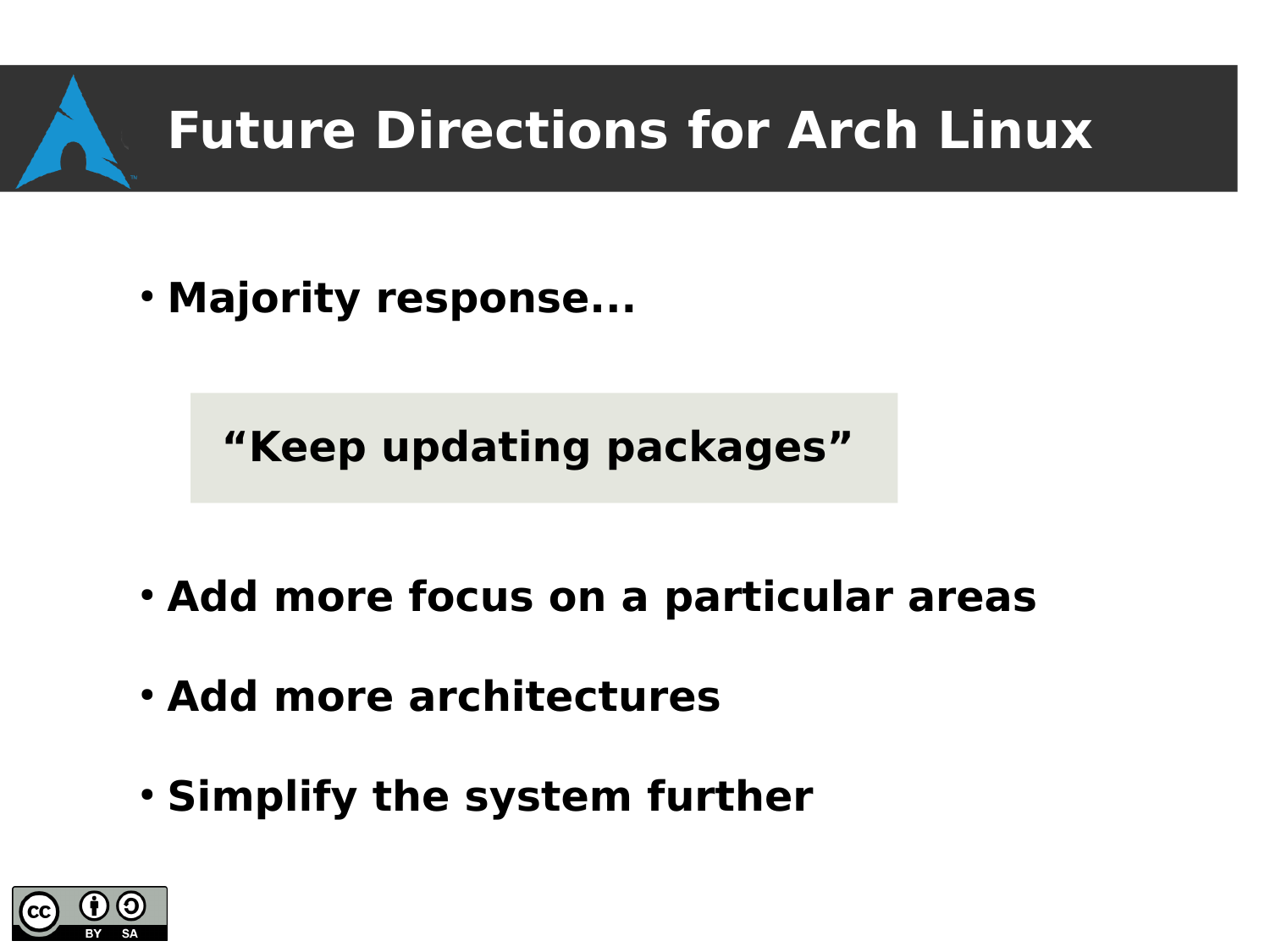#### **Keeping Packages Updated**

- **One of Arch Linux's greatest contributions to the Linux community**
- **Arch gets packages in their stable repositories before some major distributions get it in their developmental versions**
- **The Arch community will identify bugs early and report the issue to the software developers**
- **Fixes benefit all Linux distributions**

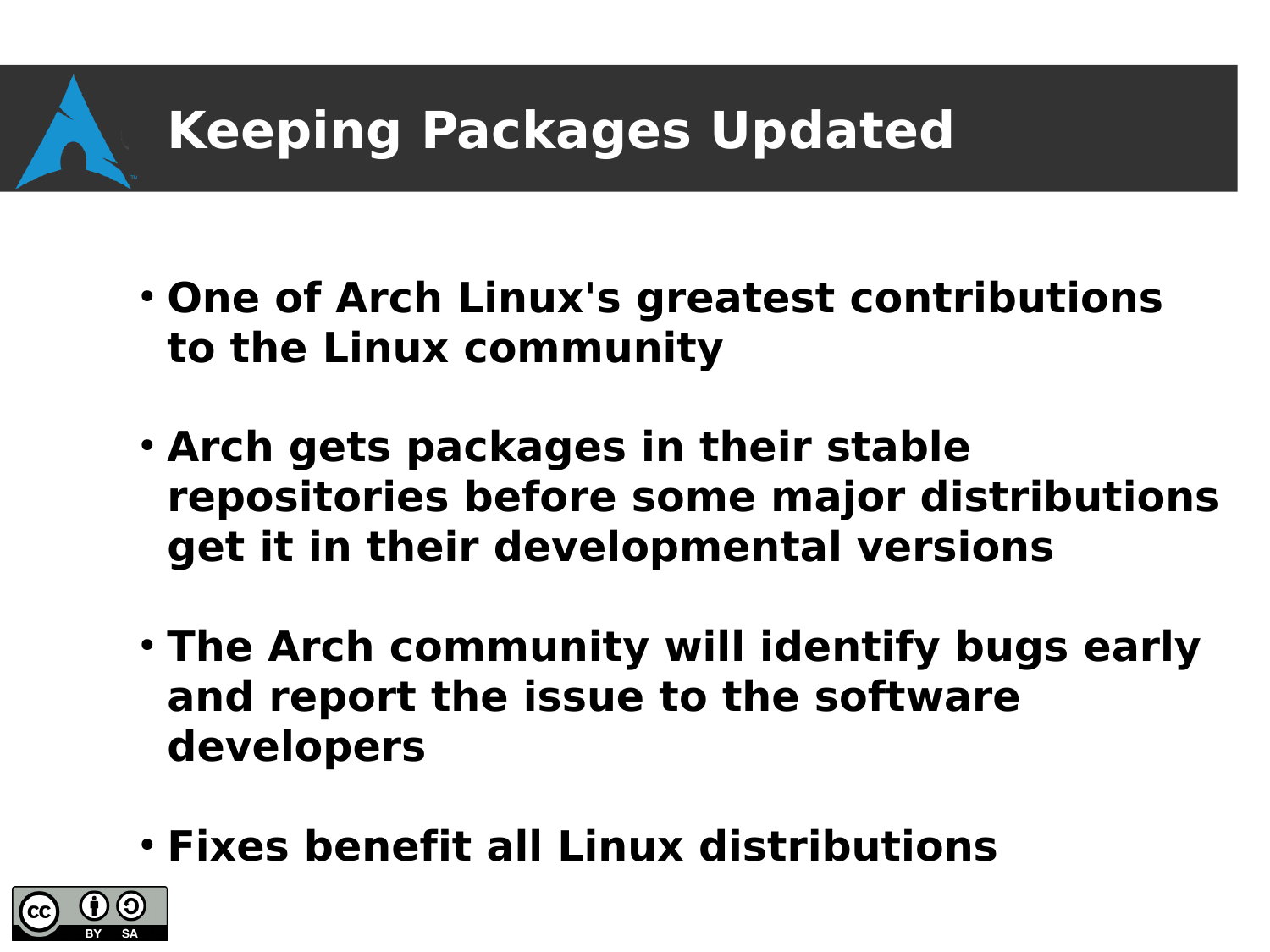### **Add More Architectures**

- **Currently we support x86 in 32bit (i686) and 64bit (x86-64) varieties**
- **There are community projects supporting other architectures**
	- **ARM (v5, v6, v7)**
	- **PPC**
	- $\bullet$ **...**
- **Would be good to provide a way for these ports to become official (like x86-64 did)**

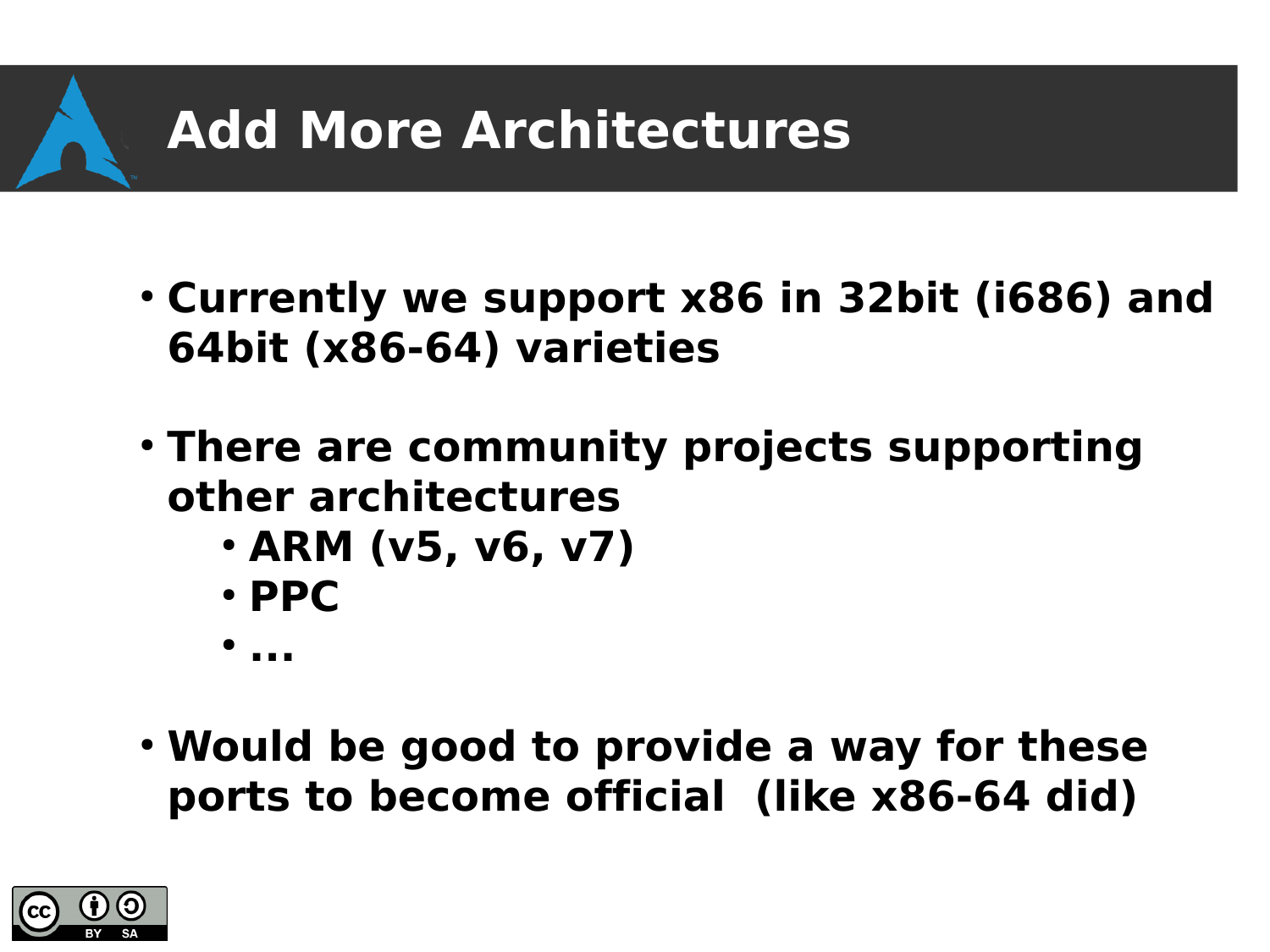● **Usual filesystem layout has a lot of redundancies**

**/boot /bin /etc /home /lib /sbin /usr /bin /lib /sbin**

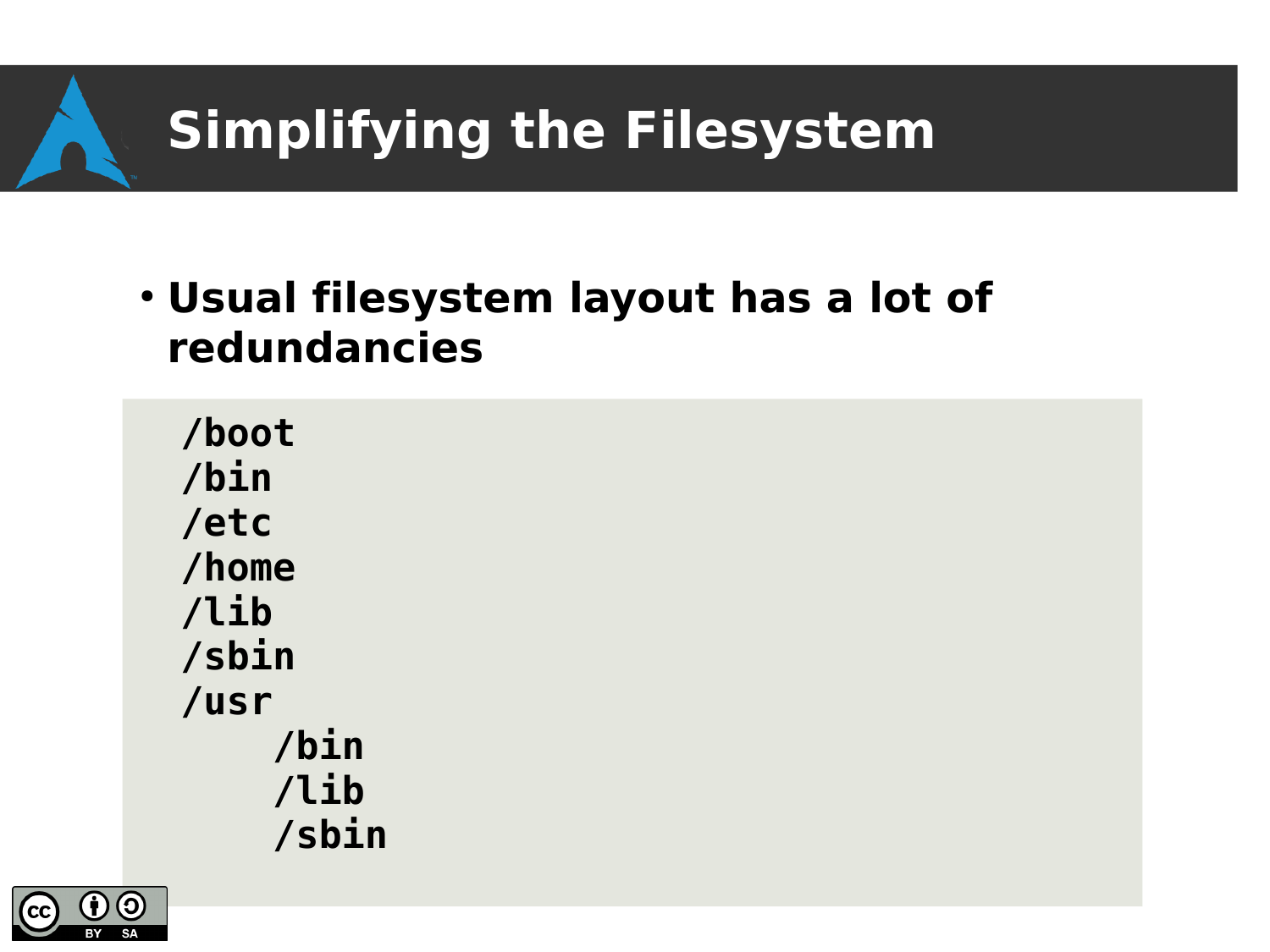● **Libraries**

**/boot /bin /etc /home /lib (essential libraries) /sbin /usr /bin /lib (rest of libraries) /sbin**

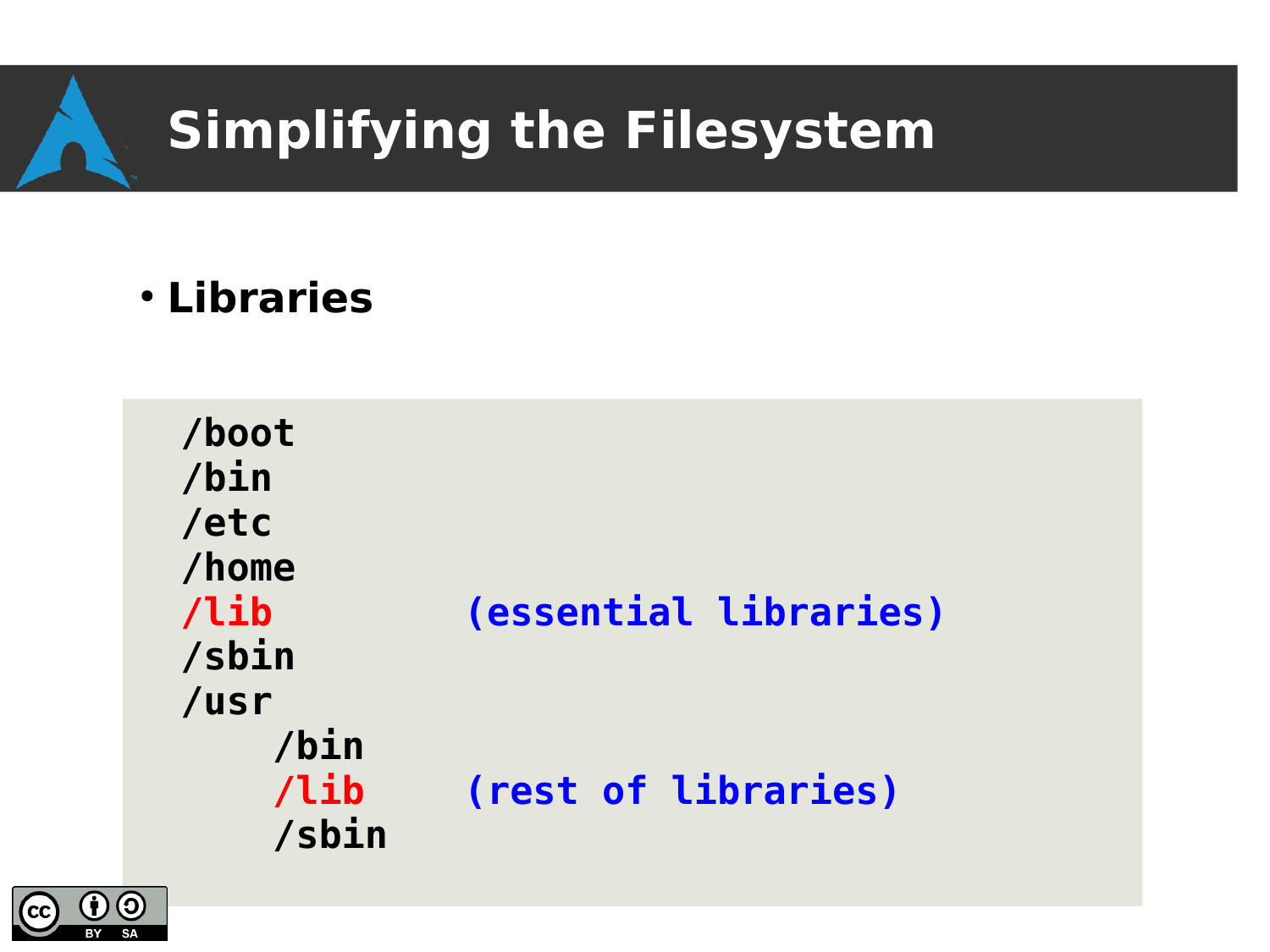#### **• Keep all libraries in one place**

**/boot /bin /etc /home /lib -> /usr/lib /sbin /usr /bin /lib /sbin**

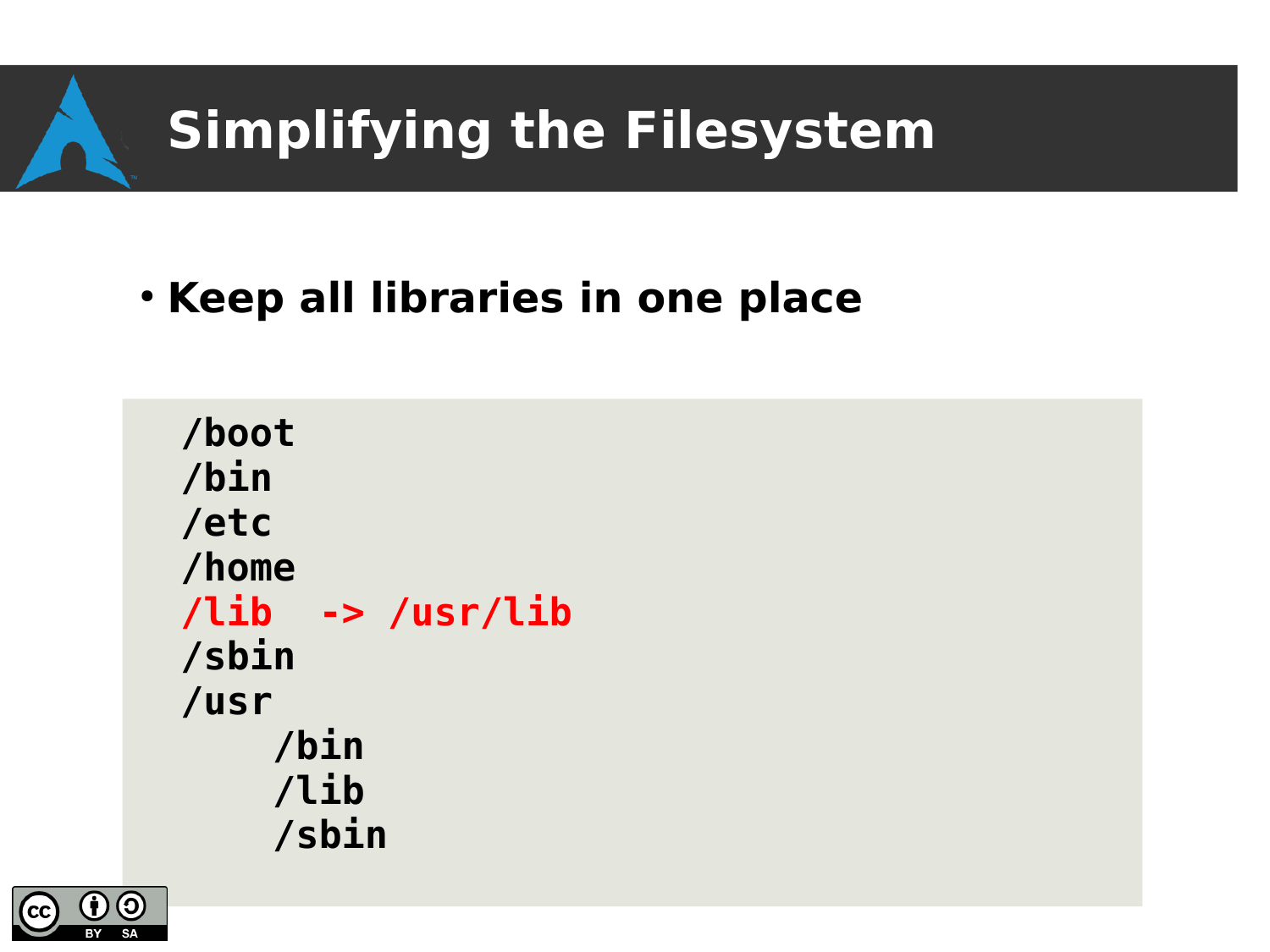● **Executables – distinction between directories is vague...**

| /boot               |                           |  |  |  |
|---------------------|---------------------------|--|--|--|
| /bin                | (essential user commands) |  |  |  |
| /etc                |                           |  |  |  |
| /home               |                           |  |  |  |
| /lib<br>-> /usr/lib |                           |  |  |  |
| /sbin               | (system commands)         |  |  |  |
| /usr                |                           |  |  |  |
| /bin                | (most commands)           |  |  |  |
| /lib                |                           |  |  |  |
| /sbin               | (non-essential system)    |  |  |  |
|                     |                           |  |  |  |

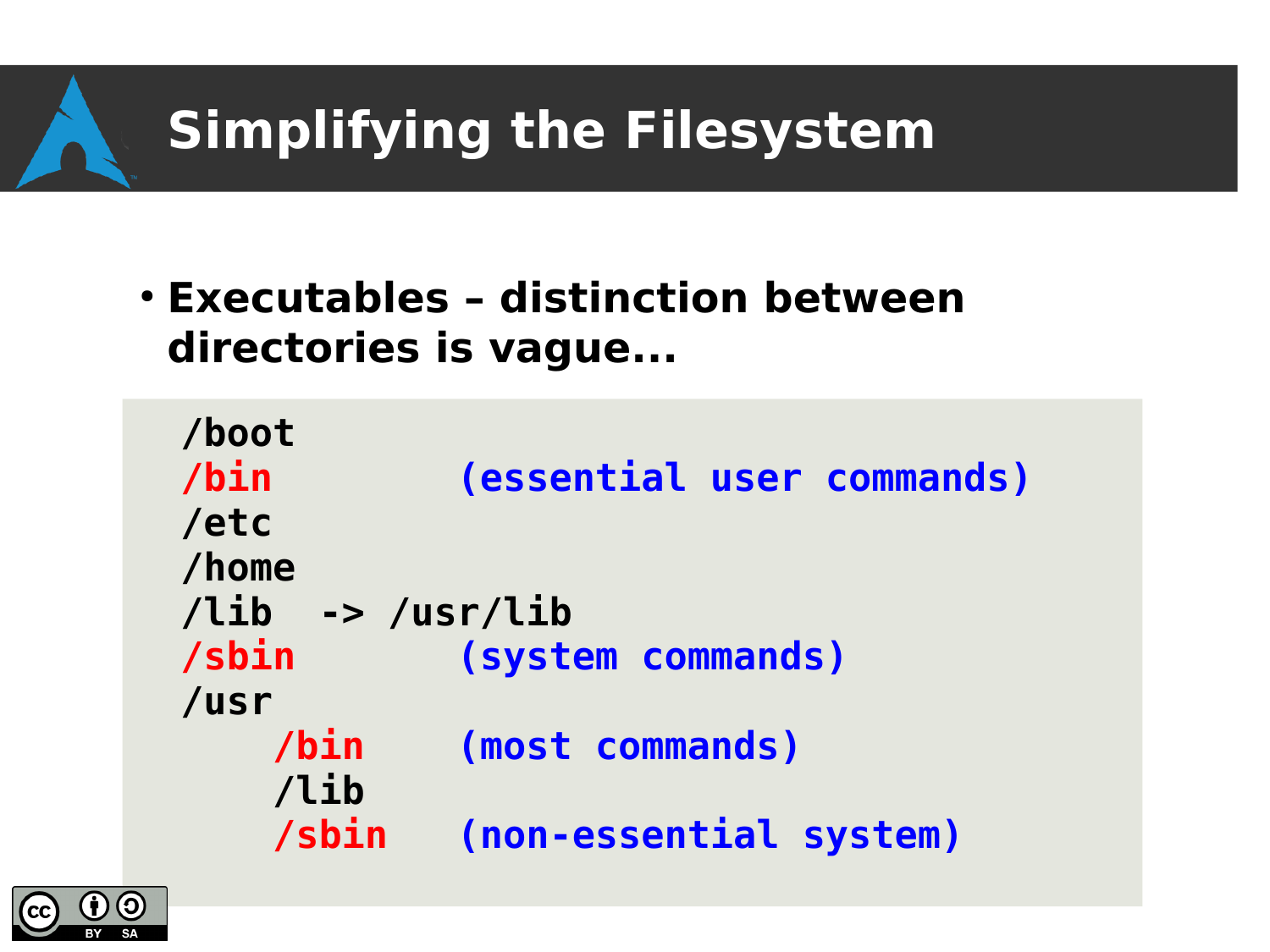#### **• Keep all libraries in one place**

**/boot /bin -> /usr/bin /etc /home /lib -> /usr/lib /sbin -> /usr/bin /usr /bin /lib /sbin -> bin**

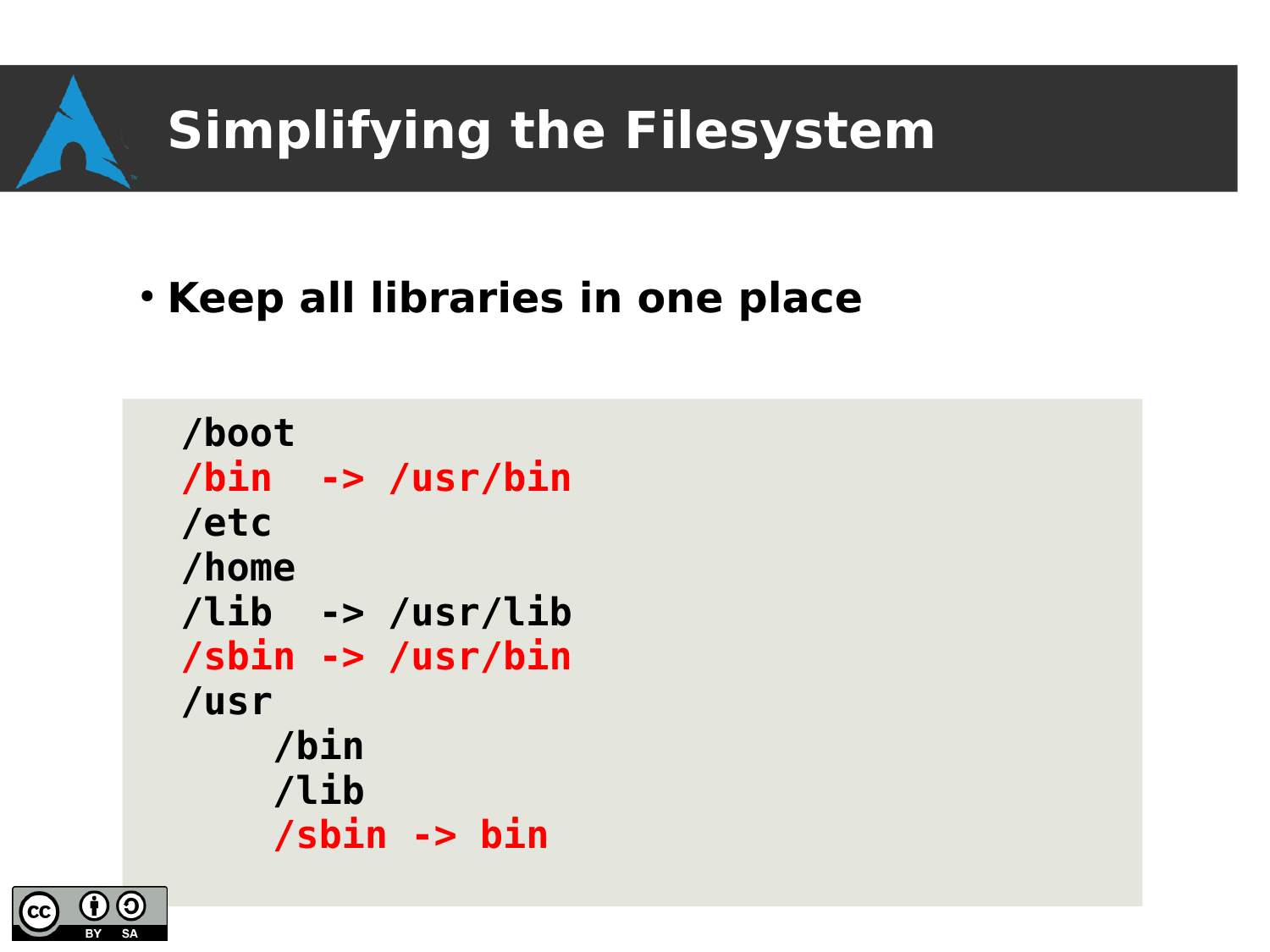- /etc directory holds all configuration files
- **Beginning to have these placed in /usr/lib/<pkgname> with files in /etc overriding the default settings**
- Would be very helpful for a rolling release **system**
- **Requires substantial work with upstream projects to achieve...**

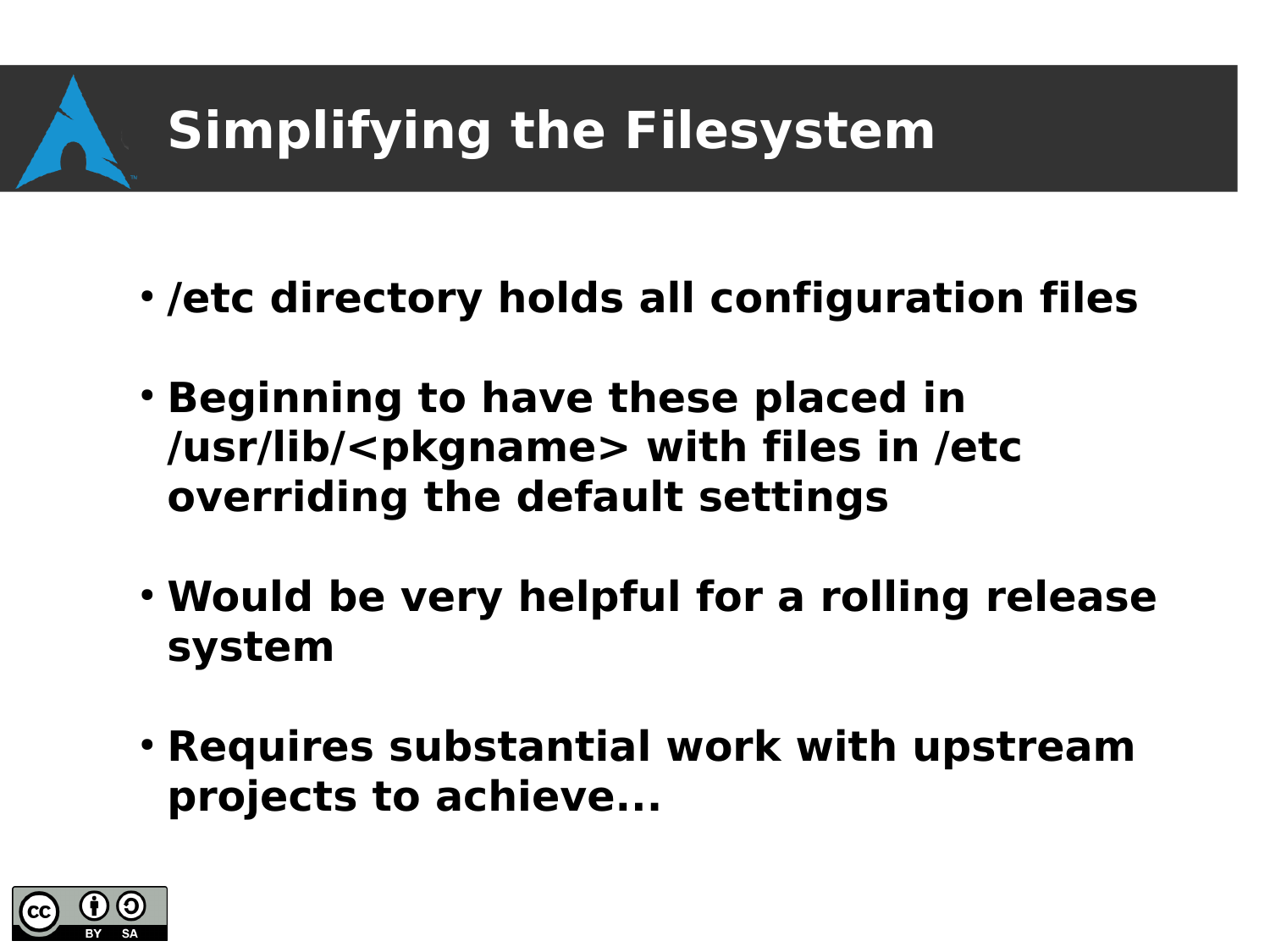## **Simplifying the Packaging System**

- Many packaging task are overly repetitive...
- **Examples**
	- **Many packages use simple "cmmi"**
	- **all Perl module packages look the same**
	- **Any time a font is installed, the font cache needs updated**
	- **Updated info packages need added to the info index**
- **Want to remove the repitition without adding complexity to packaging system** $\overline{\Theta}$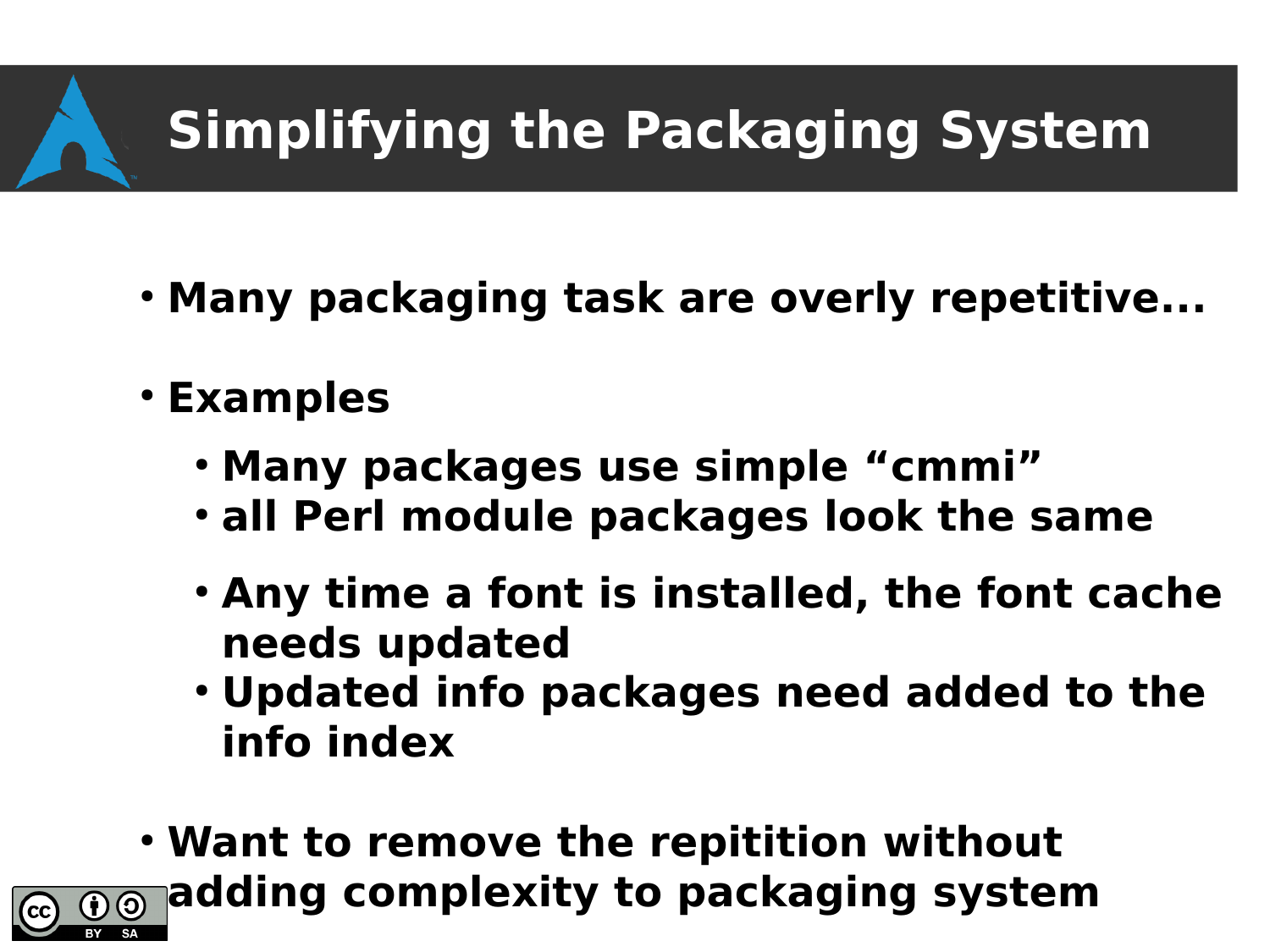### **Automating More Packaging**

- **Task like rebuilds for library soname changes are typically trivial**
- **Would save a lot of time if we could automate (most of) this**
- **Most packages do not require architecture specific changes – build for one and automate the rest**
- **Would allow us to focus more on improving other areas of the distribution**

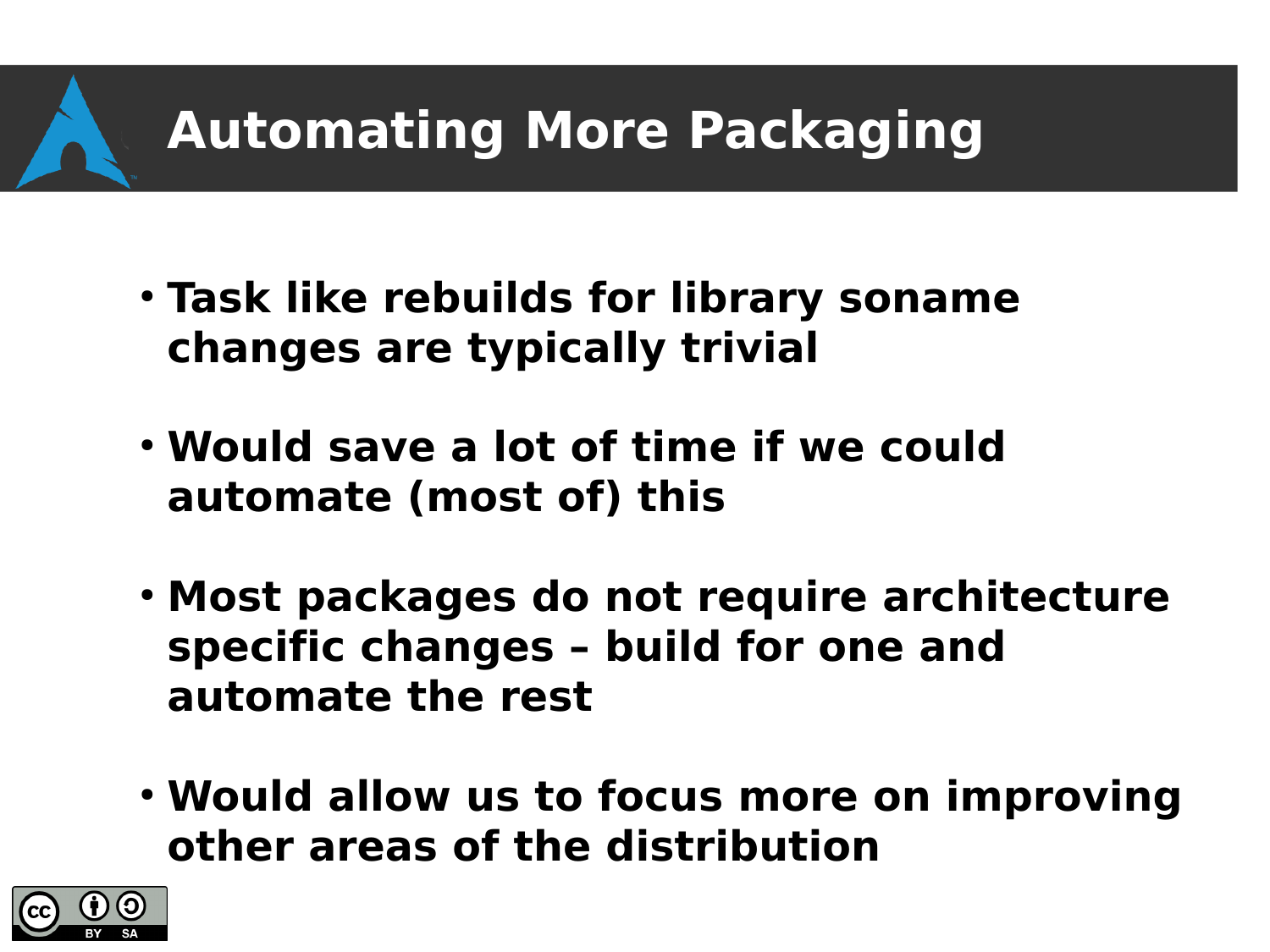

- **The SINFO organisers for flying me over to talk about Arch Linux**
- $\cdot$  To every who responded to my request for **information about what they planned to do with Arch Linux (even if I did not use much of it...)**
- **The Arch Linux community for everything that they contribute!**